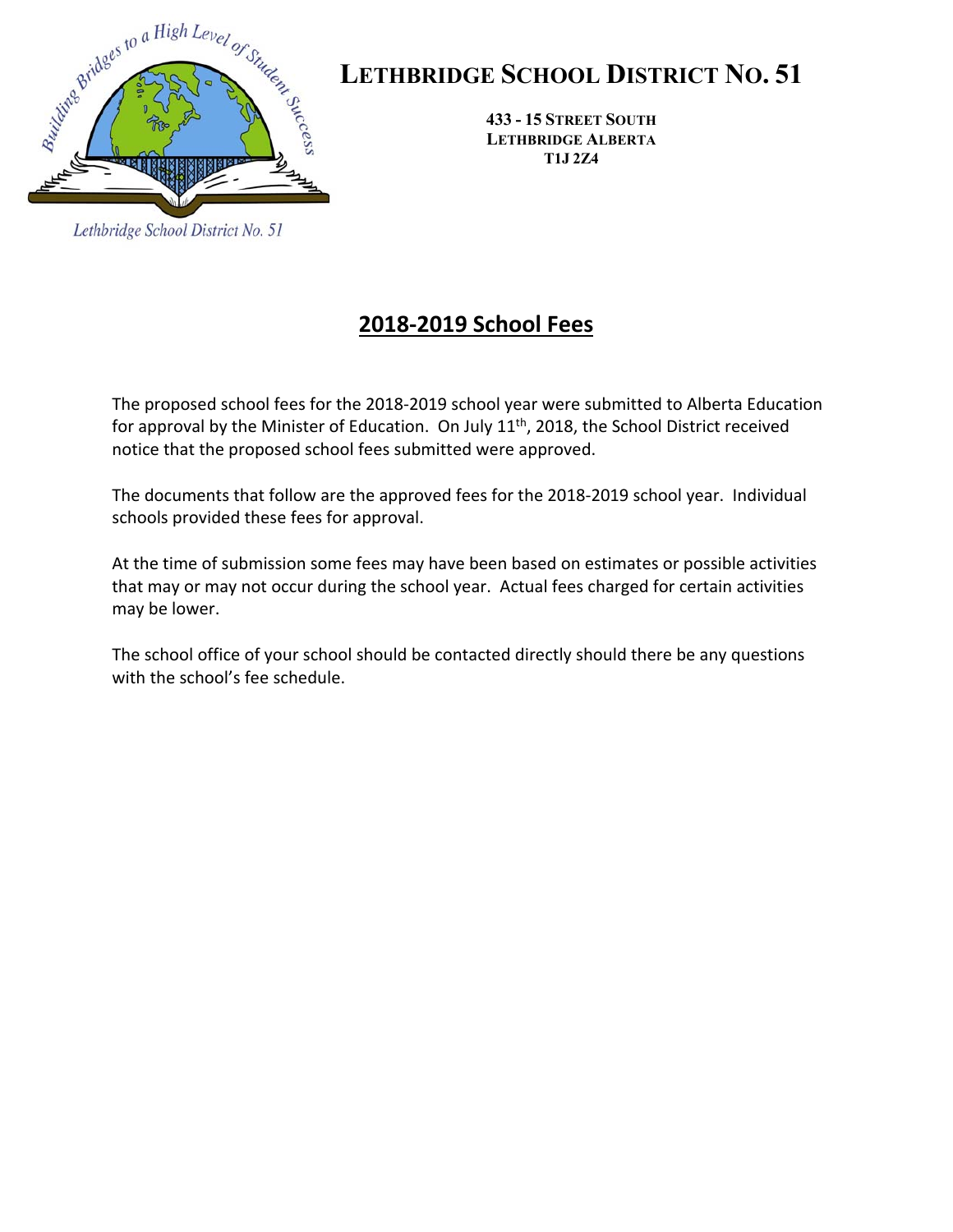**For Fees Charged for the School Year September 1, 2018 to August 31, 2019**

|                                                  | <b>Proposed Per</b><br><b>Student Fee</b><br>2018/19 |  |                                         | Location / School Name (List by individual |
|--------------------------------------------------|------------------------------------------------------|--|-----------------------------------------|--------------------------------------------|
| Fee Name / Description                           | <b>School Year</b>                                   |  | <b>Fee Category</b>                     | School or "ALL" for all schools)           |
| Agenda Fee                                       |                                                      |  | 10.00 Non-curricular Goods and Services | Senator Buchanan School - 6450             |
| Library - Lost or damaged books (up to per book) |                                                      |  | 40.00 Non-curricular Goods and Services | Senator Buchanan School - 6450             |
| Field Trips in Town                              |                                                      |  | 5.00 Activity Fees                      | Senator Buchanan School - 6450             |
| Field Trips Outside of Lethbridge                |                                                      |  | 10.00 Activity Fees                     | Senator Buchanan School - 6450             |
| <b>Music Recorders</b>                           |                                                      |  | 8.00 Other Fees to Enhance Education    | Senator Buchanan School - 6450             |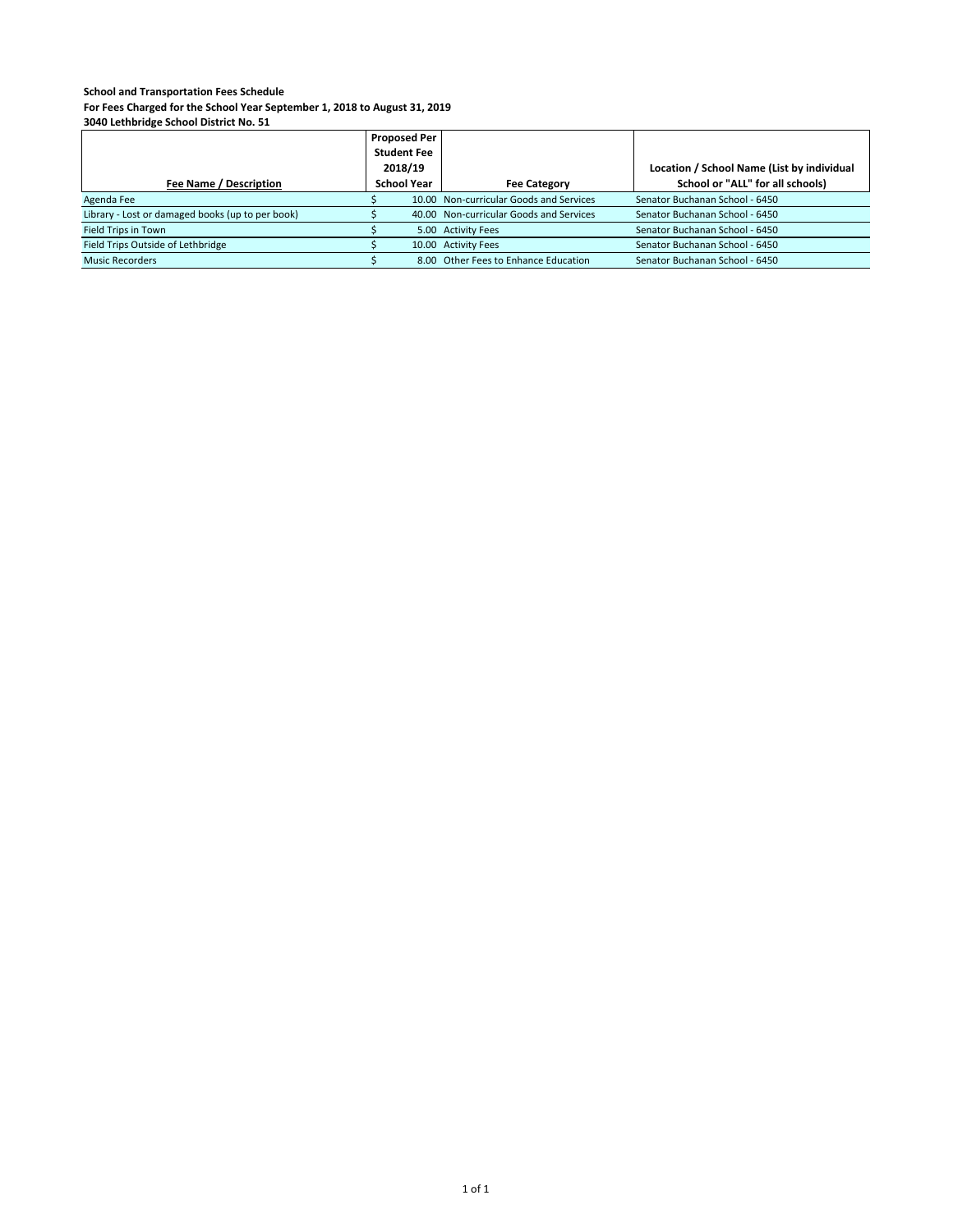**For Fees Charged for the School Year September 1, 2018 to August 31, 2019**

|                                                  | <b>Proposed Per</b><br><b>Student Fee</b><br>2018/19 |                                   | Location / School Name (List by individual  |
|--------------------------------------------------|------------------------------------------------------|-----------------------------------|---------------------------------------------|
| Fee Name / Description                           | <b>School Year</b>                                   | <b>Fee Category</b>               | School or "ALL" for all schools)            |
| Fees paid to the Society for Christian Education |                                                      | 1,745.00 Alternative Program Fees | Immanuel Christian Elementary School - 0305 |
| Mother's day projects                            |                                                      | 5.00 Activity Fees                | Immanuel Christian Elementary School - 0305 |
| Father's night activity (kindergarten)           |                                                      | 5.00 Activity Fees                | Immanuel Christian Elementary School - 0305 |
| Field Trips (Outside of City)                    |                                                      | 5.00 Activity Fees                | Immanuel Christian Elementary School - 0305 |
| Band Equipment Rentals (Grade 5)                 |                                                      | 90.00 Fees for Optional Courses   | Immanuel Christian Elementary School - 0305 |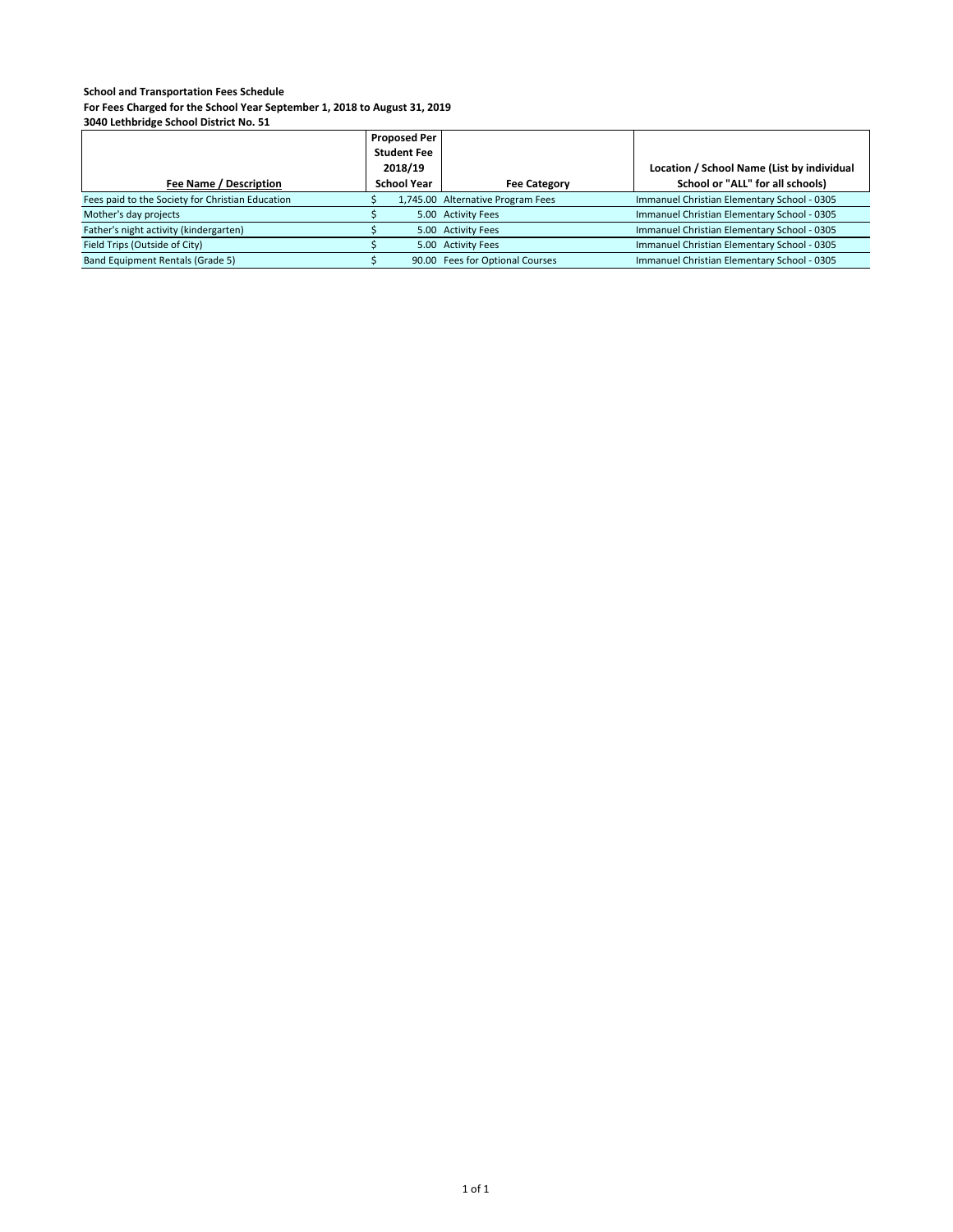**For Fees Charged for the School Year September 1, 2018 to August 31, 2019**

|                                                                                                                                                                  | <b>Proposed Per</b> |                                         |                                            |
|------------------------------------------------------------------------------------------------------------------------------------------------------------------|---------------------|-----------------------------------------|--------------------------------------------|
|                                                                                                                                                                  | <b>Student Fee</b>  |                                         |                                            |
|                                                                                                                                                                  | 2018/19             |                                         | Location / School Name (List by individual |
| Fee Name / Description                                                                                                                                           | <b>School Year</b>  | <b>Fee Category</b>                     | School or "ALL" for all schools)           |
| Other - Elementary Extra Curricular                                                                                                                              |                     | 15.00 Extracurricular Fees              | École Agnes Davidson School - 6435         |
| Field Trips (In Lethbridge) (per field trip) \$5.00                                                                                                              |                     | 5.00 Activity Fees                      | École Agnes Davidson School - 6435         |
| Field Trip Outside of Lethbridge (100 <km) 10.00<="" per="" td="" trip=""><td></td><td>10.00 Activity Fees</td><td>École Agnes Davidson School - 6435</td></km)> |                     | 10.00 Activity Fees                     | École Agnes Davidson School - 6435         |
| Field Trip Outside of Lethbridge (100>KM) per trip 20.00                                                                                                         |                     | 20.00 Activity Fees                     | École Agnes Davidson School - 6435         |
| <b>Annual Christmas Activity</b>                                                                                                                                 |                     | 3.00 Activity Fees                      | École Agnes Davidson School - 6435         |
| Agenda Books                                                                                                                                                     |                     | 10.00 Non-Curricular Goods and Services | École Agnes Davidson School - 6435         |
| Library - Lost or Damaged books (up to per book)                                                                                                                 |                     | 40.00 Non-Curricular Goods and Services | École Agnes Davidson School - 6435         |
| Violin \$ 150.00                                                                                                                                                 |                     | 150.00 Other Fees to Enhance Education  | École Agnes Davidson School - 6435         |
| Violin summer rental                                                                                                                                             |                     | 25.00 Other Fees to Enhance Education   | École Agnes Davidson School - 6435         |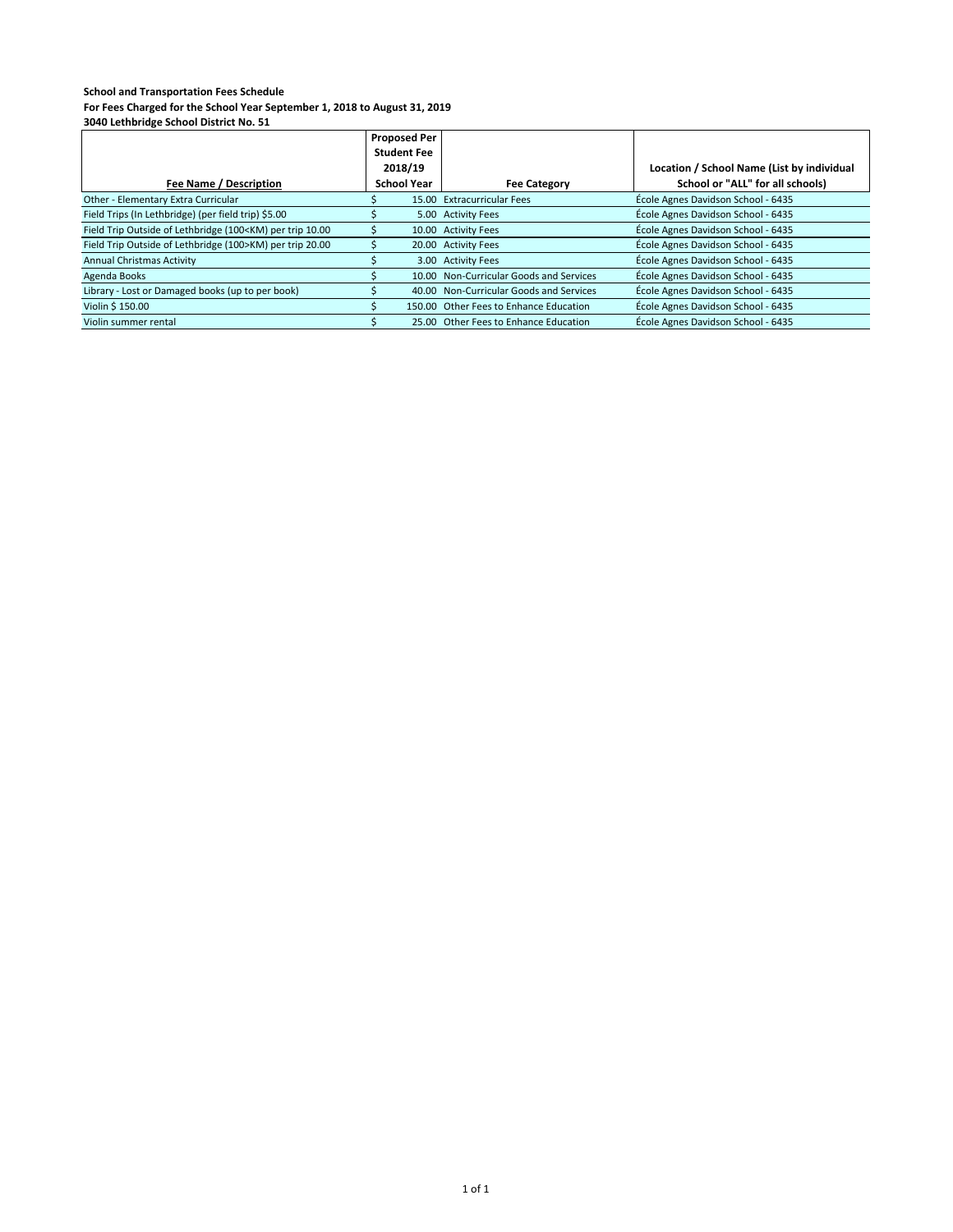|                                                    | <b>Proposed Per</b> |  |                                         |                                            |
|----------------------------------------------------|---------------------|--|-----------------------------------------|--------------------------------------------|
|                                                    | <b>Student Fee</b>  |  |                                         |                                            |
|                                                    | 2018/19             |  |                                         | Location / School Name (List by individual |
| Fee Name / Description                             | <b>School Year</b>  |  | <b>Fee Category</b>                     | School or "ALL" for all schools)           |
| Montessori (Alternative Program Fee)               |                     |  | 15.00 Alternative Program Fees          | Fleetwood Bawden Elementary School - 6438  |
| Major Annual Field Trip Fee                        |                     |  | 15.00 Activity Fees                     | Fleetwood Bawden Elementary School - 6438  |
| Field Trip within City Limits                      |                     |  | 5.00 Activity Fees                      | Fleetwood Bawden Elementary School - 6438  |
| Field Trip outside of Lethbridge (less than 100km) |                     |  | 10.00 Activity Fees                     | Fleetwood Bawden Elementary School - 6438  |
| Choir                                              |                     |  | 20.00 Extracurricular Fees              | Fleetwood Bawden Elementary School - 6438  |
| Field Trip (greater than 100km)                    |                     |  | 20.00 Activity Fees                     | Fleetwood Bawden Elementary School - 6438  |
| Monthly Hot Lunch                                  |                     |  | 7.00 Non-curricular Goods and Services  | Fleetwood Bawden Elementary School - 6438  |
| <b>Recorder for Music Class</b>                    |                     |  | 10.00 Non-curricular Goods and Services | Fleetwood Bawden Elementary School - 6438  |
| Grade 5 Basketball                                 |                     |  | 15.00 Extracurricular Fees              | Fleetwood Bawden Elementary School - 6438  |
| Library (lost or damaged book)                     |                     |  | 40.00 Non-curricular Goods and Services | Fleetwood Bawden Elementary School - 6438  |
| Yearbook                                           |                     |  | 30.00 Non-curricular Goods and Services | Fleetwood Bawden Elementary School - 6438  |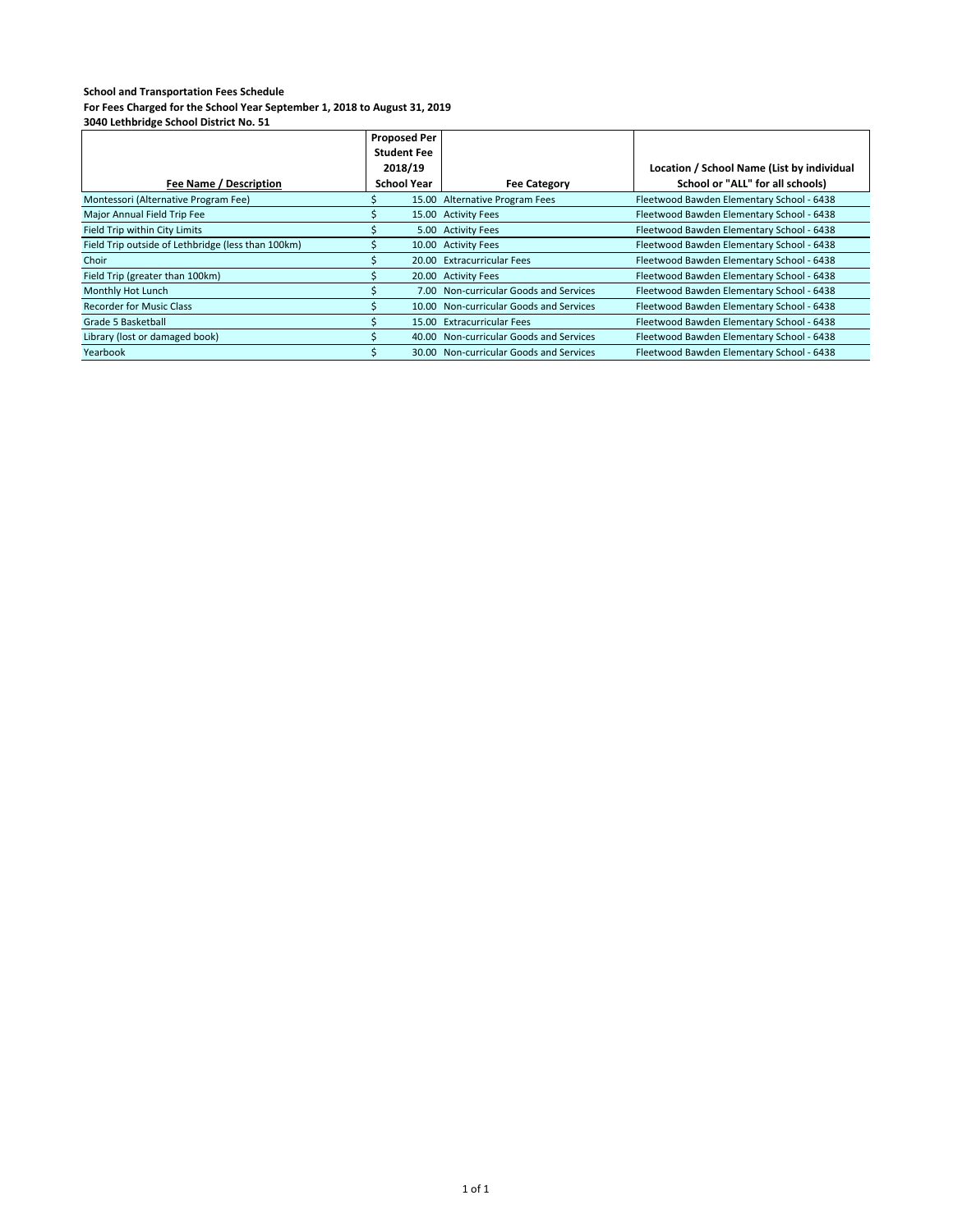**For Fees Charged for the School Year September 1, 2018 to August 31, 2019**

|                                | <b>Proposed Per</b> |                                      |                                            |
|--------------------------------|---------------------|--------------------------------------|--------------------------------------------|
|                                | <b>Student Fee</b>  |                                      |                                            |
|                                | 2018/19             |                                      | Location / School Name (List by individual |
| Fee Name / Description         | <b>School Year</b>  | <b>Fee Category</b>                  | School or "ALL" for all schools)           |
| Grade 5 Year End Fieldtrip fee |                     | 40.00 Transportation Fees            | Galbraith Elementary School - 6439         |
| Grade 4/5 Recorders            |                     | 5.00 Other Fees to Enhance Education | Galbraith Elementary School - 6439         |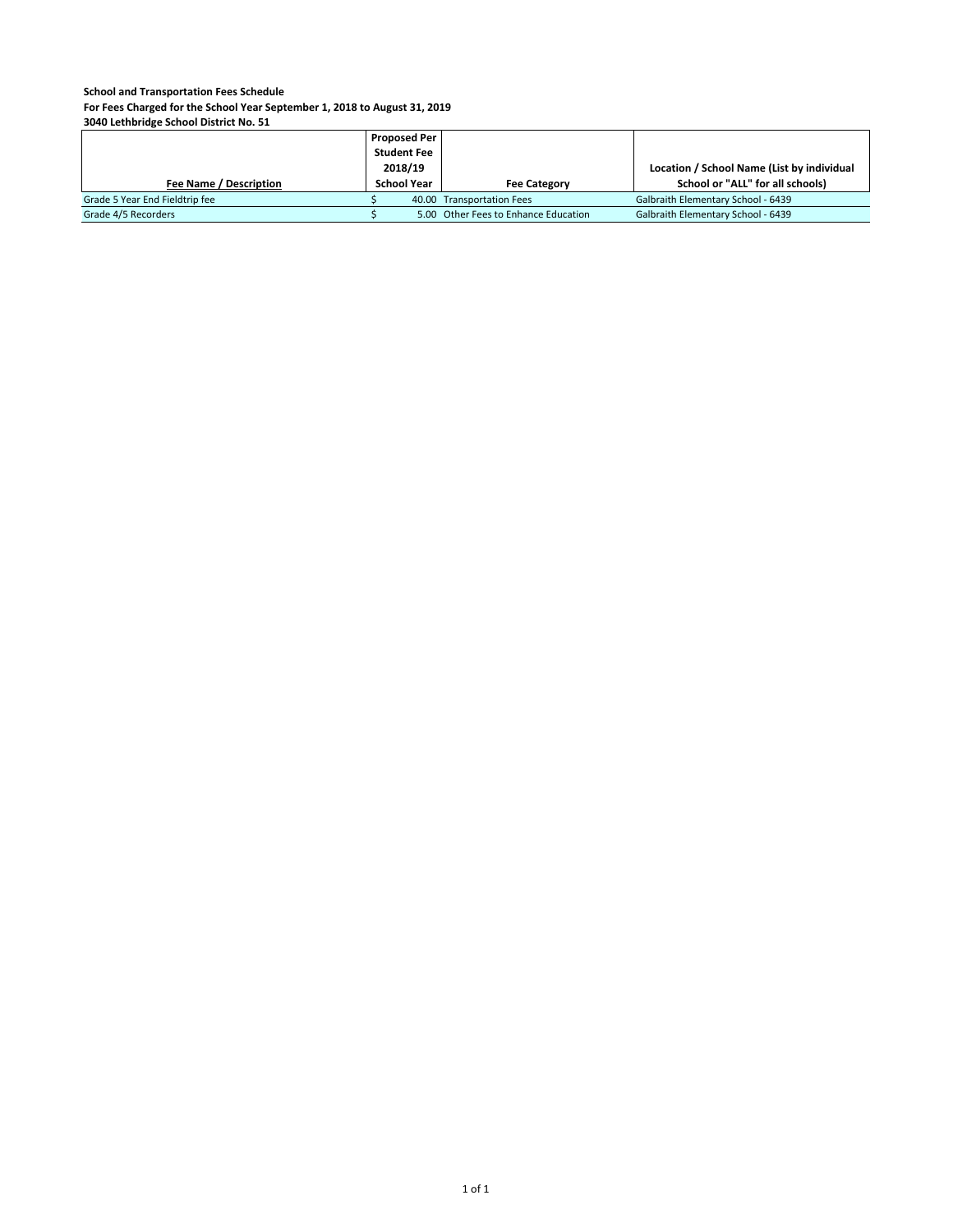|                                                                         | <b>Proposed Per</b> |                                         |                                            |
|-------------------------------------------------------------------------|---------------------|-----------------------------------------|--------------------------------------------|
|                                                                         | <b>Student Fee</b>  |                                         |                                            |
|                                                                         | 2018/19             |                                         | Location / School Name (List by individual |
| Fee Name / Description                                                  | <b>School Year</b>  | <b>Fee Category</b>                     | School or "ALL" for all schools)           |
| Extra Curricular Clubs (per club - Basketball, Choir, Ball Hockey, F \$ |                     | 15.00 Extracurricular Fees              | Lakeview Elementary School - 6444          |
| Field Trips (in Town)                                                   |                     | 20.00 Activity Fees                     | Lakeview Elementary School - 6444          |
| Field Trips (Out of Town)                                               |                     | 50.00 Activity Fees                     | Lakeview Elementary School - 6444          |
| Agendas                                                                 |                     | 12.00 Non-curricular Goods and Services | Lakeview Elementary School - 6444          |
| Library - Lost or Damaged Books                                         |                     | 40.00 Non-curricular Goods and Services | Lakeview Elementary School - 6444          |
| Memory Books (Photo Developing etc)                                     |                     | 15.00 Non-curricular Goods and Services | Lakeview Elementary School - 6444          |
| Year Books                                                              |                     | 30.00 Non-curricular Goods and Services | Lakeview Elementary School - 6444          |
| Power to Play Nutrition Unit (Healthy Snacks)                           |                     | 5.00 Other Fees to Enhance Education    | Lakeview Elementary School - 6444          |
| Recorder and Lanyard for Grade 4/5 Music                                |                     | 15.00 Other Fees to Enhance Education   | Lakeview Elementary School - 6444          |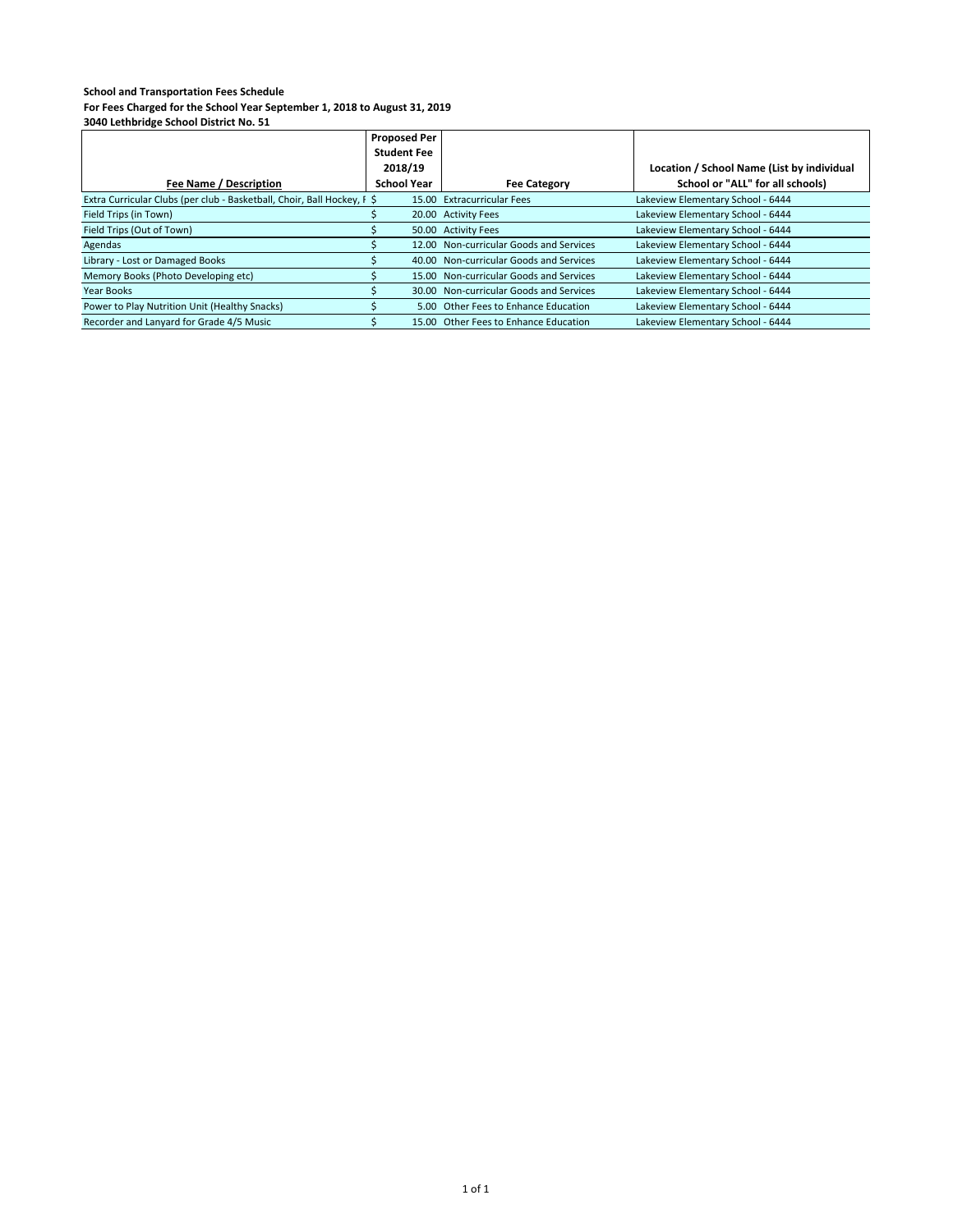**For Fees Charged for the School Year September 1, 2018 to August 31, 2019**

|                               | Proposed Per       |                                        |                                            |
|-------------------------------|--------------------|----------------------------------------|--------------------------------------------|
|                               | <b>Student Fee</b> |                                        |                                            |
|                               | 2018/19            |                                        | Location / School Name (List by individual |
| <b>Fee Name / Description</b> | <b>School Year</b> | <b>Fee Category</b>                    | School or "ALL" for all schools)           |
| Agenda Fee                    |                    | 6.00 Non-curricular Goods and Services | General Stewart School - 6440              |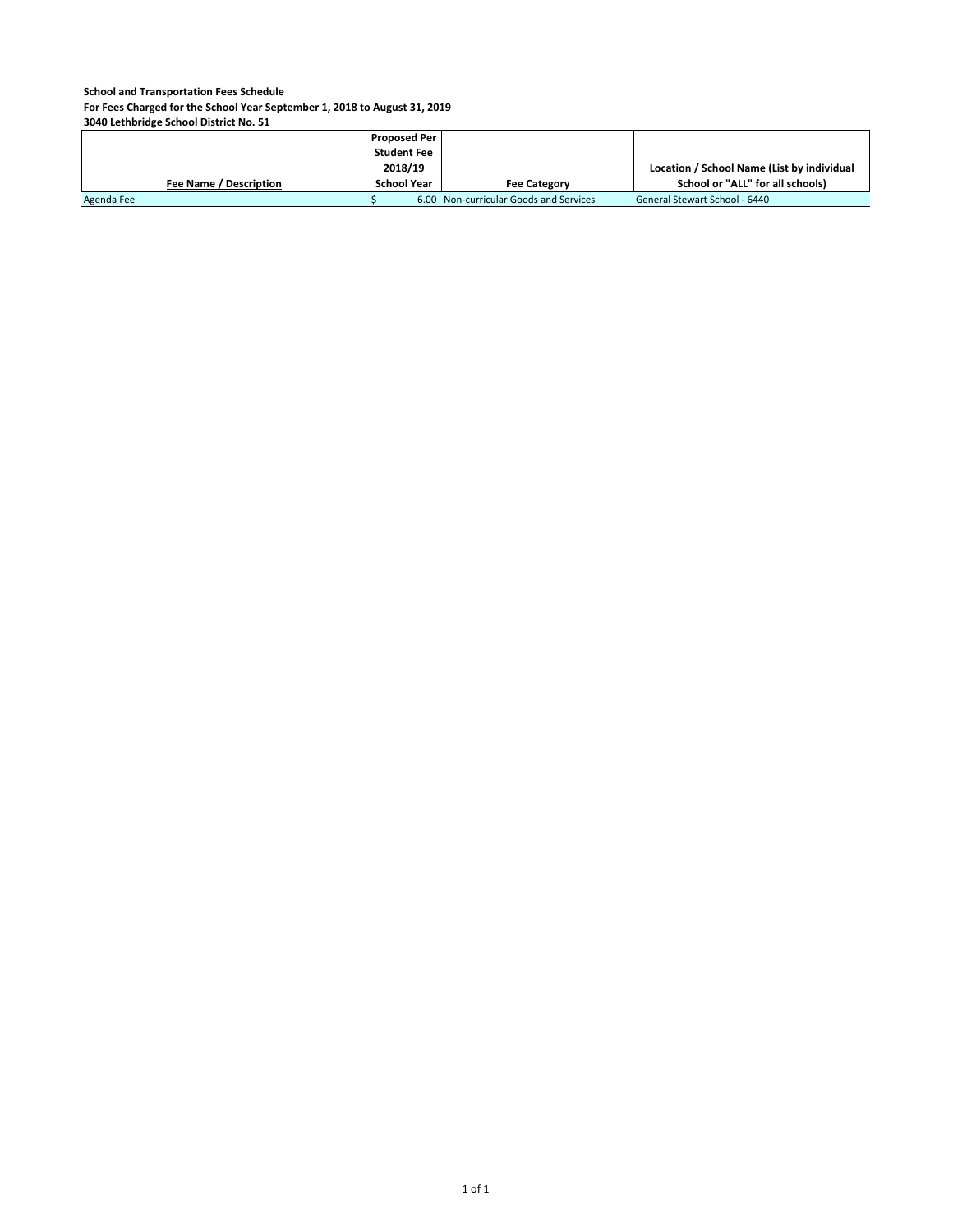**For Fees Charged for the School Year September 1, 2018 to August 31, 2019**

|                              | <b>Proposed Per</b> |                                         |                                            |
|------------------------------|---------------------|-----------------------------------------|--------------------------------------------|
|                              | <b>Student Fee</b>  |                                         |                                            |
|                              | 2018/19             |                                         | Location / School Name (List by individual |
| Fee Name / Description       | <b>School Year</b>  | <b>Fee Category</b>                     | School or "ALL" for all schools)           |
| <b>Music Recorders</b>       |                     | 10.00 Non-curricular Goods and Services | Westminster Elementary School - 6452       |
| Field Trips for Kindergarten |                     | 7.00 Activity Fees                      | Westminster Elementary School - 6452       |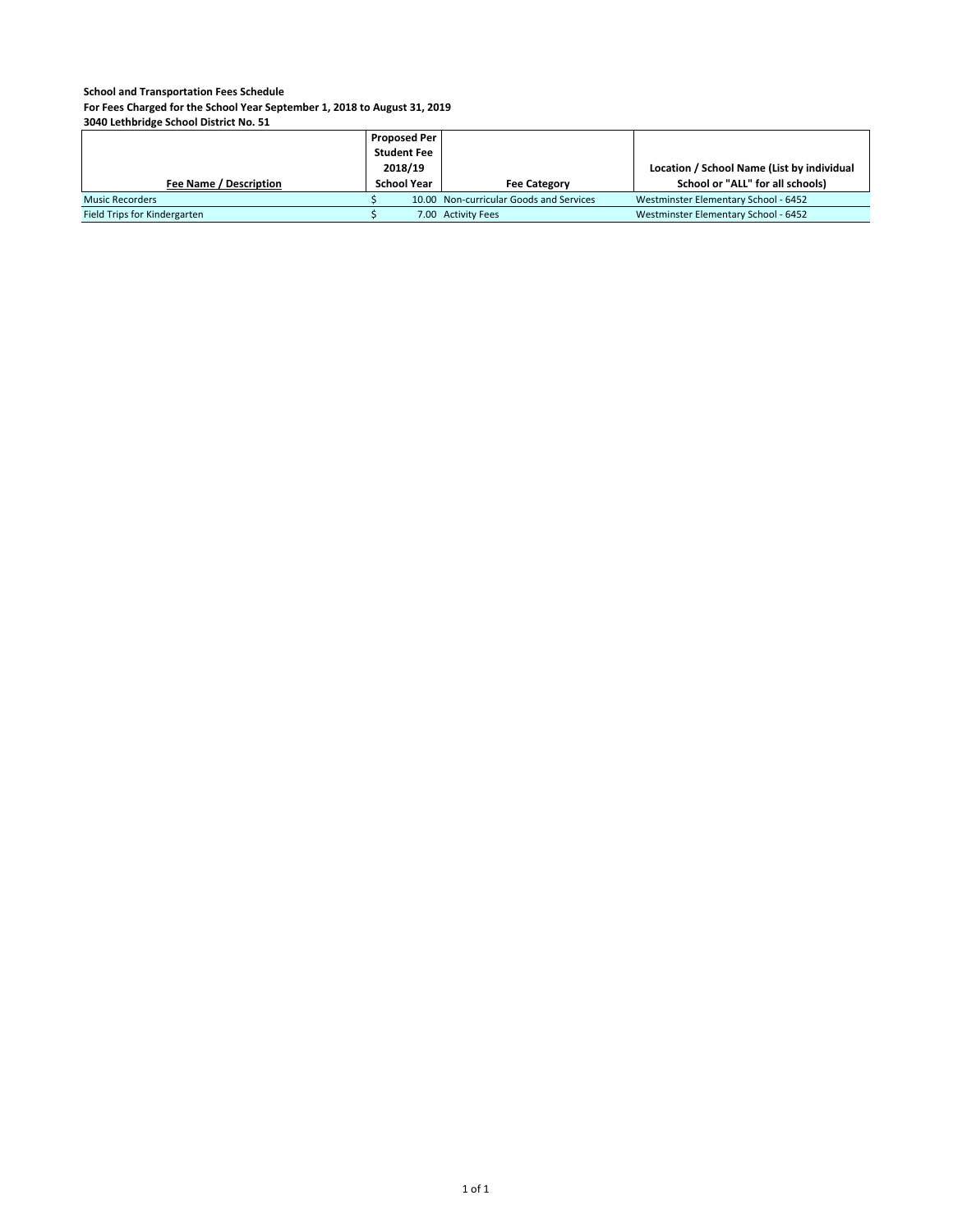|                                                                      | <b>Proposed Per</b> |       |                                         |                                            |
|----------------------------------------------------------------------|---------------------|-------|-----------------------------------------|--------------------------------------------|
|                                                                      | <b>Student Fee</b>  |       |                                         |                                            |
|                                                                      | 2018/19             |       |                                         | Location / School Name (List by individual |
| Fee Name / Description                                               | <b>School Year</b>  |       | <b>Fee Category</b>                     | School or "ALL" for all schools)           |
| <b>CHEERLEADING</b>                                                  |                     |       | 300.00 Extracurricular Fees             | Coalbanks Elementary School - 2144         |
| OTHER: (Elementary extracurricular clubs, basketball, choir, runr \$ |                     |       | 15.00 Extracurricular Fees              | Coalbanks Elementary School - 2144         |
| Club Fees (robotics, skating, dance, etc)                            |                     |       | 50.00 Extracurricular Fees              | Coalbanks Elementary School - 2144         |
| Field Trips Grade 1                                                  |                     |       | 10.00 Extracurricular Fees              | Coalbanks Elementary School - 2144         |
| Field Trips Grade 2/3                                                |                     |       | 20.00 Extracurricular Fees              | Coalbanks Elementary School - 2144         |
| Field Trips Grade 4                                                  |                     |       | 50.00 Extracurricular Fees              | Coalbanks Elementary School - 2144         |
| Field Trips Grade 5                                                  |                     |       | 50.00 Extracurricular Fees              | Coalbanks Elementary School - 2144         |
| Field Trips Kindergarten                                             |                     |       | 10.00 Extracurricular Fees              | Coalbanks Elementary School - 2144         |
| Agenda Fees                                                          |                     |       | 12.00 Non-curricular Goods and Services | Coalbanks Elementary School - 2144         |
| Library (up to cost of book)                                         |                     |       | 40.00 Non-curricular Goods and Services | Coalbanks Elementary School - 2144         |
| Year Books                                                           |                     |       | 30.00 Non-curricular Goods and Services | Coalbanks Elementary School - 2144         |
| Other: Power to Play Nutrition Unit Snacks Gr 2/3                    |                     |       | 5.00 Other Fees to Enhance Education    | Coalbanks Elementary School - 2144         |
| Science Sizzle at UofL Gr 1-5                                        |                     | 60.00 | Other Fees to Enhance Education         | Coalbanks Elementary School - 2144         |
| Violin                                                               |                     |       | 150.00 Other Fees to Enhance Education  | Coalbanks Elementary School - 2144         |
| Other: Recorder & Lanyard for music course                           |                     |       | 12.00 Other Fees to Enhance Education   | Coalbanks Elementary School - 2144         |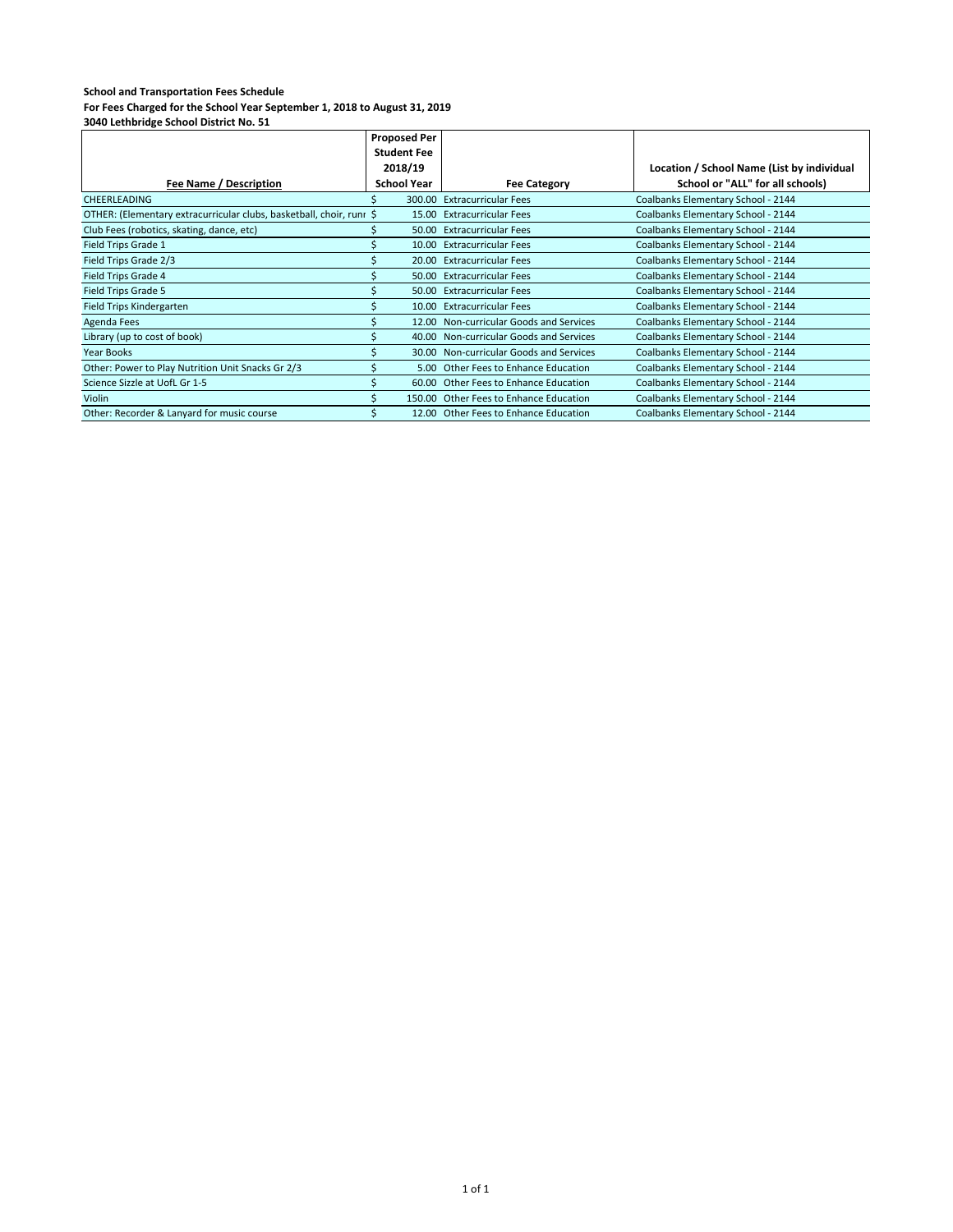#### **School and Transportation Fees Schedule For Fees Charged for the School Year September 1, 2018 to August 31, 2019**

|                                                                   | <b>Proposed Per</b> |       |                                          |                                            |
|-------------------------------------------------------------------|---------------------|-------|------------------------------------------|--------------------------------------------|
|                                                                   | <b>Student Fee</b>  |       |                                          |                                            |
|                                                                   | 2018/19             |       |                                          | Location / School Name (List by individual |
| Fee Name / Description                                            | <b>School Year</b>  |       | <b>Fee Category</b>                      | School or "ALL" for all schools)           |
| Grade 4 & 5 Field Trip                                            |                     |       | 50.00 Activity Fees                      | Ecole Nicholas Sheran School - 6445        |
| Grade 2 Field Trip                                                |                     |       | 10.00 Activity Fees                      | Ecole Nicholas Sheran School - 6445        |
| Grade 2 & 3 Field Trip                                            |                     |       | 30.00 Activity Fees                      | Ecole Nicholas Sheran School - 6445        |
| General Activity/Field Trip Entrance Fee                          |                     |       | 10.00 Activity Fees                      | Ecole Nicholas Sheran School - 6445        |
| In Town Field Trip Fee                                            |                     |       | 5.00 Activity Fees                       | Ecole Nicholas Sheran School - 6445        |
| Out of Town Field Trip Fee                                        |                     |       | 10.00 Activity Fees                      | Ecole Nicholas Sheran School - 6445        |
| Performance Fee                                                   |                     |       | 5.00 Activity Fees                       | Ecole Nicholas Sheran School - 6445        |
| Agenda Books                                                      |                     | 12.00 | Non-curricular Goods and Services        | Ecole Nicholas Sheran School - 6445        |
| Library                                                           |                     |       | 40.00 Non-curricular Goods and Services  | Ecole Nicholas Sheran School - 6445        |
| <b>Violin Rental</b>                                              |                     |       | 150.00 Non-curricular Goods and Services | Ecole Nicholas Sheran School - 6445        |
| <b>Choir Ticket Fee</b>                                           |                     |       | 20.00 Non-curricular Goods and Services  | Ecole Nicholas Sheran School - 6445        |
| Grade 1 Dictionary                                                |                     |       | 5.00 Non-curricular Goods and Services   | Ecole Nicholas Sheran School - 6445        |
| Recorder                                                          |                     |       | 10.00 Non-curricular Goods and Services  | Ecole Nicholas Sheran School - 6445        |
| Science Sizzle Fee                                                |                     |       | 60.00 Other Fees to Enhance Education    | Ecole Nicholas Sheran School - 6445        |
| Kindergarten Community Supply Fee (Optional - also pro-rated t \$ |                     |       | 40.00 Basic Instruction Supplies         | Ecole Nicholas Sheran School - 6445        |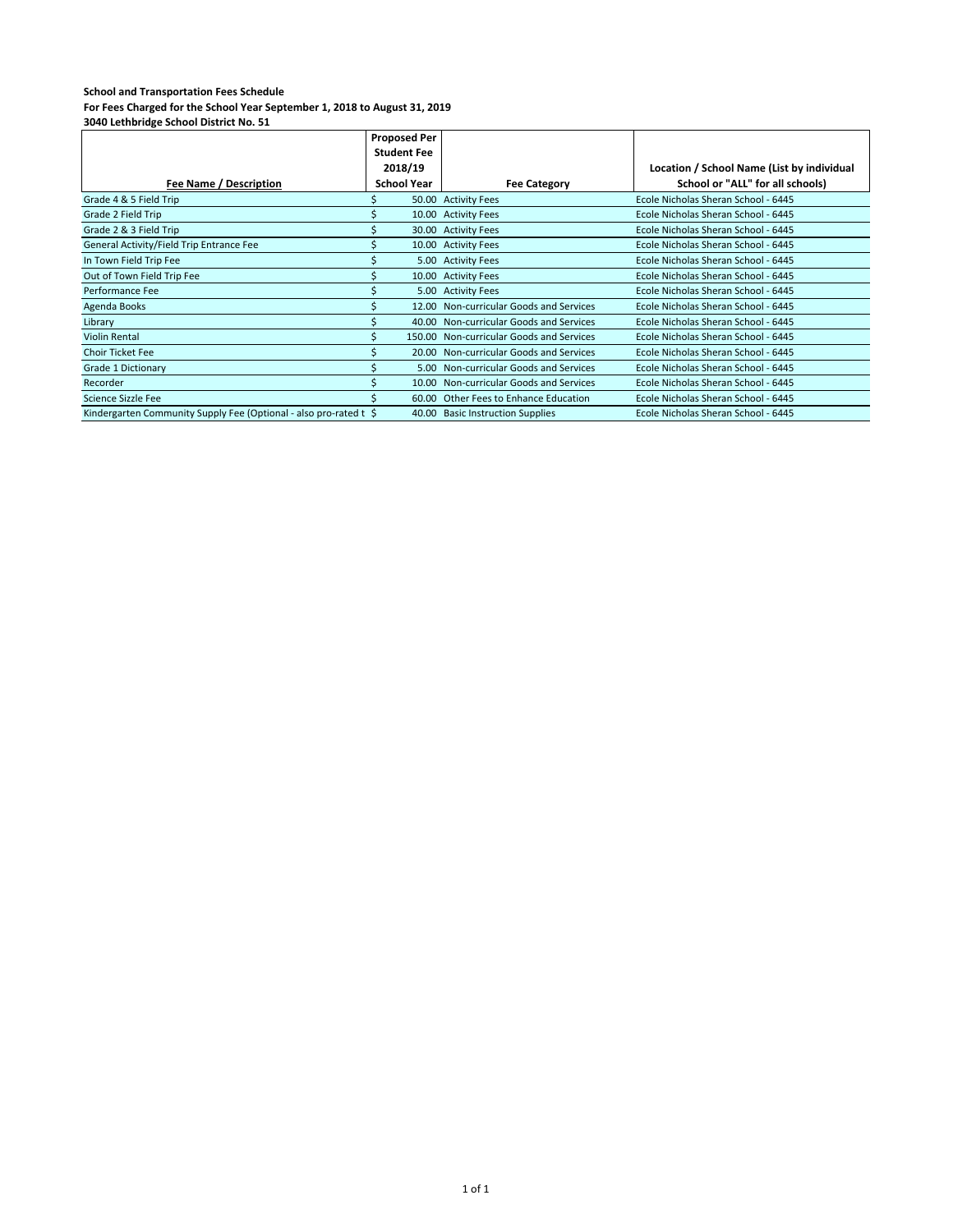**For Fees Charged for the School Year September 1, 2018 to August 31, 2019**

|                                                                       | <b>Proposed Per</b> |  |                                         |                                            |
|-----------------------------------------------------------------------|---------------------|--|-----------------------------------------|--------------------------------------------|
|                                                                       | <b>Student Fee</b>  |  |                                         |                                            |
|                                                                       | 2018/19             |  |                                         | Location / School Name (List by individual |
| Fee Name / Description                                                | <b>School Year</b>  |  | <b>Fee Category</b>                     | School or "ALL" for all schools)           |
| Elementary Extra Curricular Clubs (basketball, choir, ball hockey, \$ |                     |  | 15.00 Extracurricular Fees              | Park Meadows School - 6447                 |
| Clay Building Art Club                                                |                     |  | 10.00 Extracurricular Fees              | Park Meadows School - 6447                 |
| <b>Field Trips</b>                                                    |                     |  | 20.00 Activity Fees                     | Park Meadows School - 6447                 |
| Outside of Lethbridge Field Trips                                     |                     |  | 50.00 Activity Fees                     | Park Meadows School - 6447                 |
| Library - Lost or Damaged books (up to per book)                      |                     |  | 40.00 Non-curricular Goods and Services | Park Meadows School - 6447                 |
| Cheerleading                                                          |                     |  | 400.00 Extracurricular Fees             | Park Meadows School - 6447                 |
| Other - Recorder & Lanyard for Music Course                           |                     |  | 12.00 Other Fees to Enhance Education   | Park Meadows School - 6447                 |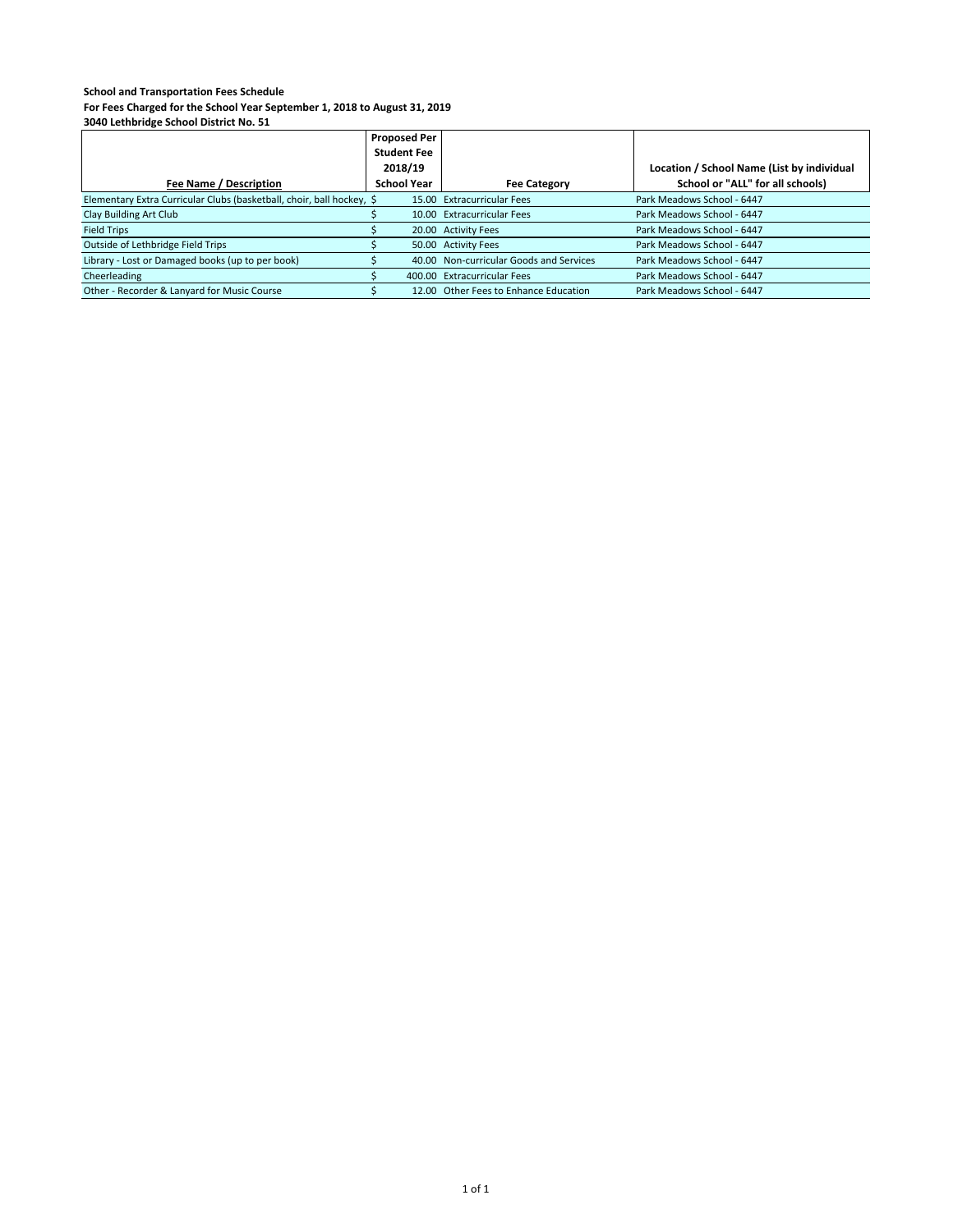**For Fees Charged for the School Year September 1, 2018 to August 31, 2019**

|                                              | <b>Proposed Per</b><br><b>Student Fee</b><br>2018/19 |                                         | Location / School Name (List by individual |
|----------------------------------------------|------------------------------------------------------|-----------------------------------------|--------------------------------------------|
| Fee Name / Description                       | <b>School Year</b>                                   | <b>Fee Category</b>                     | School or "ALL" for all schools)           |
| Field Trips within Lethbridge                |                                                      | 20.00 Activity Fees                     | Mike Mountain Horse School - 6457          |
| Field Trips outside of Lethbridge            |                                                      | 65.00 Activity Fees                     | Mike Mountain Horse School - 6457          |
| Other (such as Science Sizzle)               |                                                      | 60.00 Activity Fees                     | Mike Mountain Horse School - 6457          |
| Student Agenda                               |                                                      | 12.00 Non-curricular Goods and Services | Mike Mountain Horse School - 6457          |
| Caution Fees/Refundable Deposits/Damage Fees |                                                      | 40.00 Non-curricular Goods and Services | Mike Mountain Horse School - 6457          |
| <b>Student Recorders</b>                     |                                                      | 12.00 Non-curricular Goods and Services | Mike Mountain Horse School - 6457          |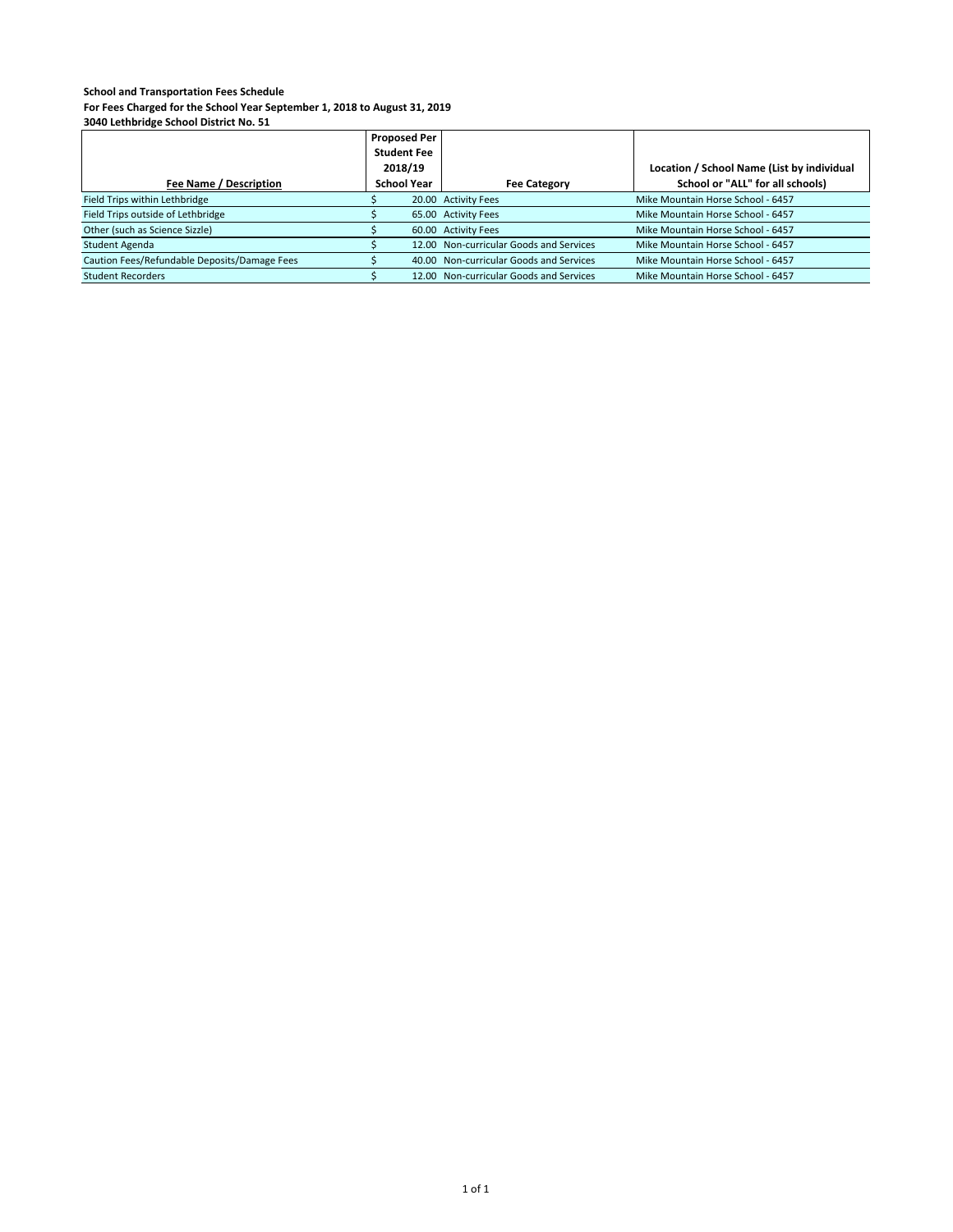**For Fees Charged for the School Year September 1, 2018 to August 31, 2019**

|                                                                       | <b>Proposed Per</b> |                                         |                                            |
|-----------------------------------------------------------------------|---------------------|-----------------------------------------|--------------------------------------------|
|                                                                       | <b>Student Fee</b>  |                                         |                                            |
|                                                                       | 2018/19             |                                         | Location / School Name (List by individual |
| Fee Name / Description                                                | <b>School Year</b>  | <b>Fee Category</b>                     | School or "ALL" for all schools)           |
| Other - Elementary Extra Curricular Clubs (basketball, choir, ball \$ |                     | 15.00 Extracurricular Fees              | Dr. Probe Elementary School - 6451         |
| <b>Field Trips</b>                                                    |                     | 20.00 Activity Fees                     | Dr. Probe Elementary School - 6451         |
| Outside of Lethbridge Field Trips                                     |                     | 50.00 Activity Fees                     | Dr. Probe Elementary School - 6451         |
| Agenda Books                                                          |                     | 15.00 Non-curricular Goods and Services | Dr. Probe Elementary School - 6451         |
| Library - Lost or Damaged books (up to per book)                      |                     | 40.00 Non-curricular Goods and Services | Dr. Probe Elementary School - 6451         |
| Memory Books (photo developing etc)                                   |                     | 15.00 Non-curricular Goods and Services | Dr. Probe Elementary School - 6451         |
| Year Books                                                            |                     | 30.00 Non-curricular Goods and Services | Dr. Probe Elementary School - 6451         |
| Other - Recorder for Music course                                     |                     | 10.00 Other Fees to Enhance Education   | Dr. Probe Elementary School - 6451         |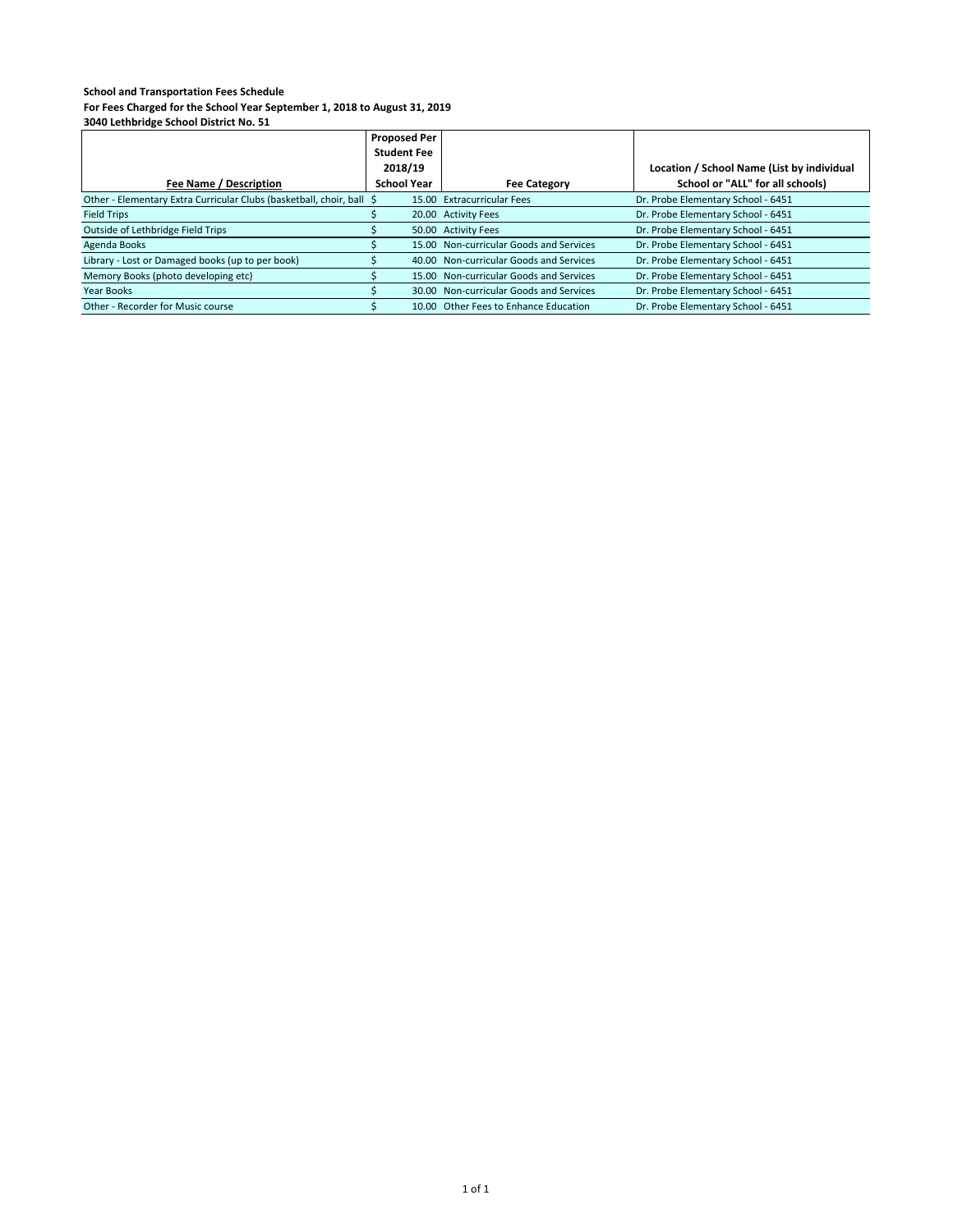**For Fees Charged for the School Year September 1, 2018 to August 31, 2019**

|                                                                               | <b>Proposed Per</b> |                                                                    |                                                                  |
|-------------------------------------------------------------------------------|---------------------|--------------------------------------------------------------------|------------------------------------------------------------------|
|                                                                               | <b>Student Fee</b>  |                                                                    |                                                                  |
|                                                                               | 2018/19             |                                                                    | Location / School Name (List by individual                       |
| <b>Fee Name / Description</b>                                                 | <b>School Year</b>  | <b>Fee Category</b>                                                | School or "ALL" for all schools)                                 |
| Basketball - Rep Boys/Girls - Base on 10 players (Basketballs, pra \$         |                     | 108.50 Extracurricular Fees                                        | G.S Lakie Middle School - 1097                                   |
| Basketball - Rep Tournament Fee - Base on 10 players (Boys/Girl \$            |                     | 94.50 Extracurricular Fees                                         | G.S Lakie Middle School - 1097                                   |
| Basketball Rep Accommodations - Base on 10 players (Boys/Girl: \$             |                     | 64.00 Extracurricular Fees                                         | G.S Lakie Middle School - 1097                                   |
| E-Club Basketball - Base on 10 player - (Tournament entry fee, o \$           |                     | 70.00 Extracurricular Fees                                         | G.S Lakie Middle School - 1097                                   |
| G-Club - Base on 10 player (Volleyball, Basketball, Badminton) (E \$          |                     | 10.00 Extracurricular Fees                                         | G.S Lakie Middle School - 1097                                   |
| Badminton - Base fee (Boys/Girls)                                             | \$                  | 27.00 Extracurricular Fees                                         | G.S Lakie Middle School - 1097                                   |
| Badminton - Tournament Fee with Zones (Gr. 7,8)                               | \$                  | 20.00 Extracurricular Fees                                         | G.S Lakie Middle School - 1097                                   |
| Badminton - Tournament Fee with NO Zones (Gr. 6)                              | \$                  | 20.00 Extracurricular Fees                                         | G.S Lakie Middle School - 1097                                   |
| Cheerleading                                                                  | \$                  | 465.00 Extracurricular Fees                                        | G.S Lakie Middle School - 1097                                   |
| Cross Country - Base fee (Boys/Girls) (Includes Zones)                        | \$                  | 10.00 Extracurricular Fees                                         | G.S Lakie Middle School - 1097                                   |
| Co-Curricular Activity Fee (Academic/Athletic Awards, Facility Re \$          |                     | 14.00 Extracurricular Fees                                         | G.S Lakie Middle School - 1097                                   |
| Girls Fitness Club (YMCA & YWCA Classes, T-Shirt)                             | \$                  | 35.00 Extracurricular Fees                                         | G.S Lakie Middle School - 1097                                   |
| Track n Field Base fee (Boys/Girls)                                           | \$                  | 10.00 Extracurricular Fees                                         | G.S Lakie Middle School - 1097                                   |
| Volleyball Rep Boys - Base Fee - Base on 10 players (Volleyballs,             | -\$                 | 98.50 Extracurricular Fees                                         | G.S Lakie Middle School - 1097                                   |
| Volleyball Rep Girls - Base Fee - Base on 10 players (Volleyballs, I \$       |                     | 128.50 Extracurricular Fees                                        | G.S Lakie Middle School - 1097                                   |
| Volleyball Rep Tournament Fee - Base on 10 players (Boys/Girls) \$            |                     | 92.50 Extracurricular Fees                                         | G.S Lakie Middle School - 1097                                   |
| Volleyball Tournament Accommodations - Base on 10 Players                     | S                   | 60.00 Extracurricular Fees                                         | G.S Lakie Middle School - 1097                                   |
| E-Club Volleyball - Boys - Base fee - Base on 10 Players (Reffing, $\sqrt{5}$ |                     | 25.00 Extracurricular Fees                                         | G.S Lakie Middle School - 1097                                   |
| E-Club Volleyball - Girls - Base fee - Base on 10 Players (Reffing, S \$      |                     | 55.00 Extracurricular Fees                                         | G.S Lakie Middle School - 1097                                   |
| E-Club Volleyball Tournament Fee - Base on 10 Players (Boys/Gir \$            |                     | 46.00 Extracurricular Fees                                         | G.S Lakie Middle School - 1097                                   |
| Production Performance Fees [Rentals, Memorabilia (T-Shirt or E \$            |                     | 30.00 Extracurricular Fees                                         | G.S Lakie Middle School - 1097                                   |
| Production Back Stage Fees [Rentals, Memorabilia (T-Shirts or Ba \$           |                     | 20.00 Extracurricular Fees                                         | G.S Lakie Middle School - 1097<br>G.S Lakie Middle School - 1097 |
| Robotics Club (Robotics Supplies)                                             | \$<br>\$            | 10.00 Extracurricular Fees<br>20.00 Extracurricular Fees           |                                                                  |
| <b>Curling Club (Facility Rental)</b>                                         |                     |                                                                    | G.S Lakie Middle School - 1097                                   |
| Shop Club (Specialized Materials and additional resources)                    | \$                  | 15.00 Extracurricular Fees                                         | G.S Lakie Middle School - 1097                                   |
| Arting Around the World (Supplies and Individual Project mater \$             |                     | 10.00 Fees for Optional Courses                                    | G.S Lakie Middle School - 1097                                   |
| Arting Through time (Supplies and Individual Project Materials)               | -\$<br>\$           | 10.00 Fees for Optional Courses                                    | G.S Lakie Middle School - 1097<br>G.S Lakie Middle School - 1097 |
| Band - Headstart Clinic (Gr.6)                                                |                     | 19.00 Fees for Optional Courses                                    |                                                                  |
| Band - Instrumental Performance (Edmonton, Overnight, Park H \$               |                     | 225.00 Fees for Optional Courses                                   | G.S Lakie Middle School - 1097                                   |
| Band - Instrument Rental Fee (Gr. 6,7,8)<br><b>Baseball Development</b>       | S<br>\$             | 85.00 Fees for Optional Courses<br>50.00 Fees for Optional Courses | G.S Lakie Middle School - 1097<br>G.S Lakie Middle School - 1097 |
| Choral Retreat (Overnight, transportation, meals)                             | \$                  | 80.00 Fees for Optional Courses                                    | G.S Lakie Middle School - 1097                                   |
| Cosmetology (Materials)                                                       | \$                  | 15.00 Fees for Optional Courses                                    | G.S Lakie Middle School - 1097                                   |
| Design (Gr. 6,7,8)                                                            | \$                  | 10.00 Fees for Optional Courses                                    | G.S Lakie Middle School - 1097                                   |
| Dance Performance (Hip Hop/Fusion/Music in Motion) [Rentals, \$               |                     | 30.00 Fees for Optional Courses                                    | G.S Lakie Middle School - 1097                                   |
| Golf                                                                          | \$                  | 75.00 Fees for Optional Courses                                    | G.S Lakie Middle School - 1097                                   |
| Hockey Development                                                            | \$                  | 90.00 Fees for Optional Courses                                    | G.S Lakie Middle School - 1097                                   |
| Ion Science                                                                   | \$                  | 10.00 Fees for Optional Courses                                    | G.S Lakie Middle School - 1097                                   |
| Outdoor Adventure (Off campus activities)                                     | \$                  | 30.00 Fees for Optional Courses                                    | G.S Lakie Middle School - 1097                                   |
| Outdoor Ed. Wilderness                                                        | \$                  | 20.00 Fees for Optional Courses                                    | G.S Lakie Middle School - 1097                                   |
| Outdoor Ed. Archery                                                           | \$                  | 25.00 Fees for Optional Courses                                    | G.S Lakie Middle School - 1097                                   |
| Outdoor Ed. Fishing                                                           | \$                  | 25.00 Fees for Optional Courses                                    | G.S Lakie Middle School - 1097                                   |
| Parting Around The World (Food and Guest Speakers)                            | \$                  | 15.00 Fees for Optional Courses                                    | G.S Lakie Middle School - 1097                                   |
| Shop (Gr. 6,7,8)                                                              | \$                  | 10.00 Fees for Optional Courses                                    | G.S Lakie Middle School - 1097                                   |
| Sewing (Gr. 6,7,8)                                                            | \$                  | 5.00 Fees for Optional Courses                                     | G.S Lakie Middle School - 1097                                   |
| <b>Sports Enrichment</b>                                                      | \$                  | 10.00 Fees for Optional Courses                                    | G.S Lakie Middle School - 1097                                   |
| Canadian Music Festival Anaheim (Transportation, accommodat \$                |                     | 1,700.00 Non-Curricular Travel                                     | G.S Lakie Middle School - 1097                                   |
| Dance/Drama Trip In Province (Transportation, accommodation: \$               |                     | 700.00 Non-Curricular Travel                                       | G.S Lakie Middle School - 1097                                   |
| Dance/Drama Trip Out of Province/Country (Transportation, acc \$              |                     | 3,000.00 Non-Curricular Travel                                     | G.S Lakie Middle School - 1097                                   |
| Marine Biology Vancouver (Transportation, accommodations, so \$               |                     | 1,500.00 Non-Curricular Travel                                     | G.S Lakie Middle School - 1097                                   |
| Production Field Trip (Local) (Bus Rental and tickets to local prod \$        |                     | 10.00 Non-Curricular Travel                                        | G.S Lakie Middle School - 1097                                   |
| Ottawa Field Trip (Transportation, accommodations, some meal: \$              |                     | 2,500.00 Non-Curricular Travel                                     | G.S Lakie Middle School - 1097                                   |
| Grade 6 Fall Activity (BBQ)                                                   | \$                  | 5.00 Activity Fees                                                 | G.S Lakie Middle School - 1097                                   |
| Grade 6 Winter Activity (Wagon/Sleigh ride and supplies)                      | \$                  | 5.00 Activity Fees                                                 | G.S Lakie Middle School - 1097                                   |
| Grade 6 Year End Activity (Travel, admission, and cold treat)                 | \$                  | 5.00 Activity Fees                                                 | G.S Lakie Middle School - 1097                                   |
| Grade 6 Flight Trip                                                           | \$                  | 42.00 Activity Fees                                                | G.S Lakie Middle School - 1097                                   |
| Grade 6 Birds of Prey                                                         | \$                  | 10.00 Activity Fees                                                | G.S Lakie Middle School - 1097                                   |
| Grade 6 Class Activity - Movie (Cineplex/Movie Mill) (Admission \$            |                     | 12.00 Activity Fees                                                | G.S Lakie Middle School - 1097                                   |
| Grade 7 Corn Maze                                                             | \$                  | 10.00 Activity Fees                                                | G.S Lakie Middle School - 1097                                   |
| Grade 7 Frank Slide                                                           | \$                  | 15.00 Activity Fees                                                | G.S Lakie Middle School - 1097                                   |
| Grade 7 End of the year Activity (Movie Mill)                                 | \$                  | 10.00 Activity Fees                                                | G.S Lakie Middle School - 1097                                   |
| Grade 7 End of the Term (1,2,3) Activity                                      | \$                  | 35.00 Activity Fees                                                | G.S Lakie Middle School - 1097                                   |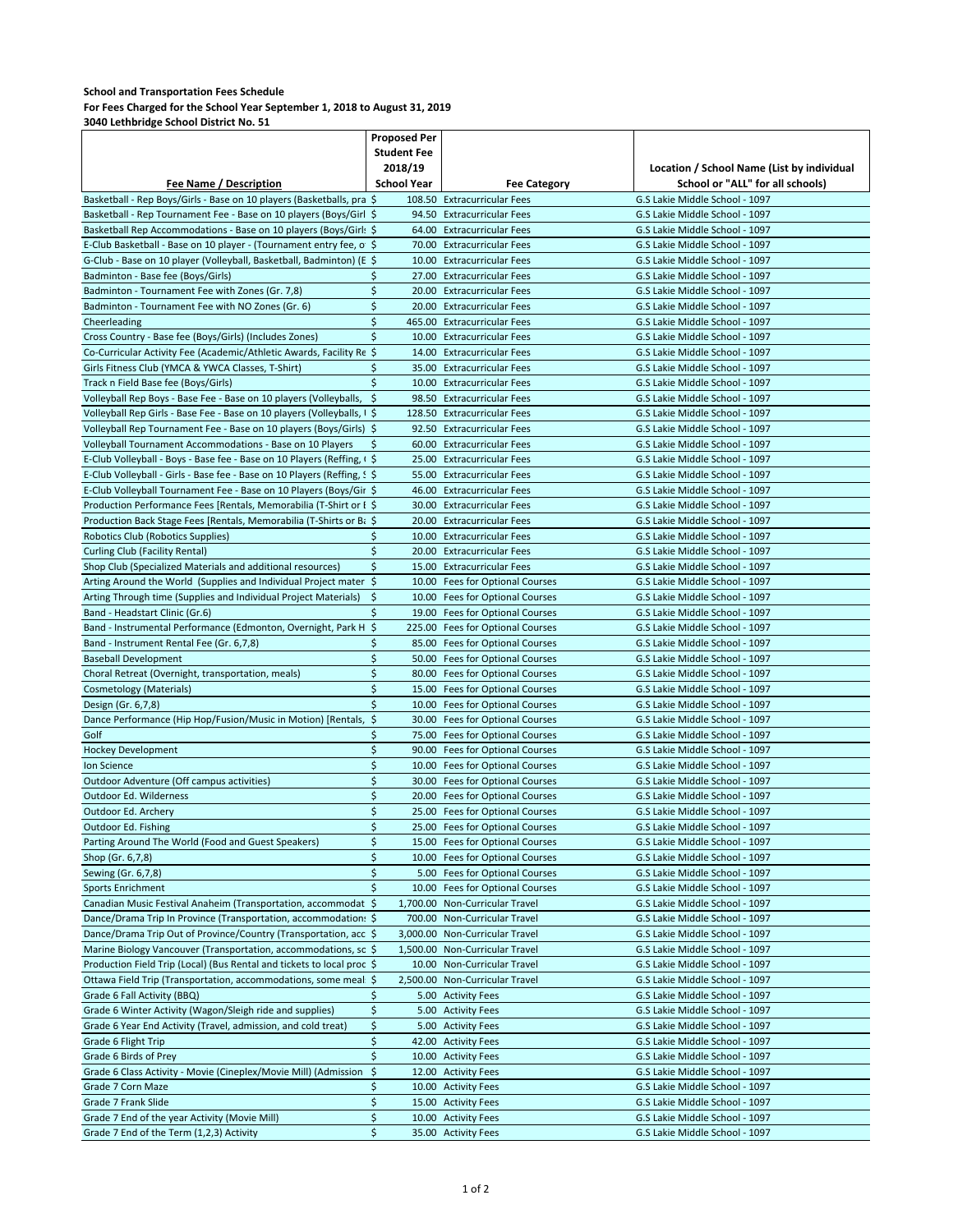**For Fees Charged for the School Year September 1, 2018 to August 31, 2019**

|                                                                   | <b>Proposed Per</b> |                                         |                                            |
|-------------------------------------------------------------------|---------------------|-----------------------------------------|--------------------------------------------|
|                                                                   | <b>Student Fee</b>  |                                         |                                            |
|                                                                   | 2018/19             |                                         | Location / School Name (List by individual |
| Fee Name / Description                                            | <b>School Year</b>  | <b>Fee Category</b>                     | School or "ALL" for all schools)           |
| Grade 7 Curricular Activity Fee (Social, Math, Science, LA)       |                     | 25.00 Activity Fees                     | G.S Lakie Middle School - 1097             |
| Grade 8 Calaway Field Trip                                        |                     | 50.00 Activity Fees                     | G.S Lakie Middle School - 1097             |
| Grade 8 Curricular Activity Fee (Social, Math, Science, LA)       |                     | 50.00 Activity Fees                     | G.S Lakie Middle School - 1097             |
| Outsiders book                                                    |                     | 7.00 Non-curricular Goods and Services  | G.S Lakie Middle School - 1097             |
| Replacement cost for Lost or Damaged books (Library or Text Bo \$ |                     | 80.00 Non-curricular Goods and Services | G.S Lakie Middle School - 1097             |
| Year Book                                                         |                     | 30.00 Non-curricular Goods and Services | G.S Lakie Middle School - 1097             |
| Laptop Lease                                                      |                     | 140.00 Other Fees to Enhance Education  | G.S Lakie Middle School - 1097             |
| Laptop Insurance                                                  |                     | 30.00 Other Fees to Enhance Education   | G.S Lakie Middle School - 1097             |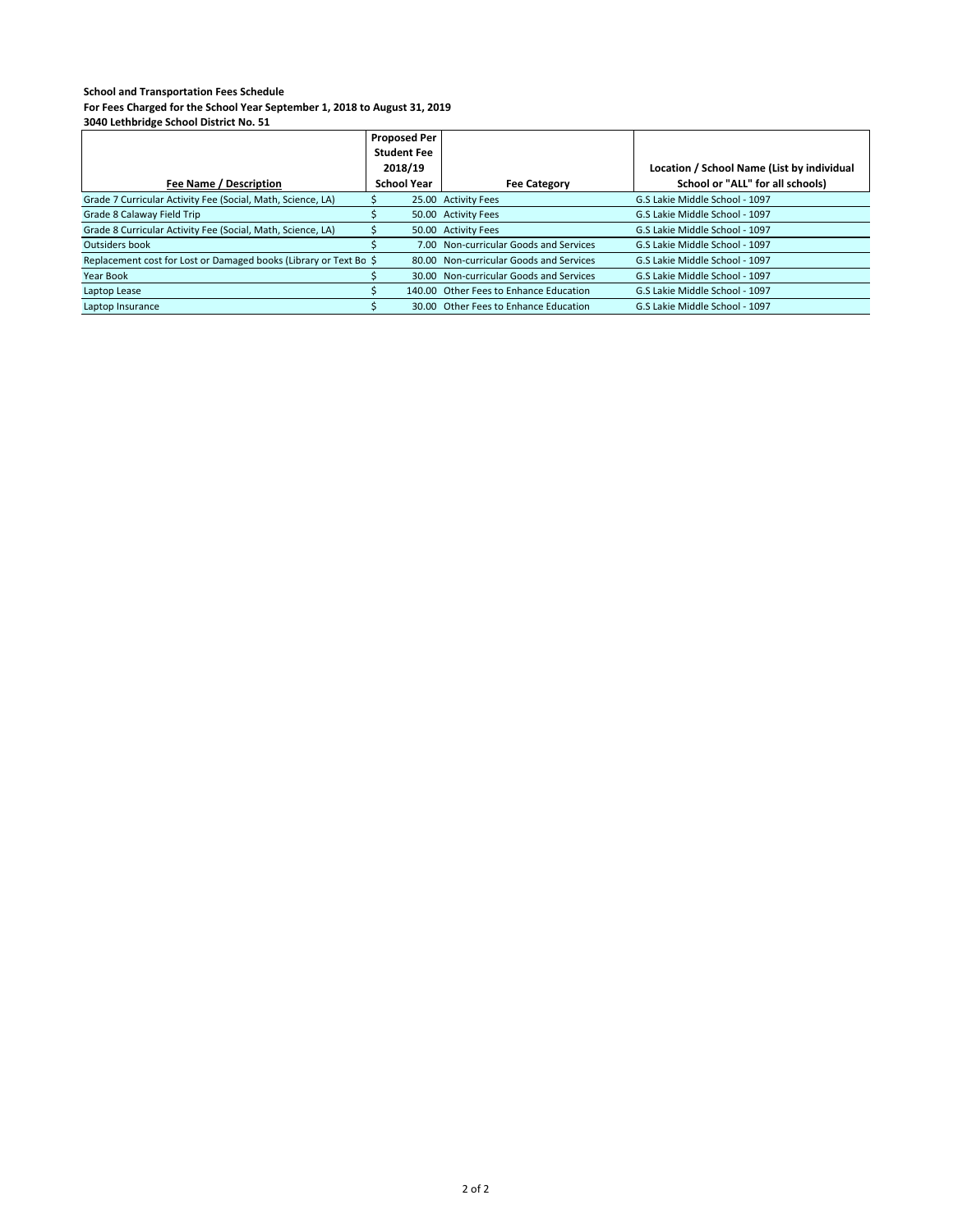**For Fees Charged for the School Year September 1, 2018 to August 31, 2019**

|                                      | <b>Proposed Per</b> |                    |                                         |                                            |
|--------------------------------------|---------------------|--------------------|-----------------------------------------|--------------------------------------------|
|                                      |                     | <b>Student Fee</b> |                                         |                                            |
|                                      |                     | 2018/19            |                                         | Location / School Name (List by individual |
| Fee Name / Description               |                     | <b>School Year</b> | <b>Fee Category</b>                     | School or "ALL" for all schools)           |
| Art / Sewing                         | ς                   |                    | 10.00 Fees for Optional Courses         | Wilson Middle School - 6455                |
| Band                                 | Ś                   |                    | 87.00 Fees for Optional Courses         | Wilson Middle School - 6455                |
| Shop                                 | Ś                   |                    | 20.00 Fees for Optional Courses         | Wilson Middle School - 6455                |
| <b>Weight Training</b>               | Ś                   |                    | 10.00 Fees for Optional Courses         | Wilson Middle School - 6455                |
| <b>Food Studies</b>                  | $\breve{}$          | 5.00               | <b>Fees for Optional Courses</b>        | Wilson Middle School - 6455                |
| Babysitting                          | Ś                   |                    | 15.00 Fees for Optional Courses         | Wilson Middle School - 6455                |
| Rockband                             | Ś                   |                    | 25.00 Fees for Optional Courses         | Wilson Middle School - 6455                |
| <b>Outdoor Pursuits</b>              | Ś                   |                    | 20.00 Fees for Optional Courses         | Wilson Middle School - 6455                |
| Golf                                 | Ś                   |                    | 20.00 Fees for Optional Courses         | Wilson Middle School - 6455                |
| Science Club trip                    | Ś                   |                    | 100.00 Non-Curricular Travel            | Wilson Middle School - 6455                |
| Marine Biology trip                  | Ś                   |                    | 1.500.00 Non-Curricular Travel          | Wilson Middle School - 6455                |
| Ski trip                             | Ś                   |                    | 200.00 Non-Curricular Travel            | Wilson Middle School - 6455                |
| Production performance fees          | Ś                   |                    | 50.00 Extracurricular Fees              | Wilson Middle School - 6455                |
| Sports teams junior varsity          | \$                  |                    | 150.00 Extracurricular Fees             | Wilson Middle School - 6455                |
| Sports teams senior varsity          | Ś                   |                    | 250.00 Extracurricular Fees             | Wilson Middle School - 6455                |
| Club basketball                      | Ś                   |                    | 30.00 Activity Fees                     | Wilson Middle School - 6455                |
| Club badminton                       | Ś                   |                    | 30.00 Activity Fees                     | Wilson Middle School - 6455                |
| <b>Baseball training camp</b>        | Ś                   |                    | 200.00 Activity Fees                    | Wilson Middle School - 6455                |
| Agenda books                         | Ś                   |                    | 5.00 Non-curricular Goods and Services  | Wilson Middle School - 6455                |
| Library cards                        | Ś                   |                    | 5.00 Non-curricular Goods and Services  | Wilson Middle School - 6455                |
| Locker rental                        | Ś                   |                    | 5.00 Non-curricular Goods and Services  | Wilson Middle School - 6455                |
| Locks                                | Ś                   | 7.00               | Non-curricular Goods and Services       | Wilson Middle School - 6455                |
| Student ID                           | Ś                   |                    | 5.00 Non-curricular Goods and Services  | Wilson Middle School - 6455                |
| Yearbook                             | Ś                   |                    | 35.00 Non-curricular Goods and Services | Wilson Middle School - 6455                |
| Swim club                            | Ś                   |                    | 80.00 Activity Fees                     | Wilson Middle School - 6455                |
| <b>Band festival trips</b>           | Ś                   |                    | 400.00 Fees for Optional Courses        | Wilson Middle School - 6455                |
| Library books - lost or damaged      | Ś                   |                    | 50.00 Non-curricular Goods and Services | Wilson Middle School - 6455                |
| Student activity clothing            | Ś                   |                    | 25.00 Activity Fees                     | Wilson Middle School - 6455                |
| <b>School Curricular Field Trips</b> | Ś                   |                    | 30.00 Activity Fees                     | Wilson Middle School - 6455                |
| <b>Hockey Option</b>                 | ς                   |                    | 35.00 Fees for Optional Courses         | Wilson Middle School - 6455                |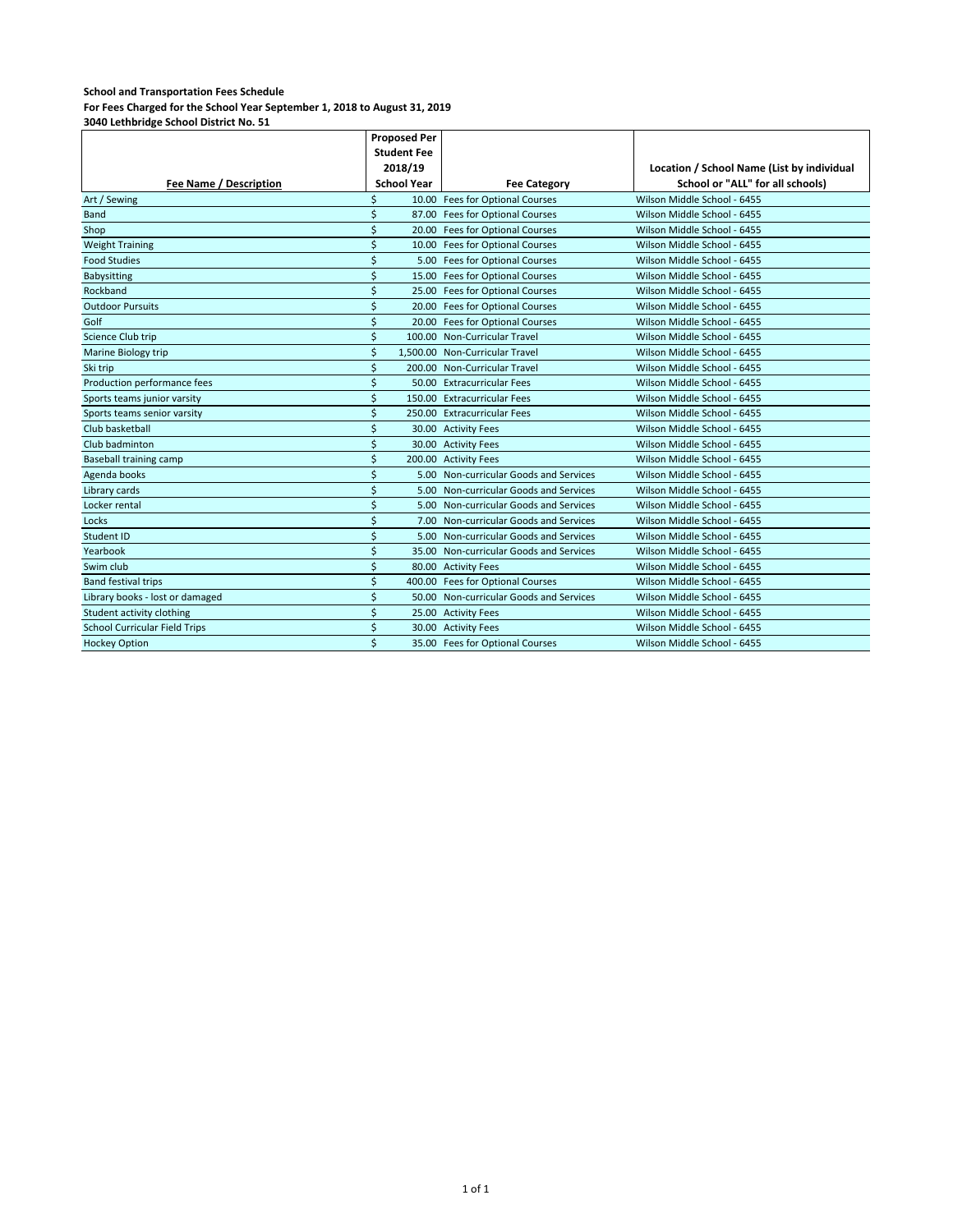| <b>Student Fee</b><br>2018/19<br>Location / School Name (List by individual<br>School or "ALL" for all schools)<br><b>School Year</b><br>Fee Name / Description<br><b>Fee Category</b><br>Gilbert Paterson Middle School - 6442<br>Select Choir (accompanist, music, transportation)<br>\$<br>75.00 Extracurricular Fees<br>\$<br>Hockey (Transportation, Uniforms, Equipment, Coaches exp.)<br>300.00 Extracurricular Fees<br>Gilbert Paterson Middle School - 6442<br>\$<br>Soccer (Student Gear/Equip)<br>60.00 Extracurricular Fees<br>Gilbert Paterson Middle School - 6442<br>\$<br>Cross Country (transportation, League & Zone entry fees)<br>15.00 Extracurricular Fees<br>Gilbert Paterson Middle School - 6442<br>Basketball Developmental Team (Refs, Tournament & League Fe \$<br>75.00 Extracurricular Fees<br>Gilbert Paterson Middle School - 6442<br>Basketball Rep Team (Refs, Tournament & League Fees, Uniforn \$<br>150.00 Extracurricular Fees<br>Gilbert Paterson Middle School - 6442<br>Basketball Rep Team (Individual Player Gear)<br>100.00 Extracurricular Fees<br>Gilbert Paterson Middle School - 6442<br>Ŝ<br>Volleyball Developmental Team (Refs, Tournament & League Fer \$<br>60.00 Extracurricular Fees<br>Gilbert Paterson Middle School - 6442<br>Volleyball Rep Team (Refs, Tournament & League Fees, Uniform \$<br>Gilbert Paterson Middle School - 6442<br>150.00 Extracurricular Fees<br>\$<br>Volleyball Rep Team (Individual Player Gear)<br>100.00 Extracurricular Fees<br>Gilbert Paterson Middle School - 6442<br>\$<br>50.00 Extracurricular Fees<br>Gilbert Paterson Middle School - 6442<br>Badminton (League & Tournament Fees, Equipment, T-Shirt)<br>\$<br>Musical Theatre (T-Shirt, Performance expenses)<br>20.00 Extracurricular Fees<br>Gilbert Paterson Middle School - 6442<br>\$<br>Field Trips (Grade Level transportation & field trip fees)<br>15.00 Activity Fees<br>Gilbert Paterson Middle School - 6442<br>\$<br>Grade 8 Year End Farewell Trip/Activity<br>50.00 Activity Fees<br>Gilbert Paterson Middle School - 6442<br>\$<br>Gilbert Paterson Middle School - 6442<br>Art (Student Sketchbook and individual project materials)<br>20.00 Fees for Optional Courses<br>$\zeta$<br>Band 6/7/8 - Method Book<br>Gilbert Paterson Middle School - 6442<br>20.00 Fees for Optional Courses<br>\$<br>Band 6 - Clinic<br>40.00 Fees for Optional Courses<br>Gilbert Paterson Middle School - 6442<br>$\zeta$<br>Band 6/7 - Retreat, overnight, location TBD<br>150.00 Fees for Optional Courses<br>Gilbert Paterson Middle School - 6442<br>\$<br>Band 8 - Band Trip (Banff, overnight)<br>400.00 Fees for Optional Courses<br>Gilbert Paterson Middle School - 6442<br>\$<br>Band 8 - Provincials (Edmonton, overnight)<br>Gilbert Paterson Middle School - 6442<br>150.00 Fees for Optional Courses<br>\$<br>Gilbert Paterson Middle School - 6442<br>Band 6 - Instrument Rental<br>70.00 Fees for Optional Courses<br>\$<br>Band 7/8 - instrument Rental<br>90.00 Fees for Optional Courses<br>Gilbert Paterson Middle School - 6442<br>\$<br>Band 6/7 - Additional Instrument Rental (2 or more)<br>Gilbert Paterson Middle School - 6442<br>70.00 Fees for Optional Courses<br>$\zeta$<br>Band 8 - Additional Instrument Rental (2 or more)<br>90.00 Fees for Optional Courses<br>Gilbert Paterson Middle School - 6442<br>\$<br>Band 6/7/8 - Instrument Cleaning Fee<br>60.00 Fees for Optional Courses<br>Gilbert Paterson Middle School - 6442<br>\$<br>Choir 6/7/8 - Course Fee (music, performance shirts)<br>25.00 Fees for Optional Courses<br>Gilbert Paterson Middle School - 6442<br>\$<br>Choir 8 - Choral Fest (Edmonton, overnight)<br>300.00 Fees for Optional Courses<br>Gilbert Paterson Middle School - 6442<br>$\zeta$<br>Choral 6/7 - ChoralFest (Calgary, daytrip)<br>60.00 Fees for Optional Courses<br>Gilbert Paterson Middle School - 6442<br>$\zeta$<br>Code Makers (electronic robotic/coding materials)<br>Gilbert Paterson Middle School - 6442<br>10.00 Fees for Optional Courses<br>\$<br>Computer (Programs, equipment)<br>10.00 Fees for Optional Courses<br>Gilbert Paterson Middle School - 6442<br>\$<br>Gilbert Paterson Middle School - 6442<br>Construction (Student take-home project materials)<br>25.00 Fees for Optional Courses<br>$\zeta$<br>Digital Arts (Programs, equipment)<br>10.00 Fees for Optional Courses<br>Gilbert Paterson Middle School - 6442<br>\$<br>Gilbert Paterson Middle School - 6442<br>Fitness (Equipment replacement, repair, maintenance)<br>10.00 Fees for Optional Courses<br>\$<br>Handbells 6 - Course Fee (music, performance shirts)<br>15.00 Fees for Optional Courses<br>Gilbert Paterson Middle School - 6442<br>\$<br>25.00 Fees for Optional Courses<br>Gilbert Paterson Middle School - 6442<br>Archery<br>\$<br><b>Food Studies</b><br>20.00 Fees for Optional Courses<br>Gilbert Paterson Middle School - 6442<br>$\zeta$<br>Gilbert Paterson Middle School - 6442<br>20.00 Fees for Optional Courses<br>Cosmetology<br>\$<br><b>Babysitting/First Aid</b><br>20.00 Fees for Optional Courses<br>Gilbert Paterson Middle School - 6442<br>\$<br>Scrapbooking (Student materials)<br>25.00 Fees for Optional Courses<br>Gilbert Paterson Middle School - 6442<br>\$<br>Claymation<br>10.00 Fees for Optional Courses<br>Gilbert Paterson Middle School - 6442<br>\$<br>Select Choir - Provincials (Location TBD)<br>150.00 Non-Curricular Travel<br>Gilbert Paterson Middle School - 6442 |                                          | <b>Proposed Per</b> |  |                                       |
|---------------------------------------------------------------------------------------------------------------------------------------------------------------------------------------------------------------------------------------------------------------------------------------------------------------------------------------------------------------------------------------------------------------------------------------------------------------------------------------------------------------------------------------------------------------------------------------------------------------------------------------------------------------------------------------------------------------------------------------------------------------------------------------------------------------------------------------------------------------------------------------------------------------------------------------------------------------------------------------------------------------------------------------------------------------------------------------------------------------------------------------------------------------------------------------------------------------------------------------------------------------------------------------------------------------------------------------------------------------------------------------------------------------------------------------------------------------------------------------------------------------------------------------------------------------------------------------------------------------------------------------------------------------------------------------------------------------------------------------------------------------------------------------------------------------------------------------------------------------------------------------------------------------------------------------------------------------------------------------------------------------------------------------------------------------------------------------------------------------------------------------------------------------------------------------------------------------------------------------------------------------------------------------------------------------------------------------------------------------------------------------------------------------------------------------------------------------------------------------------------------------------------------------------------------------------------------------------------------------------------------------------------------------------------------------------------------------------------------------------------------------------------------------------------------------------------------------------------------------------------------------------------------------------------------------------------------------------------------------------------------------------------------------------------------------------------------------------------------------------------------------------------------------------------------------------------------------------------------------------------------------------------------------------------------------------------------------------------------------------------------------------------------------------------------------------------------------------------------------------------------------------------------------------------------------------------------------------------------------------------------------------------------------------------------------------------------------------------------------------------------------------------------------------------------------------------------------------------------------------------------------------------------------------------------------------------------------------------------------------------------------------------------------------------------------------------------------------------------------------------------------------------------------------------------------------------------------------------------------------------------------------------------------------------------------------------------------------------------------------------------------------------------------------------------------------------------------------------------------------------------------------------------------------------------------------------------------------------------------------------------------------------------------------------------------------------------------------------------------------------------------------------------------------------------------------------------------------------------------------------------------------------------------------------------------------------------------------------------------------------------------------------------------------------------------------------------------------------------------------------------------------------------------------------------------------------------------------------------------------------------------------------------------------------------------------------------------------------------------------------------------------------------------------------------------------------------------------------------------------------------------------------------------------------|------------------------------------------|---------------------|--|---------------------------------------|
|                                                                                                                                                                                                                                                                                                                                                                                                                                                                                                                                                                                                                                                                                                                                                                                                                                                                                                                                                                                                                                                                                                                                                                                                                                                                                                                                                                                                                                                                                                                                                                                                                                                                                                                                                                                                                                                                                                                                                                                                                                                                                                                                                                                                                                                                                                                                                                                                                                                                                                                                                                                                                                                                                                                                                                                                                                                                                                                                                                                                                                                                                                                                                                                                                                                                                                                                                                                                                                                                                                                                                                                                                                                                                                                                                                                                                                                                                                                                                                                                                                                                                                                                                                                                                                                                                                                                                                                                                                                                                                                                                                                                                                                                                                                                                                                                                                                                                                                                                                                                                                                                                                                                                                                                                                                                                                                                                                                                                                                                                                                                                   |                                          |                     |  |                                       |
|                                                                                                                                                                                                                                                                                                                                                                                                                                                                                                                                                                                                                                                                                                                                                                                                                                                                                                                                                                                                                                                                                                                                                                                                                                                                                                                                                                                                                                                                                                                                                                                                                                                                                                                                                                                                                                                                                                                                                                                                                                                                                                                                                                                                                                                                                                                                                                                                                                                                                                                                                                                                                                                                                                                                                                                                                                                                                                                                                                                                                                                                                                                                                                                                                                                                                                                                                                                                                                                                                                                                                                                                                                                                                                                                                                                                                                                                                                                                                                                                                                                                                                                                                                                                                                                                                                                                                                                                                                                                                                                                                                                                                                                                                                                                                                                                                                                                                                                                                                                                                                                                                                                                                                                                                                                                                                                                                                                                                                                                                                                                                   |                                          |                     |  |                                       |
|                                                                                                                                                                                                                                                                                                                                                                                                                                                                                                                                                                                                                                                                                                                                                                                                                                                                                                                                                                                                                                                                                                                                                                                                                                                                                                                                                                                                                                                                                                                                                                                                                                                                                                                                                                                                                                                                                                                                                                                                                                                                                                                                                                                                                                                                                                                                                                                                                                                                                                                                                                                                                                                                                                                                                                                                                                                                                                                                                                                                                                                                                                                                                                                                                                                                                                                                                                                                                                                                                                                                                                                                                                                                                                                                                                                                                                                                                                                                                                                                                                                                                                                                                                                                                                                                                                                                                                                                                                                                                                                                                                                                                                                                                                                                                                                                                                                                                                                                                                                                                                                                                                                                                                                                                                                                                                                                                                                                                                                                                                                                                   |                                          |                     |  |                                       |
|                                                                                                                                                                                                                                                                                                                                                                                                                                                                                                                                                                                                                                                                                                                                                                                                                                                                                                                                                                                                                                                                                                                                                                                                                                                                                                                                                                                                                                                                                                                                                                                                                                                                                                                                                                                                                                                                                                                                                                                                                                                                                                                                                                                                                                                                                                                                                                                                                                                                                                                                                                                                                                                                                                                                                                                                                                                                                                                                                                                                                                                                                                                                                                                                                                                                                                                                                                                                                                                                                                                                                                                                                                                                                                                                                                                                                                                                                                                                                                                                                                                                                                                                                                                                                                                                                                                                                                                                                                                                                                                                                                                                                                                                                                                                                                                                                                                                                                                                                                                                                                                                                                                                                                                                                                                                                                                                                                                                                                                                                                                                                   |                                          |                     |  |                                       |
|                                                                                                                                                                                                                                                                                                                                                                                                                                                                                                                                                                                                                                                                                                                                                                                                                                                                                                                                                                                                                                                                                                                                                                                                                                                                                                                                                                                                                                                                                                                                                                                                                                                                                                                                                                                                                                                                                                                                                                                                                                                                                                                                                                                                                                                                                                                                                                                                                                                                                                                                                                                                                                                                                                                                                                                                                                                                                                                                                                                                                                                                                                                                                                                                                                                                                                                                                                                                                                                                                                                                                                                                                                                                                                                                                                                                                                                                                                                                                                                                                                                                                                                                                                                                                                                                                                                                                                                                                                                                                                                                                                                                                                                                                                                                                                                                                                                                                                                                                                                                                                                                                                                                                                                                                                                                                                                                                                                                                                                                                                                                                   |                                          |                     |  |                                       |
|                                                                                                                                                                                                                                                                                                                                                                                                                                                                                                                                                                                                                                                                                                                                                                                                                                                                                                                                                                                                                                                                                                                                                                                                                                                                                                                                                                                                                                                                                                                                                                                                                                                                                                                                                                                                                                                                                                                                                                                                                                                                                                                                                                                                                                                                                                                                                                                                                                                                                                                                                                                                                                                                                                                                                                                                                                                                                                                                                                                                                                                                                                                                                                                                                                                                                                                                                                                                                                                                                                                                                                                                                                                                                                                                                                                                                                                                                                                                                                                                                                                                                                                                                                                                                                                                                                                                                                                                                                                                                                                                                                                                                                                                                                                                                                                                                                                                                                                                                                                                                                                                                                                                                                                                                                                                                                                                                                                                                                                                                                                                                   |                                          |                     |  |                                       |
|                                                                                                                                                                                                                                                                                                                                                                                                                                                                                                                                                                                                                                                                                                                                                                                                                                                                                                                                                                                                                                                                                                                                                                                                                                                                                                                                                                                                                                                                                                                                                                                                                                                                                                                                                                                                                                                                                                                                                                                                                                                                                                                                                                                                                                                                                                                                                                                                                                                                                                                                                                                                                                                                                                                                                                                                                                                                                                                                                                                                                                                                                                                                                                                                                                                                                                                                                                                                                                                                                                                                                                                                                                                                                                                                                                                                                                                                                                                                                                                                                                                                                                                                                                                                                                                                                                                                                                                                                                                                                                                                                                                                                                                                                                                                                                                                                                                                                                                                                                                                                                                                                                                                                                                                                                                                                                                                                                                                                                                                                                                                                   |                                          |                     |  |                                       |
|                                                                                                                                                                                                                                                                                                                                                                                                                                                                                                                                                                                                                                                                                                                                                                                                                                                                                                                                                                                                                                                                                                                                                                                                                                                                                                                                                                                                                                                                                                                                                                                                                                                                                                                                                                                                                                                                                                                                                                                                                                                                                                                                                                                                                                                                                                                                                                                                                                                                                                                                                                                                                                                                                                                                                                                                                                                                                                                                                                                                                                                                                                                                                                                                                                                                                                                                                                                                                                                                                                                                                                                                                                                                                                                                                                                                                                                                                                                                                                                                                                                                                                                                                                                                                                                                                                                                                                                                                                                                                                                                                                                                                                                                                                                                                                                                                                                                                                                                                                                                                                                                                                                                                                                                                                                                                                                                                                                                                                                                                                                                                   |                                          |                     |  |                                       |
|                                                                                                                                                                                                                                                                                                                                                                                                                                                                                                                                                                                                                                                                                                                                                                                                                                                                                                                                                                                                                                                                                                                                                                                                                                                                                                                                                                                                                                                                                                                                                                                                                                                                                                                                                                                                                                                                                                                                                                                                                                                                                                                                                                                                                                                                                                                                                                                                                                                                                                                                                                                                                                                                                                                                                                                                                                                                                                                                                                                                                                                                                                                                                                                                                                                                                                                                                                                                                                                                                                                                                                                                                                                                                                                                                                                                                                                                                                                                                                                                                                                                                                                                                                                                                                                                                                                                                                                                                                                                                                                                                                                                                                                                                                                                                                                                                                                                                                                                                                                                                                                                                                                                                                                                                                                                                                                                                                                                                                                                                                                                                   |                                          |                     |  |                                       |
|                                                                                                                                                                                                                                                                                                                                                                                                                                                                                                                                                                                                                                                                                                                                                                                                                                                                                                                                                                                                                                                                                                                                                                                                                                                                                                                                                                                                                                                                                                                                                                                                                                                                                                                                                                                                                                                                                                                                                                                                                                                                                                                                                                                                                                                                                                                                                                                                                                                                                                                                                                                                                                                                                                                                                                                                                                                                                                                                                                                                                                                                                                                                                                                                                                                                                                                                                                                                                                                                                                                                                                                                                                                                                                                                                                                                                                                                                                                                                                                                                                                                                                                                                                                                                                                                                                                                                                                                                                                                                                                                                                                                                                                                                                                                                                                                                                                                                                                                                                                                                                                                                                                                                                                                                                                                                                                                                                                                                                                                                                                                                   |                                          |                     |  |                                       |
|                                                                                                                                                                                                                                                                                                                                                                                                                                                                                                                                                                                                                                                                                                                                                                                                                                                                                                                                                                                                                                                                                                                                                                                                                                                                                                                                                                                                                                                                                                                                                                                                                                                                                                                                                                                                                                                                                                                                                                                                                                                                                                                                                                                                                                                                                                                                                                                                                                                                                                                                                                                                                                                                                                                                                                                                                                                                                                                                                                                                                                                                                                                                                                                                                                                                                                                                                                                                                                                                                                                                                                                                                                                                                                                                                                                                                                                                                                                                                                                                                                                                                                                                                                                                                                                                                                                                                                                                                                                                                                                                                                                                                                                                                                                                                                                                                                                                                                                                                                                                                                                                                                                                                                                                                                                                                                                                                                                                                                                                                                                                                   |                                          |                     |  |                                       |
|                                                                                                                                                                                                                                                                                                                                                                                                                                                                                                                                                                                                                                                                                                                                                                                                                                                                                                                                                                                                                                                                                                                                                                                                                                                                                                                                                                                                                                                                                                                                                                                                                                                                                                                                                                                                                                                                                                                                                                                                                                                                                                                                                                                                                                                                                                                                                                                                                                                                                                                                                                                                                                                                                                                                                                                                                                                                                                                                                                                                                                                                                                                                                                                                                                                                                                                                                                                                                                                                                                                                                                                                                                                                                                                                                                                                                                                                                                                                                                                                                                                                                                                                                                                                                                                                                                                                                                                                                                                                                                                                                                                                                                                                                                                                                                                                                                                                                                                                                                                                                                                                                                                                                                                                                                                                                                                                                                                                                                                                                                                                                   |                                          |                     |  |                                       |
|                                                                                                                                                                                                                                                                                                                                                                                                                                                                                                                                                                                                                                                                                                                                                                                                                                                                                                                                                                                                                                                                                                                                                                                                                                                                                                                                                                                                                                                                                                                                                                                                                                                                                                                                                                                                                                                                                                                                                                                                                                                                                                                                                                                                                                                                                                                                                                                                                                                                                                                                                                                                                                                                                                                                                                                                                                                                                                                                                                                                                                                                                                                                                                                                                                                                                                                                                                                                                                                                                                                                                                                                                                                                                                                                                                                                                                                                                                                                                                                                                                                                                                                                                                                                                                                                                                                                                                                                                                                                                                                                                                                                                                                                                                                                                                                                                                                                                                                                                                                                                                                                                                                                                                                                                                                                                                                                                                                                                                                                                                                                                   |                                          |                     |  |                                       |
|                                                                                                                                                                                                                                                                                                                                                                                                                                                                                                                                                                                                                                                                                                                                                                                                                                                                                                                                                                                                                                                                                                                                                                                                                                                                                                                                                                                                                                                                                                                                                                                                                                                                                                                                                                                                                                                                                                                                                                                                                                                                                                                                                                                                                                                                                                                                                                                                                                                                                                                                                                                                                                                                                                                                                                                                                                                                                                                                                                                                                                                                                                                                                                                                                                                                                                                                                                                                                                                                                                                                                                                                                                                                                                                                                                                                                                                                                                                                                                                                                                                                                                                                                                                                                                                                                                                                                                                                                                                                                                                                                                                                                                                                                                                                                                                                                                                                                                                                                                                                                                                                                                                                                                                                                                                                                                                                                                                                                                                                                                                                                   |                                          |                     |  |                                       |
|                                                                                                                                                                                                                                                                                                                                                                                                                                                                                                                                                                                                                                                                                                                                                                                                                                                                                                                                                                                                                                                                                                                                                                                                                                                                                                                                                                                                                                                                                                                                                                                                                                                                                                                                                                                                                                                                                                                                                                                                                                                                                                                                                                                                                                                                                                                                                                                                                                                                                                                                                                                                                                                                                                                                                                                                                                                                                                                                                                                                                                                                                                                                                                                                                                                                                                                                                                                                                                                                                                                                                                                                                                                                                                                                                                                                                                                                                                                                                                                                                                                                                                                                                                                                                                                                                                                                                                                                                                                                                                                                                                                                                                                                                                                                                                                                                                                                                                                                                                                                                                                                                                                                                                                                                                                                                                                                                                                                                                                                                                                                                   |                                          |                     |  |                                       |
|                                                                                                                                                                                                                                                                                                                                                                                                                                                                                                                                                                                                                                                                                                                                                                                                                                                                                                                                                                                                                                                                                                                                                                                                                                                                                                                                                                                                                                                                                                                                                                                                                                                                                                                                                                                                                                                                                                                                                                                                                                                                                                                                                                                                                                                                                                                                                                                                                                                                                                                                                                                                                                                                                                                                                                                                                                                                                                                                                                                                                                                                                                                                                                                                                                                                                                                                                                                                                                                                                                                                                                                                                                                                                                                                                                                                                                                                                                                                                                                                                                                                                                                                                                                                                                                                                                                                                                                                                                                                                                                                                                                                                                                                                                                                                                                                                                                                                                                                                                                                                                                                                                                                                                                                                                                                                                                                                                                                                                                                                                                                                   |                                          |                     |  |                                       |
|                                                                                                                                                                                                                                                                                                                                                                                                                                                                                                                                                                                                                                                                                                                                                                                                                                                                                                                                                                                                                                                                                                                                                                                                                                                                                                                                                                                                                                                                                                                                                                                                                                                                                                                                                                                                                                                                                                                                                                                                                                                                                                                                                                                                                                                                                                                                                                                                                                                                                                                                                                                                                                                                                                                                                                                                                                                                                                                                                                                                                                                                                                                                                                                                                                                                                                                                                                                                                                                                                                                                                                                                                                                                                                                                                                                                                                                                                                                                                                                                                                                                                                                                                                                                                                                                                                                                                                                                                                                                                                                                                                                                                                                                                                                                                                                                                                                                                                                                                                                                                                                                                                                                                                                                                                                                                                                                                                                                                                                                                                                                                   |                                          |                     |  |                                       |
|                                                                                                                                                                                                                                                                                                                                                                                                                                                                                                                                                                                                                                                                                                                                                                                                                                                                                                                                                                                                                                                                                                                                                                                                                                                                                                                                                                                                                                                                                                                                                                                                                                                                                                                                                                                                                                                                                                                                                                                                                                                                                                                                                                                                                                                                                                                                                                                                                                                                                                                                                                                                                                                                                                                                                                                                                                                                                                                                                                                                                                                                                                                                                                                                                                                                                                                                                                                                                                                                                                                                                                                                                                                                                                                                                                                                                                                                                                                                                                                                                                                                                                                                                                                                                                                                                                                                                                                                                                                                                                                                                                                                                                                                                                                                                                                                                                                                                                                                                                                                                                                                                                                                                                                                                                                                                                                                                                                                                                                                                                                                                   |                                          |                     |  |                                       |
|                                                                                                                                                                                                                                                                                                                                                                                                                                                                                                                                                                                                                                                                                                                                                                                                                                                                                                                                                                                                                                                                                                                                                                                                                                                                                                                                                                                                                                                                                                                                                                                                                                                                                                                                                                                                                                                                                                                                                                                                                                                                                                                                                                                                                                                                                                                                                                                                                                                                                                                                                                                                                                                                                                                                                                                                                                                                                                                                                                                                                                                                                                                                                                                                                                                                                                                                                                                                                                                                                                                                                                                                                                                                                                                                                                                                                                                                                                                                                                                                                                                                                                                                                                                                                                                                                                                                                                                                                                                                                                                                                                                                                                                                                                                                                                                                                                                                                                                                                                                                                                                                                                                                                                                                                                                                                                                                                                                                                                                                                                                                                   |                                          |                     |  |                                       |
|                                                                                                                                                                                                                                                                                                                                                                                                                                                                                                                                                                                                                                                                                                                                                                                                                                                                                                                                                                                                                                                                                                                                                                                                                                                                                                                                                                                                                                                                                                                                                                                                                                                                                                                                                                                                                                                                                                                                                                                                                                                                                                                                                                                                                                                                                                                                                                                                                                                                                                                                                                                                                                                                                                                                                                                                                                                                                                                                                                                                                                                                                                                                                                                                                                                                                                                                                                                                                                                                                                                                                                                                                                                                                                                                                                                                                                                                                                                                                                                                                                                                                                                                                                                                                                                                                                                                                                                                                                                                                                                                                                                                                                                                                                                                                                                                                                                                                                                                                                                                                                                                                                                                                                                                                                                                                                                                                                                                                                                                                                                                                   |                                          |                     |  |                                       |
|                                                                                                                                                                                                                                                                                                                                                                                                                                                                                                                                                                                                                                                                                                                                                                                                                                                                                                                                                                                                                                                                                                                                                                                                                                                                                                                                                                                                                                                                                                                                                                                                                                                                                                                                                                                                                                                                                                                                                                                                                                                                                                                                                                                                                                                                                                                                                                                                                                                                                                                                                                                                                                                                                                                                                                                                                                                                                                                                                                                                                                                                                                                                                                                                                                                                                                                                                                                                                                                                                                                                                                                                                                                                                                                                                                                                                                                                                                                                                                                                                                                                                                                                                                                                                                                                                                                                                                                                                                                                                                                                                                                                                                                                                                                                                                                                                                                                                                                                                                                                                                                                                                                                                                                                                                                                                                                                                                                                                                                                                                                                                   |                                          |                     |  |                                       |
|                                                                                                                                                                                                                                                                                                                                                                                                                                                                                                                                                                                                                                                                                                                                                                                                                                                                                                                                                                                                                                                                                                                                                                                                                                                                                                                                                                                                                                                                                                                                                                                                                                                                                                                                                                                                                                                                                                                                                                                                                                                                                                                                                                                                                                                                                                                                                                                                                                                                                                                                                                                                                                                                                                                                                                                                                                                                                                                                                                                                                                                                                                                                                                                                                                                                                                                                                                                                                                                                                                                                                                                                                                                                                                                                                                                                                                                                                                                                                                                                                                                                                                                                                                                                                                                                                                                                                                                                                                                                                                                                                                                                                                                                                                                                                                                                                                                                                                                                                                                                                                                                                                                                                                                                                                                                                                                                                                                                                                                                                                                                                   |                                          |                     |  |                                       |
|                                                                                                                                                                                                                                                                                                                                                                                                                                                                                                                                                                                                                                                                                                                                                                                                                                                                                                                                                                                                                                                                                                                                                                                                                                                                                                                                                                                                                                                                                                                                                                                                                                                                                                                                                                                                                                                                                                                                                                                                                                                                                                                                                                                                                                                                                                                                                                                                                                                                                                                                                                                                                                                                                                                                                                                                                                                                                                                                                                                                                                                                                                                                                                                                                                                                                                                                                                                                                                                                                                                                                                                                                                                                                                                                                                                                                                                                                                                                                                                                                                                                                                                                                                                                                                                                                                                                                                                                                                                                                                                                                                                                                                                                                                                                                                                                                                                                                                                                                                                                                                                                                                                                                                                                                                                                                                                                                                                                                                                                                                                                                   |                                          |                     |  |                                       |
|                                                                                                                                                                                                                                                                                                                                                                                                                                                                                                                                                                                                                                                                                                                                                                                                                                                                                                                                                                                                                                                                                                                                                                                                                                                                                                                                                                                                                                                                                                                                                                                                                                                                                                                                                                                                                                                                                                                                                                                                                                                                                                                                                                                                                                                                                                                                                                                                                                                                                                                                                                                                                                                                                                                                                                                                                                                                                                                                                                                                                                                                                                                                                                                                                                                                                                                                                                                                                                                                                                                                                                                                                                                                                                                                                                                                                                                                                                                                                                                                                                                                                                                                                                                                                                                                                                                                                                                                                                                                                                                                                                                                                                                                                                                                                                                                                                                                                                                                                                                                                                                                                                                                                                                                                                                                                                                                                                                                                                                                                                                                                   |                                          |                     |  |                                       |
|                                                                                                                                                                                                                                                                                                                                                                                                                                                                                                                                                                                                                                                                                                                                                                                                                                                                                                                                                                                                                                                                                                                                                                                                                                                                                                                                                                                                                                                                                                                                                                                                                                                                                                                                                                                                                                                                                                                                                                                                                                                                                                                                                                                                                                                                                                                                                                                                                                                                                                                                                                                                                                                                                                                                                                                                                                                                                                                                                                                                                                                                                                                                                                                                                                                                                                                                                                                                                                                                                                                                                                                                                                                                                                                                                                                                                                                                                                                                                                                                                                                                                                                                                                                                                                                                                                                                                                                                                                                                                                                                                                                                                                                                                                                                                                                                                                                                                                                                                                                                                                                                                                                                                                                                                                                                                                                                                                                                                                                                                                                                                   |                                          |                     |  |                                       |
|                                                                                                                                                                                                                                                                                                                                                                                                                                                                                                                                                                                                                                                                                                                                                                                                                                                                                                                                                                                                                                                                                                                                                                                                                                                                                                                                                                                                                                                                                                                                                                                                                                                                                                                                                                                                                                                                                                                                                                                                                                                                                                                                                                                                                                                                                                                                                                                                                                                                                                                                                                                                                                                                                                                                                                                                                                                                                                                                                                                                                                                                                                                                                                                                                                                                                                                                                                                                                                                                                                                                                                                                                                                                                                                                                                                                                                                                                                                                                                                                                                                                                                                                                                                                                                                                                                                                                                                                                                                                                                                                                                                                                                                                                                                                                                                                                                                                                                                                                                                                                                                                                                                                                                                                                                                                                                                                                                                                                                                                                                                                                   |                                          |                     |  |                                       |
|                                                                                                                                                                                                                                                                                                                                                                                                                                                                                                                                                                                                                                                                                                                                                                                                                                                                                                                                                                                                                                                                                                                                                                                                                                                                                                                                                                                                                                                                                                                                                                                                                                                                                                                                                                                                                                                                                                                                                                                                                                                                                                                                                                                                                                                                                                                                                                                                                                                                                                                                                                                                                                                                                                                                                                                                                                                                                                                                                                                                                                                                                                                                                                                                                                                                                                                                                                                                                                                                                                                                                                                                                                                                                                                                                                                                                                                                                                                                                                                                                                                                                                                                                                                                                                                                                                                                                                                                                                                                                                                                                                                                                                                                                                                                                                                                                                                                                                                                                                                                                                                                                                                                                                                                                                                                                                                                                                                                                                                                                                                                                   |                                          |                     |  |                                       |
|                                                                                                                                                                                                                                                                                                                                                                                                                                                                                                                                                                                                                                                                                                                                                                                                                                                                                                                                                                                                                                                                                                                                                                                                                                                                                                                                                                                                                                                                                                                                                                                                                                                                                                                                                                                                                                                                                                                                                                                                                                                                                                                                                                                                                                                                                                                                                                                                                                                                                                                                                                                                                                                                                                                                                                                                                                                                                                                                                                                                                                                                                                                                                                                                                                                                                                                                                                                                                                                                                                                                                                                                                                                                                                                                                                                                                                                                                                                                                                                                                                                                                                                                                                                                                                                                                                                                                                                                                                                                                                                                                                                                                                                                                                                                                                                                                                                                                                                                                                                                                                                                                                                                                                                                                                                                                                                                                                                                                                                                                                                                                   |                                          |                     |  |                                       |
|                                                                                                                                                                                                                                                                                                                                                                                                                                                                                                                                                                                                                                                                                                                                                                                                                                                                                                                                                                                                                                                                                                                                                                                                                                                                                                                                                                                                                                                                                                                                                                                                                                                                                                                                                                                                                                                                                                                                                                                                                                                                                                                                                                                                                                                                                                                                                                                                                                                                                                                                                                                                                                                                                                                                                                                                                                                                                                                                                                                                                                                                                                                                                                                                                                                                                                                                                                                                                                                                                                                                                                                                                                                                                                                                                                                                                                                                                                                                                                                                                                                                                                                                                                                                                                                                                                                                                                                                                                                                                                                                                                                                                                                                                                                                                                                                                                                                                                                                                                                                                                                                                                                                                                                                                                                                                                                                                                                                                                                                                                                                                   |                                          |                     |  |                                       |
|                                                                                                                                                                                                                                                                                                                                                                                                                                                                                                                                                                                                                                                                                                                                                                                                                                                                                                                                                                                                                                                                                                                                                                                                                                                                                                                                                                                                                                                                                                                                                                                                                                                                                                                                                                                                                                                                                                                                                                                                                                                                                                                                                                                                                                                                                                                                                                                                                                                                                                                                                                                                                                                                                                                                                                                                                                                                                                                                                                                                                                                                                                                                                                                                                                                                                                                                                                                                                                                                                                                                                                                                                                                                                                                                                                                                                                                                                                                                                                                                                                                                                                                                                                                                                                                                                                                                                                                                                                                                                                                                                                                                                                                                                                                                                                                                                                                                                                                                                                                                                                                                                                                                                                                                                                                                                                                                                                                                                                                                                                                                                   |                                          |                     |  |                                       |
|                                                                                                                                                                                                                                                                                                                                                                                                                                                                                                                                                                                                                                                                                                                                                                                                                                                                                                                                                                                                                                                                                                                                                                                                                                                                                                                                                                                                                                                                                                                                                                                                                                                                                                                                                                                                                                                                                                                                                                                                                                                                                                                                                                                                                                                                                                                                                                                                                                                                                                                                                                                                                                                                                                                                                                                                                                                                                                                                                                                                                                                                                                                                                                                                                                                                                                                                                                                                                                                                                                                                                                                                                                                                                                                                                                                                                                                                                                                                                                                                                                                                                                                                                                                                                                                                                                                                                                                                                                                                                                                                                                                                                                                                                                                                                                                                                                                                                                                                                                                                                                                                                                                                                                                                                                                                                                                                                                                                                                                                                                                                                   |                                          |                     |  |                                       |
|                                                                                                                                                                                                                                                                                                                                                                                                                                                                                                                                                                                                                                                                                                                                                                                                                                                                                                                                                                                                                                                                                                                                                                                                                                                                                                                                                                                                                                                                                                                                                                                                                                                                                                                                                                                                                                                                                                                                                                                                                                                                                                                                                                                                                                                                                                                                                                                                                                                                                                                                                                                                                                                                                                                                                                                                                                                                                                                                                                                                                                                                                                                                                                                                                                                                                                                                                                                                                                                                                                                                                                                                                                                                                                                                                                                                                                                                                                                                                                                                                                                                                                                                                                                                                                                                                                                                                                                                                                                                                                                                                                                                                                                                                                                                                                                                                                                                                                                                                                                                                                                                                                                                                                                                                                                                                                                                                                                                                                                                                                                                                   |                                          |                     |  |                                       |
|                                                                                                                                                                                                                                                                                                                                                                                                                                                                                                                                                                                                                                                                                                                                                                                                                                                                                                                                                                                                                                                                                                                                                                                                                                                                                                                                                                                                                                                                                                                                                                                                                                                                                                                                                                                                                                                                                                                                                                                                                                                                                                                                                                                                                                                                                                                                                                                                                                                                                                                                                                                                                                                                                                                                                                                                                                                                                                                                                                                                                                                                                                                                                                                                                                                                                                                                                                                                                                                                                                                                                                                                                                                                                                                                                                                                                                                                                                                                                                                                                                                                                                                                                                                                                                                                                                                                                                                                                                                                                                                                                                                                                                                                                                                                                                                                                                                                                                                                                                                                                                                                                                                                                                                                                                                                                                                                                                                                                                                                                                                                                   |                                          |                     |  |                                       |
|                                                                                                                                                                                                                                                                                                                                                                                                                                                                                                                                                                                                                                                                                                                                                                                                                                                                                                                                                                                                                                                                                                                                                                                                                                                                                                                                                                                                                                                                                                                                                                                                                                                                                                                                                                                                                                                                                                                                                                                                                                                                                                                                                                                                                                                                                                                                                                                                                                                                                                                                                                                                                                                                                                                                                                                                                                                                                                                                                                                                                                                                                                                                                                                                                                                                                                                                                                                                                                                                                                                                                                                                                                                                                                                                                                                                                                                                                                                                                                                                                                                                                                                                                                                                                                                                                                                                                                                                                                                                                                                                                                                                                                                                                                                                                                                                                                                                                                                                                                                                                                                                                                                                                                                                                                                                                                                                                                                                                                                                                                                                                   |                                          |                     |  |                                       |
|                                                                                                                                                                                                                                                                                                                                                                                                                                                                                                                                                                                                                                                                                                                                                                                                                                                                                                                                                                                                                                                                                                                                                                                                                                                                                                                                                                                                                                                                                                                                                                                                                                                                                                                                                                                                                                                                                                                                                                                                                                                                                                                                                                                                                                                                                                                                                                                                                                                                                                                                                                                                                                                                                                                                                                                                                                                                                                                                                                                                                                                                                                                                                                                                                                                                                                                                                                                                                                                                                                                                                                                                                                                                                                                                                                                                                                                                                                                                                                                                                                                                                                                                                                                                                                                                                                                                                                                                                                                                                                                                                                                                                                                                                                                                                                                                                                                                                                                                                                                                                                                                                                                                                                                                                                                                                                                                                                                                                                                                                                                                                   |                                          |                     |  |                                       |
|                                                                                                                                                                                                                                                                                                                                                                                                                                                                                                                                                                                                                                                                                                                                                                                                                                                                                                                                                                                                                                                                                                                                                                                                                                                                                                                                                                                                                                                                                                                                                                                                                                                                                                                                                                                                                                                                                                                                                                                                                                                                                                                                                                                                                                                                                                                                                                                                                                                                                                                                                                                                                                                                                                                                                                                                                                                                                                                                                                                                                                                                                                                                                                                                                                                                                                                                                                                                                                                                                                                                                                                                                                                                                                                                                                                                                                                                                                                                                                                                                                                                                                                                                                                                                                                                                                                                                                                                                                                                                                                                                                                                                                                                                                                                                                                                                                                                                                                                                                                                                                                                                                                                                                                                                                                                                                                                                                                                                                                                                                                                                   |                                          |                     |  |                                       |
|                                                                                                                                                                                                                                                                                                                                                                                                                                                                                                                                                                                                                                                                                                                                                                                                                                                                                                                                                                                                                                                                                                                                                                                                                                                                                                                                                                                                                                                                                                                                                                                                                                                                                                                                                                                                                                                                                                                                                                                                                                                                                                                                                                                                                                                                                                                                                                                                                                                                                                                                                                                                                                                                                                                                                                                                                                                                                                                                                                                                                                                                                                                                                                                                                                                                                                                                                                                                                                                                                                                                                                                                                                                                                                                                                                                                                                                                                                                                                                                                                                                                                                                                                                                                                                                                                                                                                                                                                                                                                                                                                                                                                                                                                                                                                                                                                                                                                                                                                                                                                                                                                                                                                                                                                                                                                                                                                                                                                                                                                                                                                   |                                          |                     |  |                                       |
|                                                                                                                                                                                                                                                                                                                                                                                                                                                                                                                                                                                                                                                                                                                                                                                                                                                                                                                                                                                                                                                                                                                                                                                                                                                                                                                                                                                                                                                                                                                                                                                                                                                                                                                                                                                                                                                                                                                                                                                                                                                                                                                                                                                                                                                                                                                                                                                                                                                                                                                                                                                                                                                                                                                                                                                                                                                                                                                                                                                                                                                                                                                                                                                                                                                                                                                                                                                                                                                                                                                                                                                                                                                                                                                                                                                                                                                                                                                                                                                                                                                                                                                                                                                                                                                                                                                                                                                                                                                                                                                                                                                                                                                                                                                                                                                                                                                                                                                                                                                                                                                                                                                                                                                                                                                                                                                                                                                                                                                                                                                                                   |                                          |                     |  |                                       |
|                                                                                                                                                                                                                                                                                                                                                                                                                                                                                                                                                                                                                                                                                                                                                                                                                                                                                                                                                                                                                                                                                                                                                                                                                                                                                                                                                                                                                                                                                                                                                                                                                                                                                                                                                                                                                                                                                                                                                                                                                                                                                                                                                                                                                                                                                                                                                                                                                                                                                                                                                                                                                                                                                                                                                                                                                                                                                                                                                                                                                                                                                                                                                                                                                                                                                                                                                                                                                                                                                                                                                                                                                                                                                                                                                                                                                                                                                                                                                                                                                                                                                                                                                                                                                                                                                                                                                                                                                                                                                                                                                                                                                                                                                                                                                                                                                                                                                                                                                                                                                                                                                                                                                                                                                                                                                                                                                                                                                                                                                                                                                   |                                          |                     |  |                                       |
|                                                                                                                                                                                                                                                                                                                                                                                                                                                                                                                                                                                                                                                                                                                                                                                                                                                                                                                                                                                                                                                                                                                                                                                                                                                                                                                                                                                                                                                                                                                                                                                                                                                                                                                                                                                                                                                                                                                                                                                                                                                                                                                                                                                                                                                                                                                                                                                                                                                                                                                                                                                                                                                                                                                                                                                                                                                                                                                                                                                                                                                                                                                                                                                                                                                                                                                                                                                                                                                                                                                                                                                                                                                                                                                                                                                                                                                                                                                                                                                                                                                                                                                                                                                                                                                                                                                                                                                                                                                                                                                                                                                                                                                                                                                                                                                                                                                                                                                                                                                                                                                                                                                                                                                                                                                                                                                                                                                                                                                                                                                                                   |                                          |                     |  |                                       |
|                                                                                                                                                                                                                                                                                                                                                                                                                                                                                                                                                                                                                                                                                                                                                                                                                                                                                                                                                                                                                                                                                                                                                                                                                                                                                                                                                                                                                                                                                                                                                                                                                                                                                                                                                                                                                                                                                                                                                                                                                                                                                                                                                                                                                                                                                                                                                                                                                                                                                                                                                                                                                                                                                                                                                                                                                                                                                                                                                                                                                                                                                                                                                                                                                                                                                                                                                                                                                                                                                                                                                                                                                                                                                                                                                                                                                                                                                                                                                                                                                                                                                                                                                                                                                                                                                                                                                                                                                                                                                                                                                                                                                                                                                                                                                                                                                                                                                                                                                                                                                                                                                                                                                                                                                                                                                                                                                                                                                                                                                                                                                   |                                          |                     |  |                                       |
|                                                                                                                                                                                                                                                                                                                                                                                                                                                                                                                                                                                                                                                                                                                                                                                                                                                                                                                                                                                                                                                                                                                                                                                                                                                                                                                                                                                                                                                                                                                                                                                                                                                                                                                                                                                                                                                                                                                                                                                                                                                                                                                                                                                                                                                                                                                                                                                                                                                                                                                                                                                                                                                                                                                                                                                                                                                                                                                                                                                                                                                                                                                                                                                                                                                                                                                                                                                                                                                                                                                                                                                                                                                                                                                                                                                                                                                                                                                                                                                                                                                                                                                                                                                                                                                                                                                                                                                                                                                                                                                                                                                                                                                                                                                                                                                                                                                                                                                                                                                                                                                                                                                                                                                                                                                                                                                                                                                                                                                                                                                                                   |                                          |                     |  |                                       |
|                                                                                                                                                                                                                                                                                                                                                                                                                                                                                                                                                                                                                                                                                                                                                                                                                                                                                                                                                                                                                                                                                                                                                                                                                                                                                                                                                                                                                                                                                                                                                                                                                                                                                                                                                                                                                                                                                                                                                                                                                                                                                                                                                                                                                                                                                                                                                                                                                                                                                                                                                                                                                                                                                                                                                                                                                                                                                                                                                                                                                                                                                                                                                                                                                                                                                                                                                                                                                                                                                                                                                                                                                                                                                                                                                                                                                                                                                                                                                                                                                                                                                                                                                                                                                                                                                                                                                                                                                                                                                                                                                                                                                                                                                                                                                                                                                                                                                                                                                                                                                                                                                                                                                                                                                                                                                                                                                                                                                                                                                                                                                   |                                          |                     |  |                                       |
|                                                                                                                                                                                                                                                                                                                                                                                                                                                                                                                                                                                                                                                                                                                                                                                                                                                                                                                                                                                                                                                                                                                                                                                                                                                                                                                                                                                                                                                                                                                                                                                                                                                                                                                                                                                                                                                                                                                                                                                                                                                                                                                                                                                                                                                                                                                                                                                                                                                                                                                                                                                                                                                                                                                                                                                                                                                                                                                                                                                                                                                                                                                                                                                                                                                                                                                                                                                                                                                                                                                                                                                                                                                                                                                                                                                                                                                                                                                                                                                                                                                                                                                                                                                                                                                                                                                                                                                                                                                                                                                                                                                                                                                                                                                                                                                                                                                                                                                                                                                                                                                                                                                                                                                                                                                                                                                                                                                                                                                                                                                                                   |                                          |                     |  |                                       |
| 2.500.00 Non-Curricular Travel                                                                                                                                                                                                                                                                                                                                                                                                                                                                                                                                                                                                                                                                                                                                                                                                                                                                                                                                                                                                                                                                                                                                                                                                                                                                                                                                                                                                                                                                                                                                                                                                                                                                                                                                                                                                                                                                                                                                                                                                                                                                                                                                                                                                                                                                                                                                                                                                                                                                                                                                                                                                                                                                                                                                                                                                                                                                                                                                                                                                                                                                                                                                                                                                                                                                                                                                                                                                                                                                                                                                                                                                                                                                                                                                                                                                                                                                                                                                                                                                                                                                                                                                                                                                                                                                                                                                                                                                                                                                                                                                                                                                                                                                                                                                                                                                                                                                                                                                                                                                                                                                                                                                                                                                                                                                                                                                                                                                                                                                                                                    | Voyage Quebec (1 week, French Immersion) | \$                  |  | Gilbert Paterson Middle School - 6442 |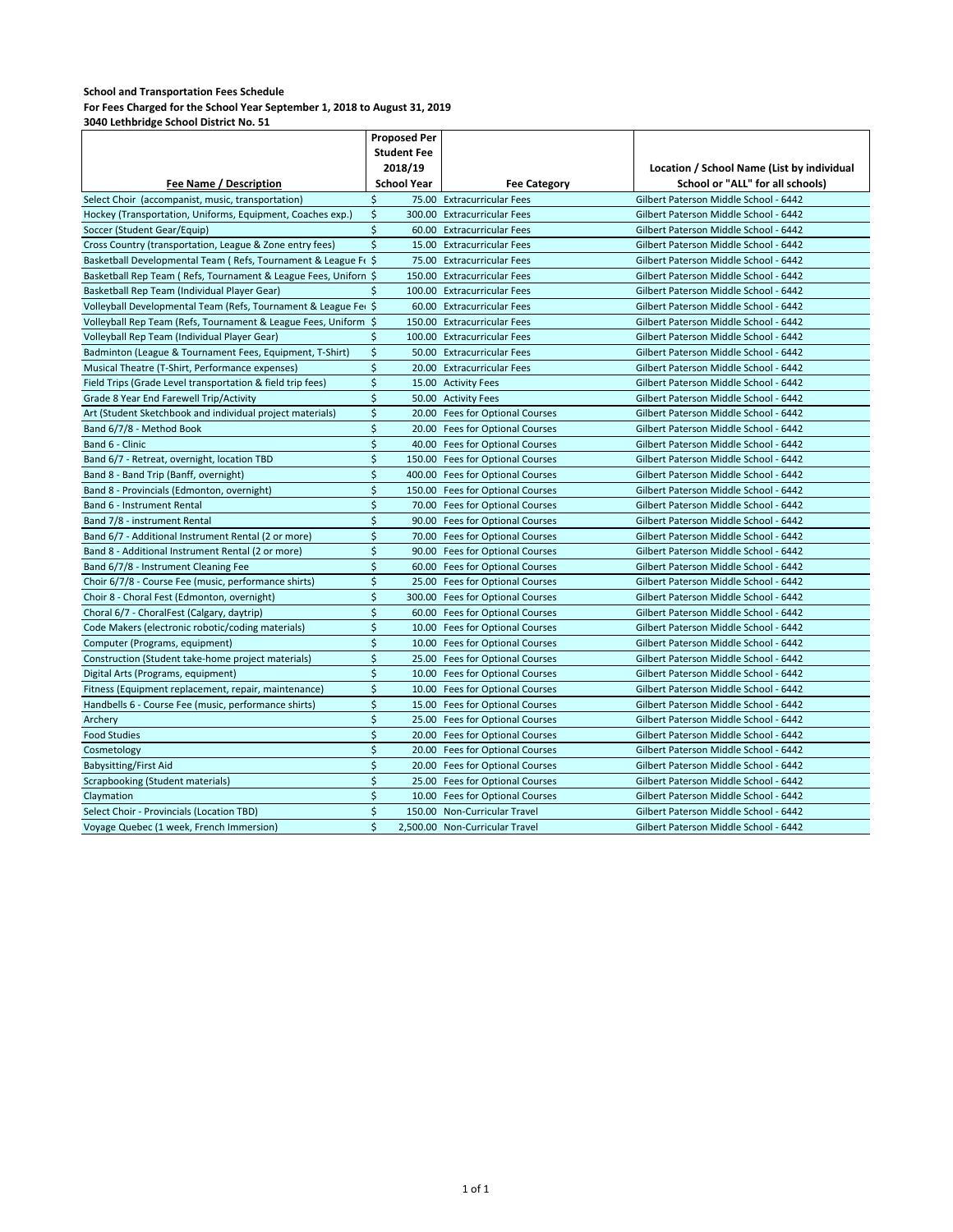**For Fees Charged for the School Year September 1, 2018 to August 31, 2019**

|                                                           | <b>Proposed Per</b> |                    |                                          |                                            |
|-----------------------------------------------------------|---------------------|--------------------|------------------------------------------|--------------------------------------------|
|                                                           |                     | <b>Student Fee</b> |                                          |                                            |
|                                                           |                     | 2018/19            |                                          | Location / School Name (List by individual |
| Fee Name / Description                                    |                     | <b>School Year</b> | <b>Fee Category</b>                      | School or "ALL" for all schools)           |
| Supply fee in lieu of parent supply list                  | Ś                   |                    | 30.00 Basic Instruction Supplies         | Lethbridge Christian School - 6497         |
| Recorder                                                  | Ś                   |                    | 7.50 Non-curricular Goods and Services   | Lethbridge Christian School - 6497         |
| Other-Society Fee Multiple Children                       | \$                  |                    | 300.00 Alternative Program Fees          | Lethbridge Christian School - 6497         |
| Other-Society Fee Single Child                            | Ś                   |                    | 240.00 Alternative Program Fees          | Lethbridge Christian School - 6497         |
| Other - Society Fee For Stand Alone Kindergarten on Bus   | \$                  |                    | 50.00 Alternative Program Fees           | Lethbridge Christian School - 6497         |
| Band - Three Hills Trip                                   | \$                  |                    | 200.00 Fees for Optional Courses         | Lethbridge Christian School - 6497         |
| Other- Multi Option Fee for each gr. 6 - 8 student        | \$                  |                    | 30.00 Fees for Optional Courses          | Lethbridge Christian School - 6497         |
| Volleyball                                                | Ś                   |                    | 30.00 Extracurricular Fees               | Lethbridge Christian School - 6497         |
| Basketball                                                | Ś                   |                    | 30.00 Extracurricular Fees               | Lethbridge Christian School - 6497         |
| <b>Tournaments</b>                                        | \$                  |                    | 20.00 Extracurricular Fees               | Lethbridge Christian School - 6497         |
| Wind Up sports Party                                      | Ś                   |                    | 5.00 Extracurricular Fees                | Lethbridge Christian School - 6497         |
| Kindergarten Field Trips                                  | \$                  |                    | 49.25 Activity Fees                      | Lethbridge Christian School - 6497         |
| Gr. 1 Field Trips                                         | Ś                   |                    | 32.00 Activity Fees                      | Lethbridge Christian School - 6497         |
| Gr. 2 Field Trips                                         | Ś                   |                    | 21.50 Activity Fees                      | Lethbridge Christian School - 6497         |
| Gr. 3 Field Trips                                         | Ś                   |                    | 21.50 Activity Fees                      | Lethbridge Christian School - 6497         |
| Gr. 4 Field Trips                                         | Ś                   |                    | 17.50 Activity Fees                      | Lethbridge Christian School - 6497         |
| Gr. 5 Field Trips                                         | Ś                   |                    | 27.25 Activity Fees                      | Lethbridge Christian School - 6497         |
| Gr. 6 Field Trips                                         | Ś                   |                    | 122.50 Activity Fees                     | Lethbridge Christian School - 6497         |
| Gr. 7 Field Trips                                         | Ś                   |                    | 35.50 Activity Fees                      | Lethbridge Christian School - 6497         |
| Gr. 8 Field Trips                                         | Ś                   |                    | 33.50 Activity Fees                      | Lethbridge Christian School - 6497         |
| Gr. 8 Sports Field Trips                                  | \$                  |                    | 160.75 Activity Fees                     | Lethbridge Christian School - 6497         |
| Learning Support Field Trips                              | Ś                   |                    | 8.00 Activity Fees                       | Lethbridge Christian School - 6497         |
| <b>Student Council Field Trips</b>                        | \$                  |                    | 10.00 Activity Fees                      | Lethbridge Christian School - 6497         |
| Other - Special Events - Scientists in Schools/Apple Days | \$                  |                    | 11.00 Non-curricular Goods and Services  | Lethbridge Christian School - 6497         |
| Other - Memory Book                                       | Ś                   |                    | 30.00 Non-curricular Goods and Services  | Lethbridge Christian School - 6497         |
| Other - Learning Support Cooking                          | Ś                   |                    | 5.00 Non-curricular Goods and Services   | Lethbridge Christian School - 6497         |
| Agendas                                                   | Ś                   |                    | 7.00 Non-curricular Goods and Services   | Lethbridge Christian School - 6497         |
| Textbooks - Lost or Damaged                               | \$                  |                    | 100.00 Non-curricular Goods and Services | Lethbridge Christian School - 6497         |
| Locks - Lost                                              | Ś                   |                    | 10.00 Non-curricular Goods and Services  | Lethbridge Christian School - 6497         |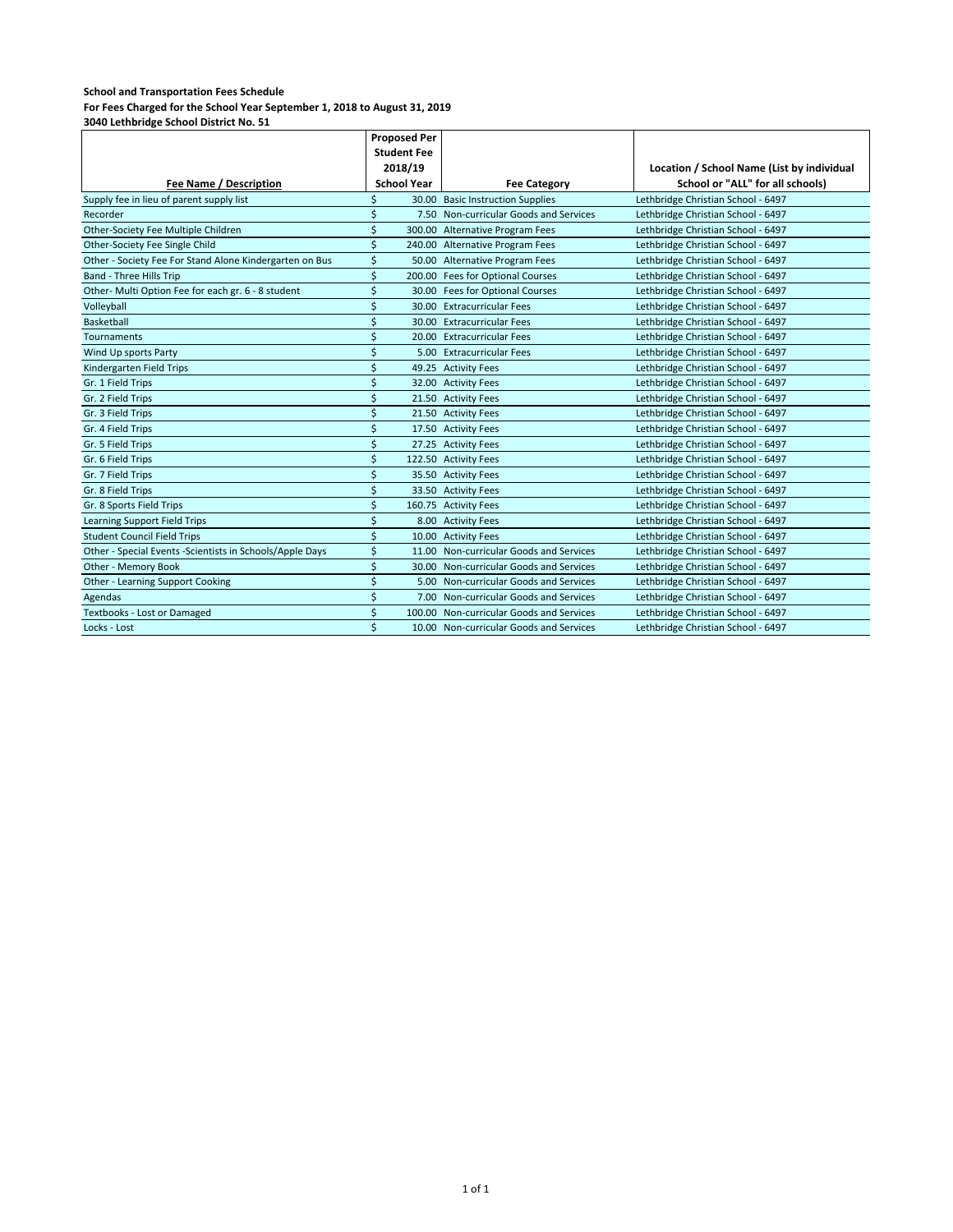**For Fees Charged for the School Year September 1, 2018 to August 31, 2019**

|                                                      | <b>Proposed Per</b> |                    |                                         |                                            |
|------------------------------------------------------|---------------------|--------------------|-----------------------------------------|--------------------------------------------|
|                                                      |                     | <b>Student Fee</b> |                                         |                                            |
|                                                      |                     | 2018/19            |                                         | Location / School Name (List by individual |
| <b>Fee Name / Description</b>                        |                     | <b>School Year</b> | <b>Fee Category</b>                     | School or "ALL" for all schools)           |
| Art (Supplies and Sketchbook)                        | Ś                   |                    | 20.00 Fees for Optional Courses         | Senator Joyce Fairbairn Middle School      |
| Band - Headstart Clinic (Grade 6)                    | \$                  |                    | 10.00 Fees for Optional Courses         | Senator Joyce Fairbairn Middle School      |
| <b>Band Instrument Rental</b>                        | \$                  |                    | 80.00 Fees for Optional Courses         | Senator Joyce Fairbairn Middle School      |
| Choir 6/7/8 - Course Fee (music, performance shirts) | \$                  |                    | 25.00 Fees for Optional Courses         | Senator Joyce Fairbairn Middle School      |
| Cosmetology                                          | \$                  |                    | 15.00 Fees for Optional Courses         | Senator Joyce Fairbairn Middle School      |
| Dance                                                | \$                  |                    | 10.00 Fees for Optional Courses         | Senator Joyce Fairbairn Middle School      |
| Design 6/7/8                                         | \$                  |                    | 10.00 Fees for Optional Courses         | Senator Joyce Fairbairn Middle School      |
| Digital Arts 6/7/8 (programs, equipment)             | \$                  |                    | 10.00 Fees for Optional Courses         | Senator Joyce Fairbairn Middle School      |
| Food Studies 6/7/8                                   | \$                  |                    | 20.00 Fees for Optional Courses         | Senator Joyce Fairbairn Middle School      |
| Outdoor Adventure (off campus activities)            | \$                  |                    | 20.00 Fees for Optional Courses         | Senator Joyce Fairbairn Middle School      |
| Outdoor Ed. Archery                                  | \$                  |                    | 25.00 Fees for Optional Courses         | Senator Joyce Fairbairn Middle School      |
| Outdoor Ed. Fishing                                  | \$                  |                    | 20.00 Fees for Optional Courses         | Senator Joyce Fairbairn Middle School      |
| Outdoor Ed. Wilderness                               | \$                  |                    | 20.00 Fees for Optional Courses         | Senator Joyce Fairbairn Middle School      |
| Sewing 6/7/8                                         | \$                  |                    | 15.00 Fees for Optional Courses         | Senator Joyce Fairbairn Middle School      |
| Shop/Construction 6/7/8                              | \$                  |                    | 25.00 Fees for Optional Courses         | Senator Joyce Fairbairn Middle School      |
| <b>Sports Enrichment</b>                             | \$                  |                    | 10.00 Fees for Optional Courses         | Senator Joyce Fairbairn Middle School      |
| Badminton Rep Teams, Boys/Girls                      | \$                  |                    | 50.00 Extracurricular Fees              | Senator Joyce Fairbairn Middle School      |
| Cross Country Base Fee, Boys/Girls                   | \$                  |                    | 15.00 Extracurricular Fees              | Senator Joyce Fairbairn Middle School      |
| Volleyball Rep Teams, Boys/Girls                     | \$                  |                    | 300.00 Extracurricular Fees             | Senator Joyce Fairbairn Middle School      |
| Basketball Rep Teams, Boys/Girls                     | \$                  |                    | 300.00 Extracurricular Fees             | Senator Joyce Fairbairn Middle School      |
| Volleyball Club Teams, Boys/Girls                    | $\zeta$             |                    | 100.00 Extracurricular Fees             | Senator Joyce Fairbairn Middle School      |
| Basketball Club Teams, Boys/Girls                    | \$                  |                    | 100.00 Extracurricular Fees             | Senator Joyce Fairbairn Middle School      |
| Track & Field Boys/Girls                             | \$                  |                    | 15.00 Extracurricular Fees              | Senator Joyce Fairbairn Middle School      |
| <b>Fitness Club</b>                                  | Ś                   |                    | 35.00 Extracurricular Fees              | Senator Joyce Fairbairn Middle School      |
| Robotic Club (supplies)                              | \$                  |                    | 20.00 Extracurricular Fees              | Senator Joyce Fairbairn Middle School      |
| Cheerleading                                         | \$                  |                    | 500.00 Extracurricular Fees             | Senator Joyce Fairbairn Middle School      |
| In-Town Field Trip 6/7/8                             | \$                  |                    | 25.00 Activity Fees                     | Senator Joyce Fairbairn Middle School      |
| Out-of-Town Field Trip 6/7/8                         | \$                  |                    | 50.00 Activity Fees                     | Senator Joyce Fairbairn Middle School      |
| Grade Level Activity 6/7/8                           | \$                  |                    | 15.00 Activity Fees                     | Senator Joyce Fairbairn Middle School      |
| Replacement Cost for Lost or Damaged Books           | \$                  |                    | 80.00 Non-curricular Goods and Services | Senator Joyce Fairbairn Middle School      |
| Yearbook                                             | \$                  |                    | 40.00 Non-curricular Goods and Services | Senator Joyce Fairbairn Middle School      |
| <b>Major Band Trip</b>                               | \$                  |                    | 2,200.00 Non-Curricular Travel          | Senator Joyce Fairbairn Middle School      |
| Major Science Trip                                   | \$                  |                    | 2,000.00 Non-Curricular Travel          | Senator Joyce Fairbairn Middle School      |
| <b>Major Educational Trip</b>                        | \$                  |                    | 2,200.00 Non-Curricular Travel          | Senator Joyce Fairbairn Middle School      |
| Choral Retreat Overnight                             | \$                  |                    | 70.00 Non-Curricular Travel             | Senator Joyce Fairbairn Middle School      |
| <b>Band Overnight Trip</b>                           | \$                  |                    | 70.00 Non-Curricular Travel             | Senator Joyce Fairbairn Middle School      |
| Laptop Lease                                         | \$                  |                    | 140.00 Other Fees to Enhance Education  | Senator Joyce Fairbairn Middle School      |
| Laptop Insurance                                     | Ś                   |                    | 30.00 Other Fees to Enhance Education   | Senator Joyce Fairbairn Middle School      |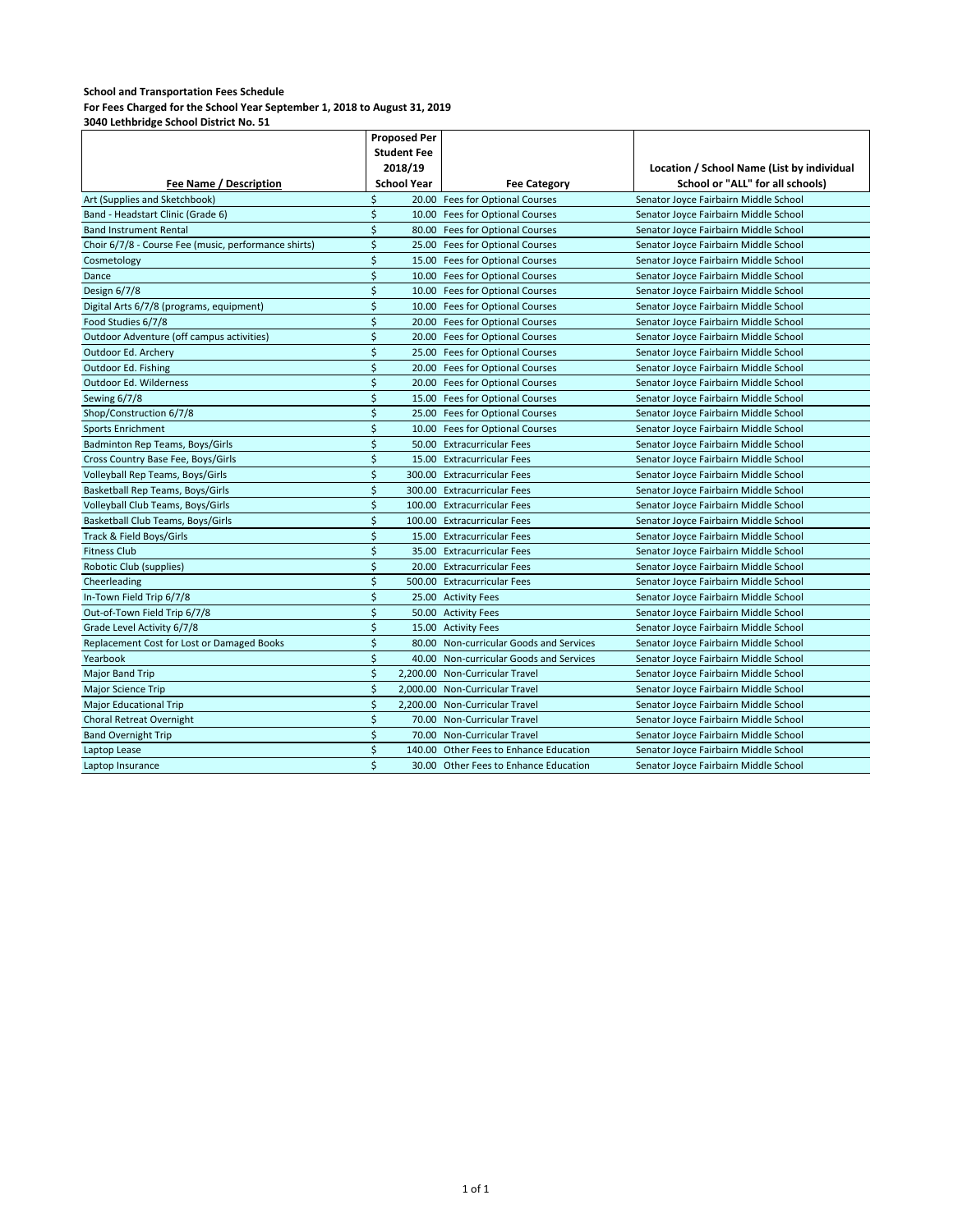**For Fees Charged for the School Year September 1, 2018 to August 31, 2019**

|                                          | Proposed Per |                    |                                        |                                            |
|------------------------------------------|--------------|--------------------|----------------------------------------|--------------------------------------------|
|                                          |              | <b>Student Fee</b> |                                        |                                            |
|                                          |              | 2018/19            |                                        | Location / School Name (List by individual |
| <b>Fee Name / Description</b>            |              | <b>School Year</b> | <b>Fee Category</b>                    | School or "ALL" for all schools)           |
| ART 10/20/30                             | \$           |                    | 30.00 Fees for Optional Courses        | Lethbridge Collegiate Institute - 6446     |
| ART <sub>9</sub>                         | \$           |                    | 25.00 Fees for Optional Courses        | Lethbridge Collegiate Institute - 6446     |
| <b>AUTOBODY 9</b>                        | \$           |                    | 30.00 Fees for Optional Courses        | Lethbridge Collegiate Institute - 6446     |
|                                          | \$           |                    | 40.00 Fees for Optional Courses        |                                            |
| AUTOBODY 10/20/30                        | \$           |                    |                                        | Lethbridge Collegiate Institute - 6446     |
| AUTOBODY INDIVIDUAL PROJECT FEE          |              |                    | 500.00 Fees for Optional Courses       | Lethbridge Collegiate Institute - 6446     |
| AUTOMOTIVE 10/20/30                      | \$           |                    | 20.00 Fees for Optional Courses        | Lethbridge Collegiate Institute - 6446     |
| <b>BAND</b>                              | \$           |                    | 90.00 Fees for Optional Courses        | Lethbridge Collegiate Institute - 6446     |
| COSMETOLOGY 9/10                         | \$           |                    | 25.00 Fees for Optional Courses        | Lethbridge Collegiate Institute - 6446     |
| COSMETOLOGY 20/30                        | \$           |                    | 35.00 Fees for Optional Courses        | Lethbridge Collegiate Institute - 6446     |
| <b>FASHION 9</b>                         | \$           |                    | 25.00 Fees for Optional Courses        | Lethbridge Collegiate Institute - 6446     |
| FASHION10/20/30                          | \$           |                    | 35.00 Fees for Optional Courses        | Lethbridge Collegiate Institute - 6446     |
| FOODS <sub>9</sub>                       | \$           |                    | 25.00 Fees for Optional Courses        | Lethbridge Collegiate Institute - 6446     |
| FOODS 10/20/30                           | \$           |                    | 45.00 Fees for Optional Courses        | Lethbridge Collegiate Institute - 6446     |
| INDUSTRIAL ED/CONSTRUCTION SHOP 9        | \$           |                    | 30.00 Fees for Optional Courses        | Lethbridge Collegiate Institute - 6446     |
| INDUSTRIAL ED/CONSTRUCTION SHOP 10/20/30 | \$           |                    | 40.00 Fees for Optional Courses        | Lethbridge Collegiate Institute - 6446     |
| CONSTRUCTION SHOP INDIVIDUAL PROJECT FEE | \$           |                    | 500.00 Fees for Optional Courses       | Lethbridge Collegiate Institute - 6446     |
| MUSIC/CHOIR                              | \$           |                    | 60.00 Fees for Optional Courses        | Lethbridge Collegiate Institute - 6446     |
| MUSICAL THEATRE 15/25/35                 | \$           |                    | 35.00 Fees for Optional Courses        | Lethbridge Collegiate Institute - 6446     |
| PHYSICAL EDUCATION 20/30                 | \$           |                    | 60.00 Fees for Optional Courses        | Lethbridge Collegiate Institute - 6446     |
|                                          | \$           |                    |                                        |                                            |
| PHYSICAL EDUCATION 10                    |              |                    | 25.00 Fees for Optional Courses        | Lethbridge Collegiate Institute - 6446     |
| <b>SPORTS ADMIN</b>                      | \$           |                    | 25.00 Fees for Optional Courses        | Lethbridge Collegiate Institute - 6446     |
| SPORT PERFORMANCE                        | \$           |                    | 30.00 Fees for Optional Courses        | Lethbridge Collegiate Institute - 6446     |
| YOGA 10/20/30                            | \$           |                    | 20.00 Fees for Optional Courses        | Lethbridge Collegiate Institute - 6446     |
| YOGA 9                                   | \$           |                    | 20.00 Fees for Optional Courses        | Lethbridge Collegiate Institute - 6446     |
| ARTISAN ART/WOODWORKING                  | \$           |                    | 70.00 Fees for Optional Courses        | Lethbridge Collegiate Institute - 6446     |
| ADLC - INDEPENDENT LEARNING CLASS        | \$           |                    | 400.00 Other Fees to Enhance Education | Lethbridge Collegiate Institute - 6446     |
| <b>LIFE SKILL PROGRAM</b>                | \$           |                    | 30.00 Other Fees to Enhance Education  | Lethbridge Collegiate Institute - 6446     |
| <b>ARTS ACADEMY</b>                      | \$           |                    | 150.00 Other Fees to Enhance Education | Lethbridge Collegiate Institute - 6446     |
| <b>CHOIR CHAMBER RETREAT</b>             | \$           |                    | 160.00 Non-Curricular Travel           | Lethbridge Collegiate Institute - 6446     |
| <b>CHOIR SINGERS RETREAT</b>             | \$           |                    | 160.00 Non-Curricular Travel           | Lethbridge Collegiate Institute - 6446     |
| <b>CHOIR TOUR TRIP</b>                   | \$           |                    | 5,000.00 Non-Curricular Travel         | Lethbridge Collegiate Institute - 6446     |
| MUSICAL THEATRE TRIP                     | \$           |                    | 100.00 Non-Curricular Travel           | Lethbridge Collegiate Institute - 6446     |
| BAND GR9 RED DEER FESTIVAL               | \$           |                    | 150.00 Non-Curricular Travel           | Lethbridge Collegiate Institute - 6446     |
| <b>BAND GR9 SABC RETREAT</b>             | \$           |                    | 140.00 Non-Curricular Travel           | Lethbridge Collegiate Institute - 6446     |
| <b>CONNECTIONS PROGRAM</b>               | \$           |                    | 195.00 Extracurricular Fees            | Lethbridge Collegiate Institute - 6446     |
| <b>LCI ATHLETE PACKAGE</b>               | \$           |                    | 65.00 Extracurricular Fees             | Lethbridge Collegiate Institute - 6446     |
| <b>BADMINTON GR9</b>                     | \$           |                    | 75.00 Extracurricular Fees             | Lethbridge Collegiate Institute - 6446     |
| <b>BADMINTON HIGH SCHOOL</b>             | \$           |                    | 150.00 Extracurricular Fees            |                                            |
|                                          |              |                    |                                        | Lethbridge Collegiate Institute - 6446     |
| <b>BASEBALL</b>                          | \$           |                    | 195.00 Extracurricular Fees            | Lethbridge Collegiate Institute - 6446     |
| <b>BASKETBALL GR9 GIRLS/BOYS</b>         | \$           |                    | 325.00 Extracurricular Fees            | Lethbridge Collegiate Institute - 6446     |
| <b>BASKETBALL JV GIRLS/BOYS</b>          | \$           |                    | 450.00 Extracurricular Fees            | Lethbridge Collegiate Institute - 6446     |
| <b>BASKETBALL SR GIRLS/BOYS</b>          | \$           |                    | 700.00 Extracurricular Fees            | Lethbridge Collegiate Institute - 6446     |
| <b>CROSS COUNTRY</b>                     | \$           |                    | 100.00 Extracurricular Fees            | Lethbridge Collegiate Institute - 6446     |
| <b>CURLING</b>                           | \$           |                    | 170.00 Extracurricular Fees            | Lethbridge Collegiate Institute - 6446     |
| <b>FOOTBALL</b>                          | \$           |                    | 550.00 Extracurricular Fees            | Lethbridge Collegiate Institute - 6446     |
| FOOTBALL SPRING CAMP FEE                 | \$           |                    | 50.00 Extracurricular Fees             | Lethbridge Collegiate Institute - 6446     |
| FOOTBALL TEAM GYM STRIP                  | \$           |                    | 25.00 Extracurricular Fees             | Lethbridge Collegiate Institute - 6446     |
| ATHLETIC PROVINCIAL FEE                  | \$           |                    | 100.00 Extracurricular Fees            | Lethbridge Collegiate Institute - 6446     |
| <b>RUGBY</b>                             | \$           |                    | 550.00 Extracurricular Fees            | Lethbridge Collegiate Institute - 6446     |
| SINGLET - TRACK/FIELD, CROSS COUNTRY     | \$           |                    | 35.00 Extracurricular Fees             | Lethbridge Collegiate Institute - 6446     |
| <b>SOFTBALL</b>                          | \$           |                    | 150.00 Extracurricular Fees            | Lethbridge Collegiate Institute - 6446     |
| <b>TRACK/FIELD GR9</b>                   | \$           |                    | 100.00 Extracurricular Fees            | Lethbridge Collegiate Institute - 6446     |
| TRACK/FIELD HIGH SCHOOL                  | \$           |                    | 100.00 Extracurricular Fees            | Lethbridge Collegiate Institute - 6446     |
| <b>VOLLEYBALL GR9 GIRLS/BOYS</b>         | \$           |                    | 225.00 Extracurricular Fees            | Lethbridge Collegiate Institute - 6446     |
| <b>VOLLEYBALL JV GIRLS/BOYS</b>          | \$           |                    | 450.00 Extracurricular Fees            | Lethbridge Collegiate Institute - 6446     |
| <b>VOLLEYBALL SR GIRLS/BOYS</b>          | \$           |                    | 700.00 Extracurricular Fees            | Lethbridge Collegiate Institute - 6446     |
|                                          |              |                    |                                        |                                            |
| <b>VOLLEYBALL HOTEL FEE</b>              | \$           |                    | 100.00 Extracurricular Fees            | Lethbridge Collegiate Institute - 6446     |
| WRESTLING                                | \$           |                    | 600.00 Extracurricular Fees            | Lethbridge Collegiate Institute - 6446     |
| <b>FIELD TRIP</b>                        | \$           |                    | 500.00 Activity Fees                   | Lethbridge Collegiate Institute - 6446     |
| CHORAL FEST DAY TRIP                     | \$           |                    | 75.00 Activity Fees                    | Lethbridge Collegiate Institute - 6446     |
| AB BIG SING EVENT FOR CHOIR NOV2017      | \$           |                    | 75.00 Activity Fees                    | Lethbridge Collegiate Institute - 6446     |
| LEARN TO SIGHT SING WORKSHOP CHOIR       | \$           |                    | 20.00 Activity Fees                    | Lethbridge Collegiate Institute - 6446     |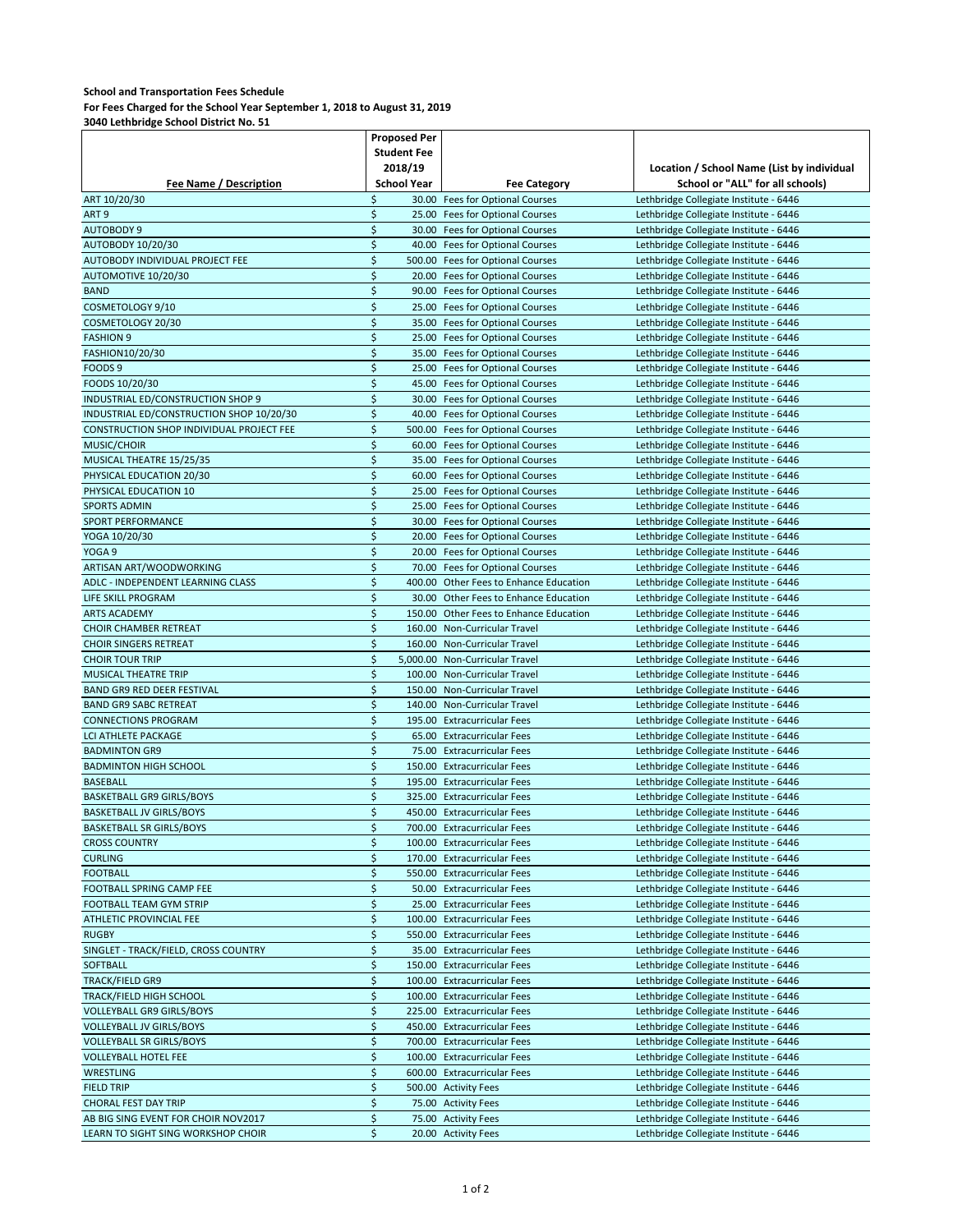|                                          | <b>Proposed Per</b> |                    |                                          |                                            |
|------------------------------------------|---------------------|--------------------|------------------------------------------|--------------------------------------------|
|                                          |                     | <b>Student Fee</b> |                                          |                                            |
|                                          |                     | 2018/19            |                                          | Location / School Name (List by individual |
| Fee Name / Description                   |                     | <b>School Year</b> | <b>Fee Category</b>                      | School or "ALL" for all schools)           |
| GOLD BAND/JAZZ BAND MINI RETREAT         |                     |                    | 50.00 Activity Fees                      | Lethbridge Collegiate Institute - 6446     |
| SHED THE MASK/DRAMA                      |                     |                    | 50.00 Activity Fees                      | Lethbridge Collegiate Institute - 6446     |
| <b>LOST TEXTBOOK FEE</b>                 |                     |                    | 161.00 Non-curricular Goods and Services | Lethbridge Collegiate Institute - 6446     |
| <b>LOST LIBRARY BOOK FEE</b>             |                     |                    | 100.00 Non-curricular Goods and Services | Lethbridge Collegiate Institute - 6446     |
| <b>GRADUATION CONVOCATION</b>            |                     |                    | 90.00 Non-curricular Goods and Services  | Lethbridge Collegiate Institute - 6446     |
| <b>GRADUATION GRAND MARCH/DANCE</b>      |                     |                    | 35.00 Non-curricular Goods and Services  | Lethbridge Collegiate Institute - 6446     |
| <b>STUDENT COUNCIL</b>                   |                     |                    | 20.00 Non-curricular Goods and Services  | Lethbridge Collegiate Institute - 6446     |
| YEARBOOK                                 |                     |                    | 45.00 Non-curricular Goods and Services  | Lethbridge Collegiate Institute - 6446     |
| LCI STUDENT FEE: LOCKER, ACTIVITIES, ETC |                     |                    | 30.00 Non-curricular Goods and Services  | Lethbridge Collegiate Institute - 6446     |
| <b>STUDY KEY</b>                         |                     |                    | 18.00 Other Fees to Enhance Education    | Lethbridge Collegiate Institute - 6446     |
| <b>AUTOMOTIVE 9</b>                      |                     |                    | 20.00 Fees for Optional Courses          | Lethbridge Collegiate Institute - 6446     |
| <b>DANCE TOUR TRIP</b>                   |                     |                    | 3,000.00 Non-Curricular Travel           | Lethbridge Collegiate Institute - 6446     |
| <b>BAND TRAVEL TOUR</b>                  |                     |                    | 1,500.00 Non-Curricular Travel           | Lethbridge Collegiate Institute - 6446     |
| <b>MUSICAL THEATRE FIELD TRIP</b>        |                     |                    | 80.00 Non-Curricular Travel              | Lethbridge Collegiate Institute - 6446     |
| <b>ART 35</b>                            |                     |                    | 30.00 Fees for Optional Courses          | Lethbridge Collegiate Institute - 6446     |
| ADVANCED ACTING 15/25/35                 |                     |                    | 35.00 Fees for Optional Courses          | Lethbridge Collegiate Institute - 6446     |
| ONE ACT FESTIVAL PROVINCIAL TRIP         |                     |                    | 450.00 Non-Curricular Travel             | Lethbridge Collegiate Institute - 6446     |
| <b>COMPUTER SCIENCE</b>                  |                     |                    | 35.00 Fees for Optional Courses          | Lethbridge Collegiate Institute - 6446     |
| <b>TRAVEL CLUB</b>                       |                     |                    | 250.00 Non-Curricular Travel             | Lethbridge Collegiate Institute - 6446     |
| <b>BUS PASS UPGRADE</b>                  |                     |                    | 15.00 Transportation Fees                | Lethbridge Collegiate Institute - 6446     |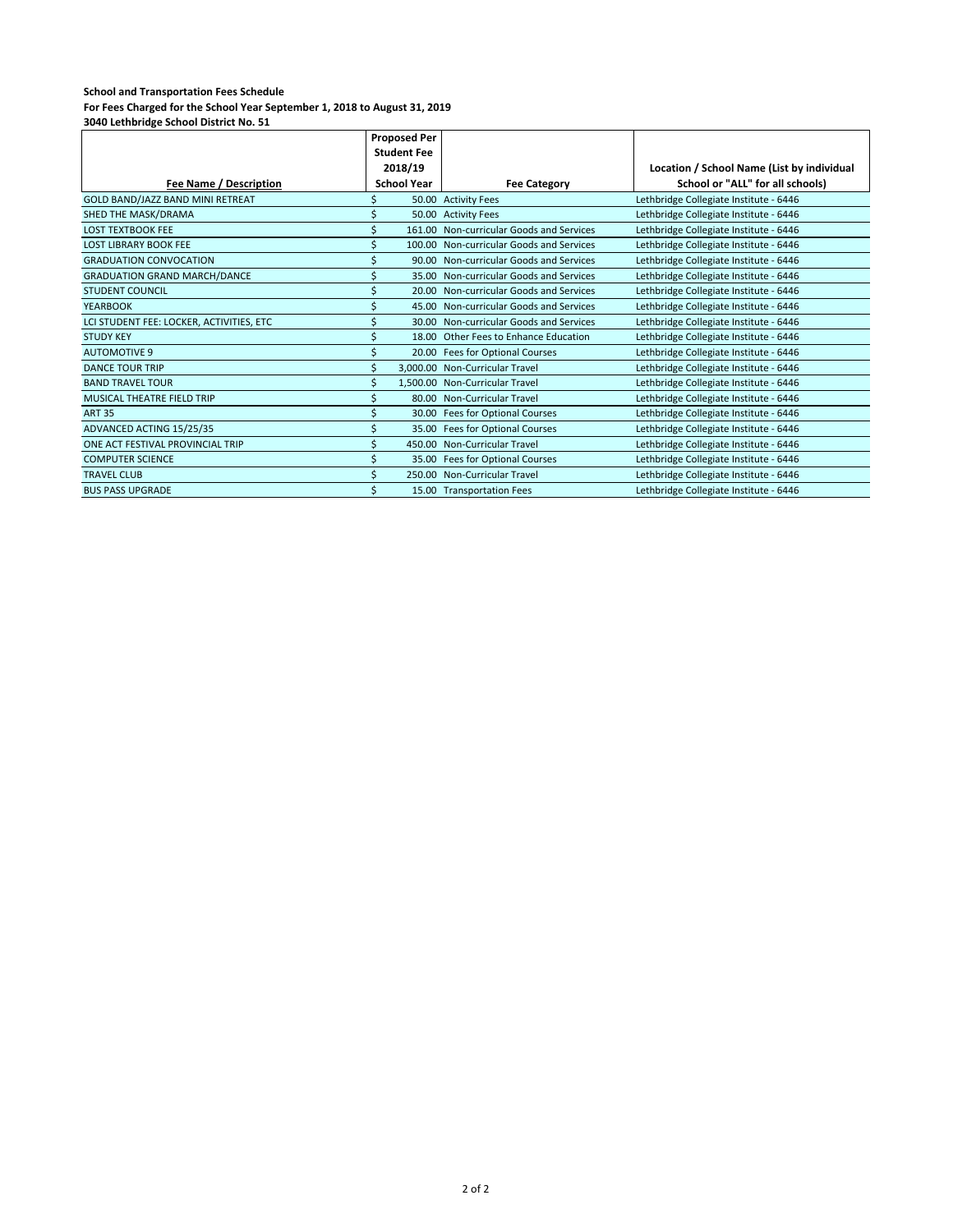## **For Fees Charged for the School Year September 1, 2018 to August 31, 2019**

|                                                           | Proposed Per       |                    |                                       |                                            |
|-----------------------------------------------------------|--------------------|--------------------|---------------------------------------|--------------------------------------------|
|                                                           | <b>Student Fee</b> |                    |                                       |                                            |
|                                                           |                    | 2018/19            |                                       | Location / School Name (List by individual |
| <b>Fee Name / Description</b>                             |                    | <b>School Year</b> | <b>Fee Category</b>                   | School or "ALL" for all schools)           |
| Other - Life Skills                                       | \$                 |                    | 30.00 Other Fees to Enhance Education | Winston Churchill High School - 6466       |
| Art - Grades 10-12                                        | \$                 |                    | 30.00 Fees for Optional Courses       | Winston Churchill High School - 6466       |
| Art - Grade 9                                             | \$                 |                    | 12.50 Fees for Optional Courses       | Winston Churchill High School - 6466       |
| Band (instrument rental only)                             | \$                 |                    | 90.00 Fees for Optional Courses       | Winston Churchill High School - 6466       |
| CTS Construction Technology 10-20-30                      | \$                 |                    | 45.00 Fees for Optional Courses       | Winston Churchill High School - 6466       |
|                                                           |                    |                    |                                       |                                            |
| CTS Construction Technology Grade 9                       | \$                 |                    | 20.00 Fees for Optional Courses       | Winston Churchill High School - 6466       |
| CTS Fashion Studies 10-20-30                              | \$                 |                    | 35.00 Fees for Optional Courses       | Winston Churchill High School - 6466       |
| CTS Fashion Studies Gr. 9                                 | \$                 |                    | 12.50 Fees for Optional Courses       | Winston Churchill High School - 6466       |
| CTS Computer Science 10-20-30                             | \$                 |                    | 10.00 Fees for Optional Courses       | Winston Churchill High School - 6466       |
| CTS Multimedia 10-20-30                                   | \$                 |                    | 10.00 Fees for Optional Courses       | Winston Churchill High School - 6466       |
| Food Studies - 10-20-30                                   | \$                 |                    | 45.00 Fees for Optional Courses       | Winston Churchill High School - 6466       |
| Food Studies - Grade 9                                    | \$                 |                    | 15.00 Fees for Optional Courses       | Winston Churchill High School - 6466       |
| Physical Education 20-30                                  | \$                 |                    | 60.00 Fees for Optional Courses       | Winston Churchill High School - 6466       |
| Sports Performance/Sports Medicine                        | \$                 |                    | 20.00 Fees for Optional Courses       | Winston Churchill High School - 6466       |
| Tae Kwon Do                                               | \$                 |                    | 30.00 Fees for Optional Courses       | Winston Churchill High School - 6466       |
| Germany Exchange Tour                                     | \$                 |                    | 2,400.00 Non-Curricular Travel        | Winston Churchill High School - 6466       |
| <b>Football Trip</b>                                      | \$                 |                    | 1,000.00 Non-Curricular Travel        | Winston Churchill High School - 6466       |
| Out of Canada Tour                                        | \$                 |                    | 4,000.00 Non-Curricular Travel        | Winston Churchill High School - 6466       |
| Badminton                                                 | \$                 |                    | 65.00 Extracurricular Fees            | Winston Churchill High School - 6466       |
| Badminton - with singlet                                  | \$                 |                    | 100.00 Extracurricular Fees           | Winston Churchill High School - 6466       |
| Basketball - Boys - Grade 9                               | \$                 |                    | 210.00 Extracurricular Fees           | Winston Churchill High School - 6466       |
| Basketball - Boys - JV                                    | \$                 |                    | 260.00 Extracurricular Fees           | Winston Churchill High School - 6466       |
|                                                           |                    |                    | 350.00 Extracurricular Fees           |                                            |
| Basketball - Boys SV                                      | \$<br>\$           |                    |                                       | Winston Churchill High School - 6466       |
| Basketball - Girls Grade 9                                |                    |                    | 210.00 Extracurricular Fees           | Winston Churchill High School - 6466       |
| Basketball - Girls JV                                     | \$                 |                    | 260.00 Extracurricular Fees           | Winston Churchill High School - 6466       |
| <b>Basketball - Girls SV</b>                              | \$                 |                    | 335.00 Extracurricular Fees           | Winston Churchill High School - 6466       |
| <b>Cross Country</b>                                      | \$                 |                    | 75.00 Extracurricular Fees            | Winston Churchill High School - 6466       |
| Cross Country - with singlet                              | \$                 |                    | 105.00 Extracurricular Fees           | Winston Churchill High School - 6466       |
| Curling                                                   | \$                 |                    | 135.00 Extracurricular Fees           | Winston Churchill High School - 6466       |
| Football                                                  | \$                 |                    | 485.00 Extracurricular Fees           | Winston Churchill High School - 6466       |
| Golf                                                      | \$                 |                    | 135.00 Extracurricular Fees           | Winston Churchill High School - 6466       |
| Rugby - Boys                                              | \$                 |                    | 285.00 Extracurricular Fees           | Winston Churchill High School - 6466       |
| Rugby - Girls JV                                          | \$                 |                    | 245.00 Extracurricular Fees           | Winston Churchill High School - 6466       |
| Rugby - Girls SV                                          | \$                 |                    | 285.00 Extracurricular Fees           | Winston Churchill High School - 6466       |
| Track & Field                                             | \$                 |                    | 75.00 Extracurricular Fees            | Winston Churchill High School - 6466       |
| Track & Field with singlet                                | \$                 |                    | 110.00 Extracurricular Fees           | Winston Churchill High School - 6466       |
| Volleyball - Boys Grade 9                                 | \$                 |                    | 210.00 Extracurricular Fees           | Winston Churchill High School - 6466       |
| Volleyball - Boys JV                                      | \$                 |                    | 260.00 Extracurricular Fees           | Winston Churchill High School - 6466       |
| Volleyball - Boys SV                                      | \$                 |                    | 335.00 Extracurricular Fees           | Winston Churchill High School - 6466       |
|                                                           | \$                 |                    | 210.00 Extracurricular Fees           | Winston Churchill High School - 6466       |
| Volleyball - Girls Grade 9                                | \$                 |                    |                                       |                                            |
| Volleyball - Girls JV                                     | Ś                  |                    | 260.00 Extracurricular Fees           | Winston Churchill High School - 6466       |
| Volleyball - Girls SV                                     |                    |                    | 335.00 Extracurricular Fees           | Winston Churchill High School - 6466       |
| Athletic - Supplemental                                   | \$                 |                    | 100.00 Extracurricular Fees           | Winston Churchill High School - 6466       |
| Spirit pack (included in proposed sport fee 2017/18)      | \$                 |                    | 65.00 Extracurricular Fees            | Winston Churchill High School - 6466       |
| HS Sports Team (Tournament Travel 150 -325 km) (1 night)  | \$                 |                    | 25.00 Extracurricular Fees            | Winston Churchill High School - 6466       |
| HS Sports Team (Tournament Travel 150 -325 km) (2 nights) | \$                 |                    | 50.00 Extracurricular Fees            | Winston Churchill High School - 6466       |
| HS Sports Team (Tournament Travel 350 km+) (2 nights)     | \$                 |                    | 50.00 Extracurricular Fees            | Winston Churchill High School - 6466       |
| HS Sports Team (Tournament Travel 350 km+) (3 nights)     | \$                 |                    | 75.00 Extracurricular Fees            | Winston Churchill High School - 6466       |
| HS Sports Team (Tournament Travel 350 km+) (4 nights)     | \$                 |                    | 100.00 Extracurricular Fees           | Winston Churchill High School - 6466       |
| Provincial One Act Drama Festival                         | \$                 |                    | 350.00 Extracurricular Fees           | Winston Churchill High School - 6466       |
| <b>Provincial Music Festival</b>                          | \$                 |                    | 150.00 Extracurricular Fees           | Winston Churchill High School - 6466       |
| Field Trips - SAIT (Counselling/Career)                   | \$                 |                    | 75.00 Activity Fees                   | Winston Churchill High School - 6466       |
| Field Trips - Theatre Calgary (English)                   | \$                 |                    | 55.00 Activity Fees                   | Winston Churchill High School - 6466       |
| Field Trips - U of L (Physics)                            | \$                 |                    | 10.00 Activity Fees                   | Winston Churchill High School - 6466       |
| Field Trips - Fish Farm (Biology)                         | \$                 |                    | 15.00 Activity Fees                   | Winston Churchill High School - 6466       |
| Field Trips - Dairy (Biology)                             | \$                 |                    | 15.00 Activity Fees                   | Winston Churchill High School - 6466       |
| Field Trips - Calgary Science Centre (Biology)            | \$                 |                    |                                       | Winston Churchill High School - 6466       |
|                                                           | \$                 |                    | 50.00 Activity Fees                   |                                            |
| Field Trips - Golf/18 hole course (Phys. Ed.)             |                    |                    | 25.00 Activity Fees                   | Winston Churchill High School - 6466       |
| Field Trips - U of L climbing wall (Phys. Ed.)            | \$                 |                    | 10.00 Activity Fees                   | Winston Churchill High School - 6466       |
| Field Trips - Retreat (Band/Choir)                        | \$                 |                    | 500.00 Activity Fees                  | Winston Churchill High School - 6466       |
| Field Trips - Small Tour (Band/Choir)                     | \$                 |                    | 750.00 Activity Fees                  | Winston Churchill High School - 6466       |
| Field Trips - Medium Tour (Band/Choir)                    | \$                 |                    | 1,500.00 Activity Fees                | Winston Churchill High School - 6466       |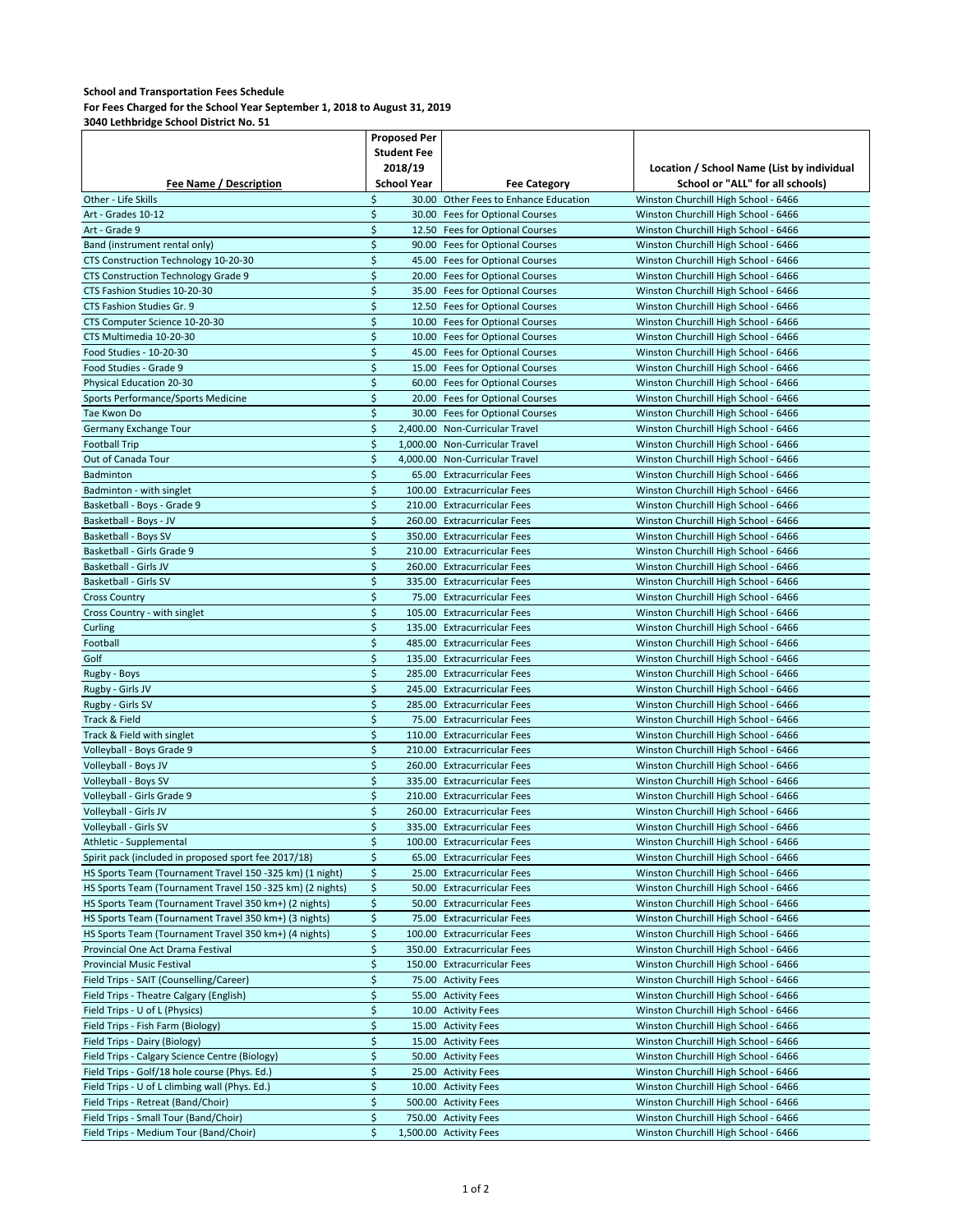|                                                                      | <b>Proposed Per</b> |                    |                                          |                                            |
|----------------------------------------------------------------------|---------------------|--------------------|------------------------------------------|--------------------------------------------|
|                                                                      |                     | <b>Student Fee</b> |                                          |                                            |
|                                                                      |                     | 2018/19            |                                          | Location / School Name (List by individual |
| Fee Name / Description                                               |                     | <b>School Year</b> | <b>Fee Category</b>                      | School or "ALL" for all schools)           |
| Field Trips - Large Tour (Band/Choir)                                |                     |                    | 2,500.00 Activity Fees                   | Winston Churchill High School - 6466       |
| Field Trips - Regionals (Robotics club)                              |                     |                    | 150.00 Activity Fees                     | Winston Churchill High School - 6466       |
| Field Trips - Calgary Expo (Cosplay Club)                            |                     |                    | 75.00 Activity Fees                      | Winston Churchill High School - 6466       |
| Damages - property, equipment                                        |                     |                    | 500.00 Non-curricular Goods and Services | Winston Churchill High School - 6466       |
| Lost/Replacement Book                                                |                     |                    | 200.00 Non-curricular Goods and Services | Winston Churchill High School - 6466       |
| Student Fee: Event admission                                         |                     |                    | 15.00 Non-curricular Goods and Services  | Winston Churchill High School - 6466       |
| Student Fee: Co-curricular Support (Student Council, Athletics, F \$ |                     |                    | 20.00 Non-curricular Goods and Services  | Winston Churchill High School - 6466       |
| Student Fee: Grad Fund                                               |                     |                    | 5.00 Non-curricular Goods and Services   | Winston Churchill High School - 6466       |
| Student Fee: Student ID                                              |                     |                    | 5.00 Non-curricular Goods and Services   | Winston Churchill High School - 6466       |
| Student Fee: Locks/Locker rental                                     |                     |                    | 5.00 Non-curricular Goods and Services   | Winston Churchill High School - 6466       |
| Graduation                                                           |                     |                    | 75.00 Non-curricular Goods and Services  | Winston Churchill High School - 6466       |
| Yearbook                                                             |                     |                    | 45.00 Non-curricular Goods and Services  | Winston Churchill High School - 6466       |
| Shop projects (Construction Technology)                              |                     | 500.00             | Other Fees to Enhance Education          | Winston Churchill High School - 6466       |
| <b>ADLC Course Fees</b>                                              |                     | 350.00             | Other Fees to Enhance Education          | Winston Churchill High School - 6466       |
| The Key - study guide (Chemistry/Biology)                            |                     |                    | 17.00 Other Fees to Enhance Education    | Winston Churchill High School - 6466       |
| IB Study Guide (IB Chemistry/Biology)                                |                     |                    | 50.00 Other Fees to Enhance Education    | Winston Churchill High School - 6466       |
| International Student Diploma Exam fee/per exam                      |                     |                    | 50.00 Other Fees                         | Winston Churchill High School - 6466       |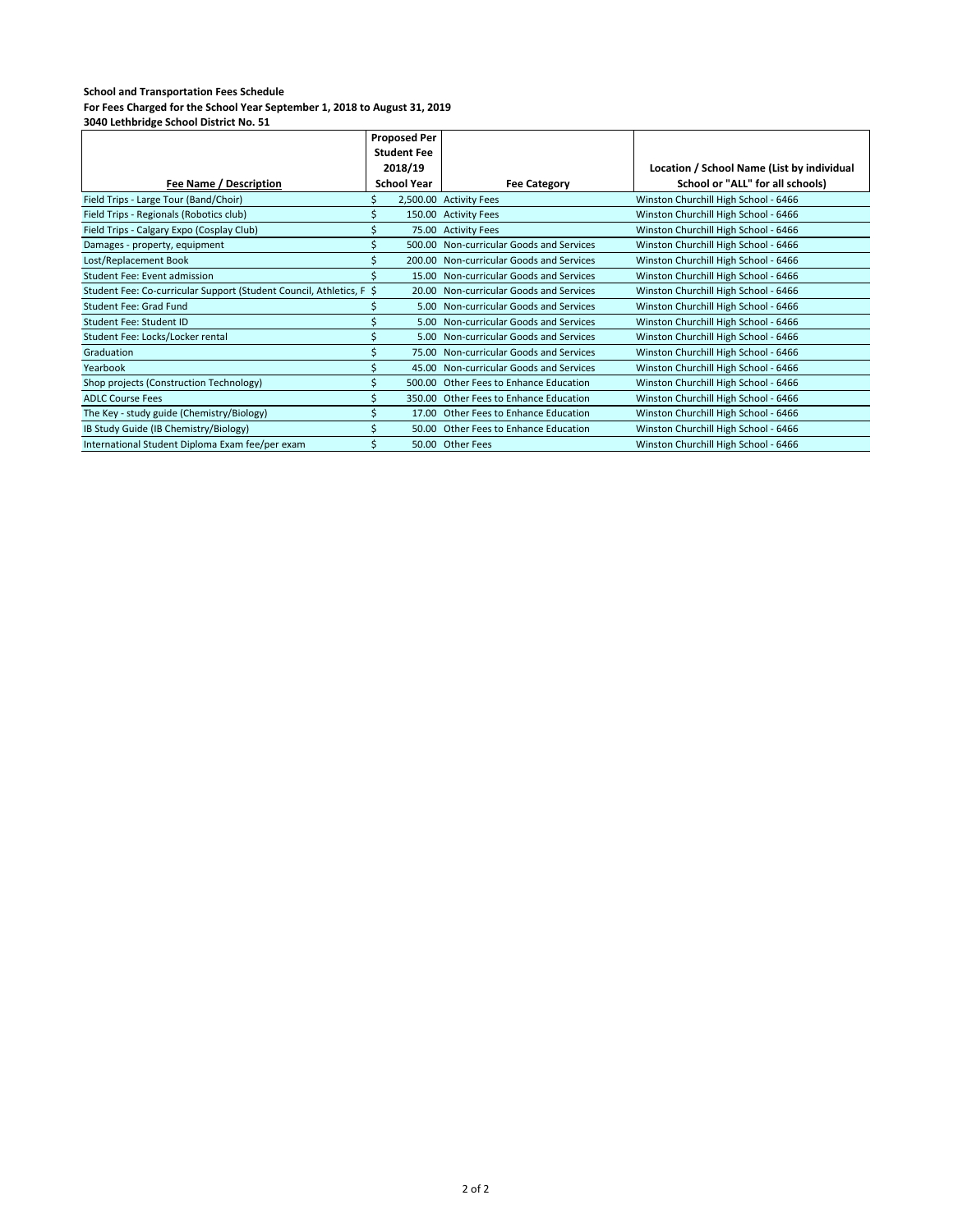## **For Fees Charged for the School Year September 1, 2018 to August 31, 2019**

|                                                | <b>Proposed Per</b> |  |                                                                    |                                            |
|------------------------------------------------|---------------------|--|--------------------------------------------------------------------|--------------------------------------------|
|                                                | <b>Student Fee</b>  |  |                                                                    |                                            |
|                                                | 2018/19             |  |                                                                    | Location / School Name (List by individual |
| Fee Name / Description                         | <b>School Year</b>  |  | <b>Fee Category</b>                                                | School or "ALL" for all schools)           |
| Art 9                                          | \$                  |  | 25.00 Fees for Optional Courses                                    | Chinook High School - 1465                 |
| Art 10/20/30                                   | \$                  |  | 30.00 Fees for Optional Courses                                    | Chinook High School - 1465                 |
| Computers                                      | \$                  |  | 10.00 Fees for Optional Courses                                    | Chinook High School - 1465                 |
| Construction Technology 10/20/30               | \$                  |  | 45.00 Fees for Optional Courses                                    | Chinook High School - 1465                 |
| <b>Construction Technology 9</b>               | \$                  |  | 30.00 Fees for Optional Courses                                    | Chinook High School - 1465                 |
| Digital Media 10/20/30                         | \$                  |  | 15.00 Fees for Optional Courses                                    | Chinook High School - 1465                 |
| <b>Fashion Studies 9</b>                       | \$                  |  | 25.00 Fees for Optional Courses                                    | Chinook High School - 1465                 |
| Fashion Studies 10/20/30                       | \$                  |  | 35.00 Fees for Optional Courses                                    | Chinook High School - 1465                 |
| Food Studies 10/20/30                          | \$                  |  | 45.00 Fees for Optional Courses                                    | Chinook High School - 1465                 |
| Food Studies 9                                 | \$                  |  | 25.00 Fees for Optional Courses                                    | Chinook High School - 1465                 |
| <b>Forensic Science</b>                        | \$                  |  | 10.00 Fees for Optional Courses                                    | Chinook High School - 1465                 |
| French                                         | \$                  |  | 20.00 Fees for Optional Courses                                    | Chinook High School - 1465                 |
| Guitar                                         | \$                  |  | 15.00 Fees for Optional Courses                                    | Chinook High School - 1465                 |
| Judo                                           | \$                  |  | 25.00 Fees for Optional Courses                                    | Chinook High School - 1465                 |
| <b>Physical Education</b>                      | \$                  |  | 60.00 Fees for Optional Courses                                    | Chinook High School - 1465                 |
| Rock & Pop                                     | \$                  |  | 15.00 Fees for Optional Courses                                    |                                            |
|                                                | \$                  |  | 30.00 Fees for Optional Courses                                    | Chinook High School - 1465                 |
| Spanish                                        |                     |  |                                                                    | Chinook High School - 1465                 |
| Sports Performance 10/20/30                    | \$<br>\$            |  | 30.00 Fees for Optional Courses<br>25.00 Fees for Optional Courses | Chinook High School - 1465                 |
| Sports Performance 9                           | \$                  |  |                                                                    | Chinook High School - 1465                 |
| Bus Rental (transportation only)               |                     |  | 126.00 Non-curricular Goods and Services                           | Chinook High School - 1465                 |
| Badminton - Grade 10-12                        | \$                  |  | 187.25 Extracurricular Fees                                        | Chinook High School - 1465                 |
| Badminton - Grade 9                            | \$                  |  | 55.00 Extracurricular Fees                                         | Chinook High School - 1465                 |
| Baseball                                       | \$                  |  | 275.00 Extracurricular Fees                                        | Chinook High School - 1465                 |
| Basketball - Grade 9                           | \$                  |  | 300.00 Extracurricular Fees                                        | Chinook High School - 1465                 |
| Basketball - JV                                | \$                  |  | 300.00 Extracurricular Fees                                        | Chinook High School - 1465                 |
| Basketball - SV                                | \$                  |  | 515.00 Extracurricular Fees                                        | Chinook High School - 1465                 |
| <b>Cross Country</b>                           | \$                  |  | 66.00 Extracurricular Fees                                         | Chinook High School - 1465                 |
| Curling                                        | \$                  |  | 125.00 Extracurricular Fees                                        | Chinook High School - 1465                 |
| Football                                       | \$                  |  | 475.00 Extracurricular Fees                                        | Chinook High School - 1465                 |
| HS Sports Team (Tournament Travel <150 km)     | \$                  |  | 78.75 Extracurricular Fees                                         | Chinook High School - 1465                 |
| HS Sports Team (Tournament Travel 150 -350 km) | \$                  |  | 157.50 Extracurricular Fees                                        | Chinook High School - 1465                 |
| HS Sports Team (Tournament Travel 350+ km)     | \$                  |  | 262.50 Extracurricular Fees                                        | Chinook High School - 1465                 |
| Rugby                                          | \$                  |  | 355.00 Extracurricular Fees                                        | Chinook High School - 1465                 |
| Slo-Pitch                                      | \$                  |  | 180.00 Extracurricular Fees                                        | Chinook High School - 1465                 |
| Track & Field - Grade 10-12                    | \$                  |  | 44.00 Extracurricular Fees                                         | Chinook High School - 1465                 |
| Track & Field - Grade 9                        | \$                  |  | 11.00 Extracurricular Fees                                         | Chinook High School - 1465                 |
| Volleyball - Grade 9                           | \$                  |  | 202.00 Extracurricular Fees                                        | Chinook High School - 1465                 |
| Volleyball - JV                                | \$                  |  | 262.00 Extracurricular Fees                                        | Chinook High School - 1465                 |
| Volleyball - SV                                | \$                  |  | 660.00 Extracurricular Fees                                        | Chinook High School - 1465                 |
| <b>Volleyball Spring Camp</b>                  | \$                  |  | 49.50 Extracurricular Fees                                         | Chinook High School - 1465                 |
| Convocation                                    | \$                  |  | 55.00 Activity Fees                                                | Chinook High School - 1465                 |
| Drama Festival                                 | \$                  |  | 246.00 Activity Fees                                               | Chinook High School - 1465                 |
| Field Trip (all classes, <150 km)              | \$                  |  | 78.75 Activity Fees                                                | Chinook High School - 1465                 |
| Field Trip (all classes, 150-350 km)           | \$                  |  | 157.50 Activity Fees                                               | Chinook High School - 1465                 |
| Field Trip (all classes, 350+ km)              | \$                  |  | 262.50 Activity Fees                                               | Chinook High School - 1465                 |
| Leadership Conference                          | \$                  |  | 48.00 Activity Fees                                                | Chinook High School - 1465                 |
| <b>Music Festival</b>                          | \$                  |  | 330.00 Activity Fees                                               | Chinook High School - 1465                 |
| Ski Trip                                       | \$                  |  | 131.25 Activity Fees                                               | Chinook High School - 1465                 |
| <b>Activity Fee</b>                            | \$                  |  | 20.00 Activity Fees                                                | Chinook High School - 1465                 |
| All-in-One Spanish workbook                    | \$                  |  | 26.25 Fees for Optional Courses                                    | Chinook High School - 1465                 |
| Judo- Gi                                       | \$                  |  | 55.00 Fees for Optional Courses                                    | Chinook High School - 1465                 |
| Locker Rental                                  | \$                  |  | 15.75 Non-curricular Goods and Services                            | Chinook High School - 1465                 |
| Lost Library Book fee                          | \$                  |  | 168.00 Non-curricular Goods and Services                           | Chinook High School - 1465                 |
| Lost Textbook Fee                              | \$                  |  | 168.00 Non-curricular Goods and Services                           | Chinook High School - 1465                 |
| Math 20-30 workbook                            | \$                  |  | 15.75 Fees for Optional Courses                                    | Chinook High School - 1465                 |
| <b>Student Council Fee</b>                     | \$                  |  | 8.00 Non-curricular Goods and Services                             | Chinook High School - 1465                 |
| Student ID                                     | \$                  |  | 5.00 Non-curricular Goods and Services                             | Chinook High School - 1465                 |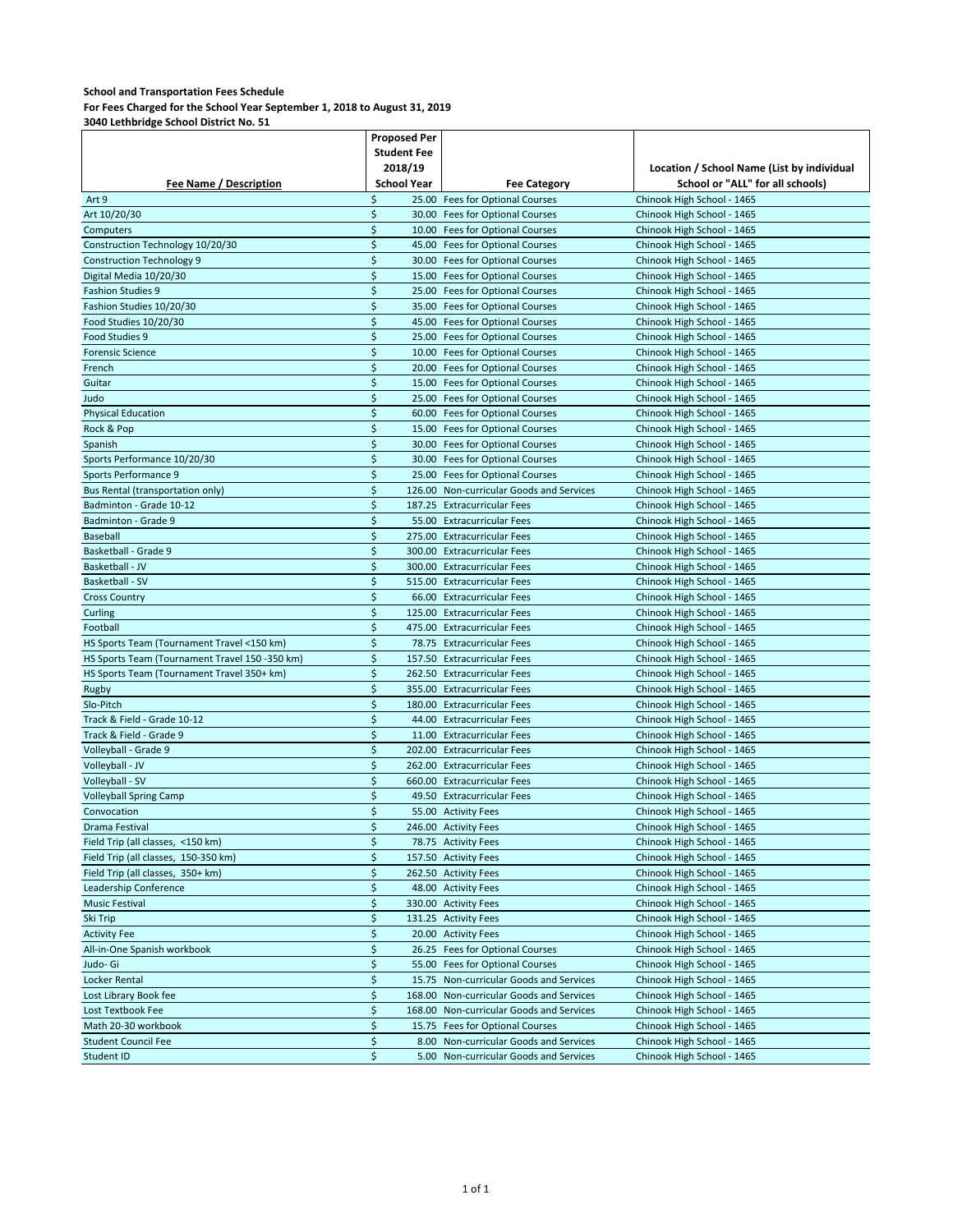**For Fees Charged for the School Year September 1, 2018 to August 31, 2019**

|                                             | <b>Proposed Per</b> |  |                                          |                                            |
|---------------------------------------------|---------------------|--|------------------------------------------|--------------------------------------------|
|                                             | <b>Student Fee</b>  |  |                                          |                                            |
|                                             | 2018/19             |  |                                          | Location / School Name (List by individual |
| <b>Fee Name / Description</b>               | <b>School Year</b>  |  | <b>Fee Category</b>                      | School or "ALL" for all schools)           |
| Student ID Card                             | Ś                   |  | 5.00 Non-curricular Goods and Services   | Victoria Park High School - 6449           |
| Locker Rental                               | \$                  |  | 5.00 Non-curricular Goods and Services   | Victoria Park High School - 6449           |
| Weight Room, Gym, Fitness Centre            | Ś                   |  | 5.00 Activity Fees                       | Victoria Park High School - 6449           |
| <b>Nutrition &amp; Wellness</b>             | \$                  |  | 10.00 Non-curricular Goods and Services  | Victoria Park High School - 6449           |
| <b>Textbook Deposit</b>                     | \$                  |  | 75.00 Non-curricular Goods and Services  | Victoria Park High School - 6449           |
| <b>Event Planning</b>                       | \$                  |  | 10.00 Fees for Optional Courses          | Victoria Park High School - 6449           |
| Nature & Wellness                           | \$                  |  | 10.00 Fees for Optional Courses          | Victoria Park High School - 6449           |
| Photography                                 | \$                  |  | 10.00 Fees for Optional Courses          | Victoria Park High School - 6449           |
| <b>Physical Education Active Living</b>     | \$                  |  | 10.00 Fees for Optional Courses          | Victoria Park High School - 6449           |
| Robotics/Code Makers                        | \$                  |  | 10.00 Fees for Optional Courses          | Victoria Park High School - 6449           |
| <b>Advanced Placement Art</b>               | \$                  |  | 25.00 Fees for Optional Courses          | Victoria Park High School - 6449           |
| Art                                         | \$                  |  | 25.00 Fees for Optional Courses          | Victoria Park High School - 6449           |
| <b>Construction Technology</b>              | \$                  |  | 25.00 Fees for Optional Courses          | Victoria Park High School - 6449           |
| <b>Fashion Studies</b>                      | \$                  |  | 25.00 Fees for Optional Courses          | Victoria Park High School - 6449           |
| <b>Food Studies</b>                         | \$                  |  | 25.00 Fees for Optional Courses          | Victoria Park High School - 6449           |
| Work Experience/RAP                         | \$                  |  | 25.00 Fees for Optional Courses          | Victoria Park High School - 6449           |
| <b>Stepping Away</b>                        | \$                  |  | 50.00 Fees for Optional Courses          | Victoria Park High School - 6449           |
| Overage Student Fee                         | \$                  |  | 100.00 Fees for Optional Courses         | Victoria Park High School - 6449           |
| Summer School Fee Student ID Card           | \$                  |  | 10.00 Non-curricular Goods and Services  | Victoria Park High School - 6449           |
| Summer School Fee Nutrition Fee             | \$                  |  | 15.00 Non-curricular Goods and Services  | Victoria Park High School - 6449           |
| Summer School Fee Textbook Deposit          | \$                  |  | 100.00 Non-curricular Goods and Services | Victoria Park High School - 6449           |
| Summer School Fee Overage Student Fee       | \$                  |  | 100.00 Fees for Optional Courses         | Victoria Park High School - 6449           |
| Orange Shirt Day T-Shirt                    | \$                  |  | 10.00 Non-curricular Goods and Services  | Victoria Park High School - 6449           |
| Victoria Park School T-Shirt                | \$                  |  | 10.00 Non-curricular Goods and Services  | Victoria Park High School - 6449           |
| <b>Lost Library Books</b>                   | \$                  |  | 50.00 Non-curricular Goods and Services  | Victoria Park High School - 6449           |
| Lost Textbooks                              | \$                  |  | 200.00 Non-curricular Goods and Services | Victoria Park High School - 6449           |
| <b>Encounters With Canada Participation</b> | \$                  |  | 200.00 Non-curricular Goods and Services | Victoria Park High School - 6449           |
| <b>Grad Photos</b>                          | \$                  |  | 10.00 Non-curricular Goods and Services  | Victoria Park High School - 6449           |
| <b>Grad Banquet</b>                         | \$                  |  | 12.00 Non-curricular Goods and Services  | Victoria Park High School - 6449           |
| <b>Grad Fee</b>                             | \$                  |  | 20.00 Non-curricular Goods and Services  | Victoria Park High School - 6449           |
| <b>Grad Hoodie</b>                          | \$                  |  | 40.00 Non-curricular Goods and Services  | Victoria Park High School - 6449           |
| Cosmetology                                 | $\dot{\mathsf{S}}$  |  | 25.00 Fees for Optional Courses          | Victoria Park High School - 6449           |